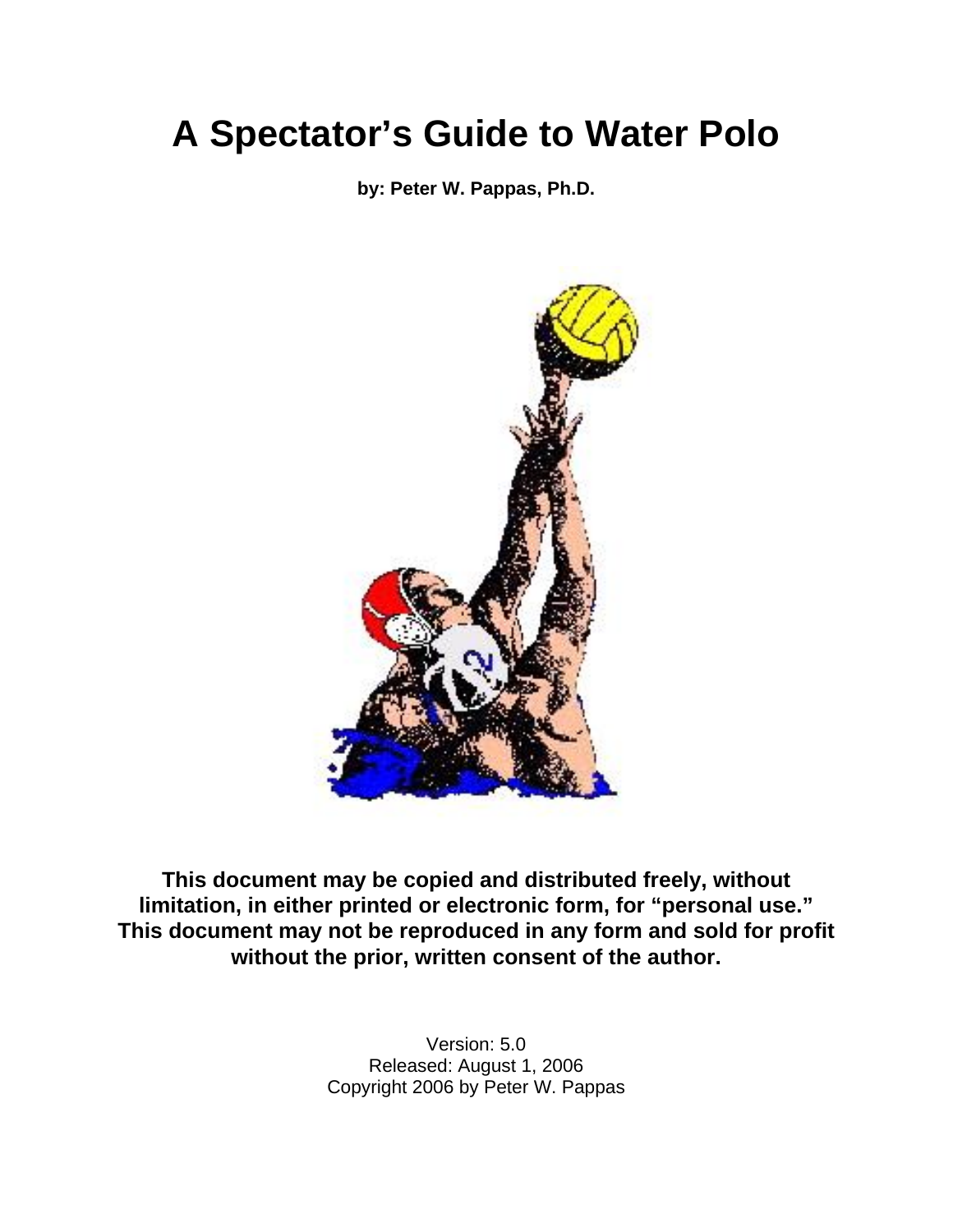# **Preface**

#### (Version 5.0)

<span id="page-1-0"></span>In 2005, FINA (Federation Internationale de Natation) adopted a number of new water polo rules. These new rules have been adopted in their entirety by USA Water Polo (USAWP), and many of the rules have also been adopted by the National Collegiate Athletic Association (NCAA) and the National Federation of State High School Associations (NFHS). Thus, these new rules are now used in virtually all water polo competitions, and *A Spectator's Guide to Water Polo* has been re-written to conform with and include appropriate references to these new rules.

All rule numbers and figures in this version of the *Guide* have been updated to conform to the most current versions of the rules. These include the 2005-2009 USAWP rules, the 2006-2007 NCAA rules, and the 2006-2007 NISCA rules.

Finally, I have moved all files to a new server. An electronic file (.pdf) of Version 5.0 of the *Guide* can be found at:

#### **oaa.osu.edu/coam/guide/home.html**

This *Guide* may be copied and distributed freely, without limitation, in either printed or electronic form, for "personal use." This document may **not** be reproduced in any form and sold for profit without the prior, written consent of the author.

If you have comments or suggestions on how this *Guide* might be improved, please send them to me (ppappas1@columbus.rr.com).

Pete Pappas Columbus, OH

August 1, 2006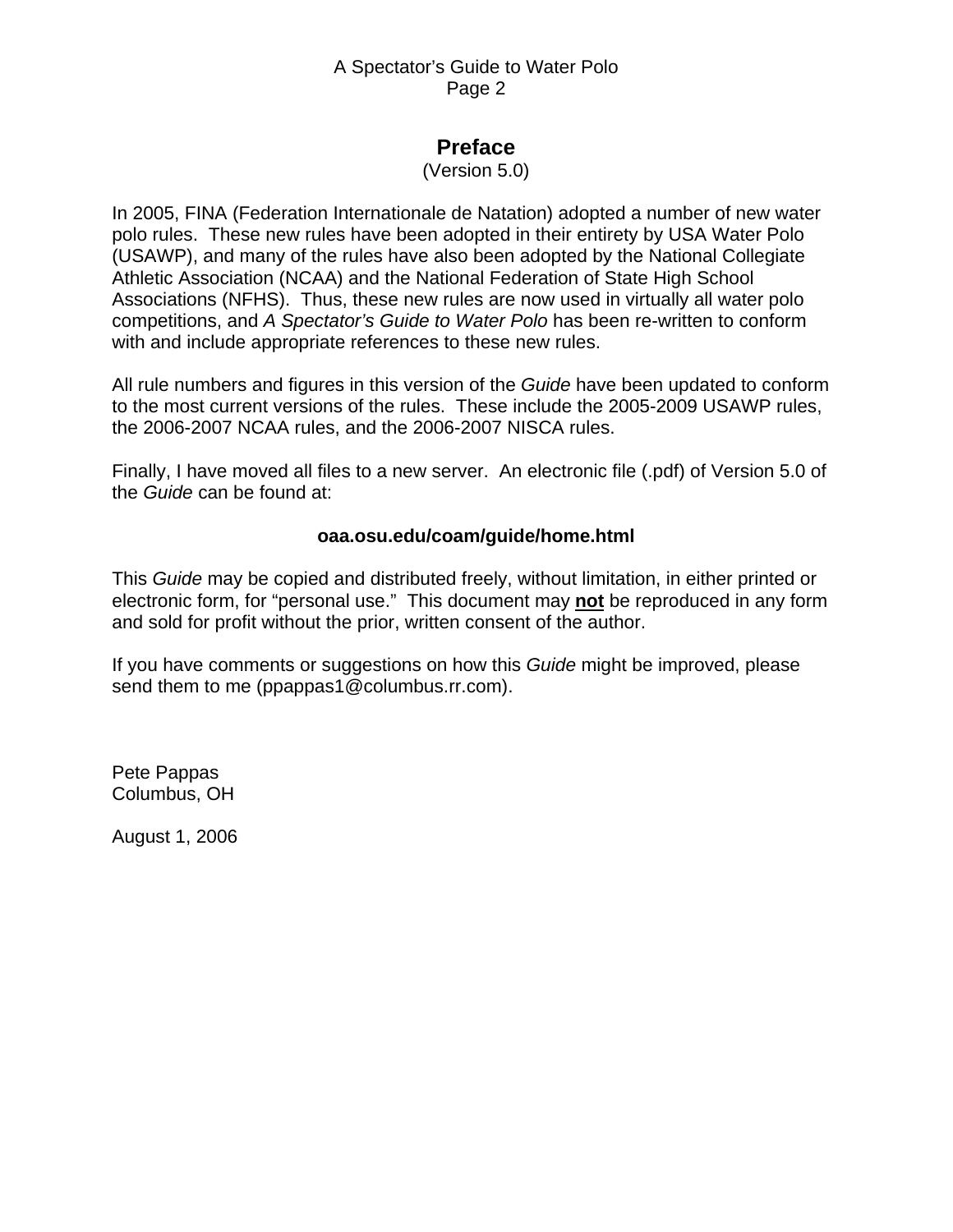# **Preface**

#### (Version 4.1)

Beginning in 2005, the rules regarding putting the ball into play after a "double-exclusion foul" were changed. Version 4.1 of this *Guide* includes these new rules (see Section 14).

Readers should note that citations to rules in this *Guide* have not been updated to confer to the most current edition (2005-2006) of the NISCA ("high school") rules. Rather, these citations continue to refer to the 2003-2004 edition of the NISCA rules.

An electronic file (.pdf format) of Version 4.1 of the *Guide* can be found at:

www.biosci.ohio-state.edu/~parasite/waterpolo/guide.html

This *Guide* may be copied and distributed freely, without limitation, in either printed or electronic form, for "personal use." This document may **not** be reproduced in any form and sold for profit without the prior, written consent of the author.

If you have comments or suggestions on how this *Guide* might be improved, please send them to me (ppappas1@columbus.rr.com).

Thank you.

Pete Pappas Columbus, OH

October 14, 2005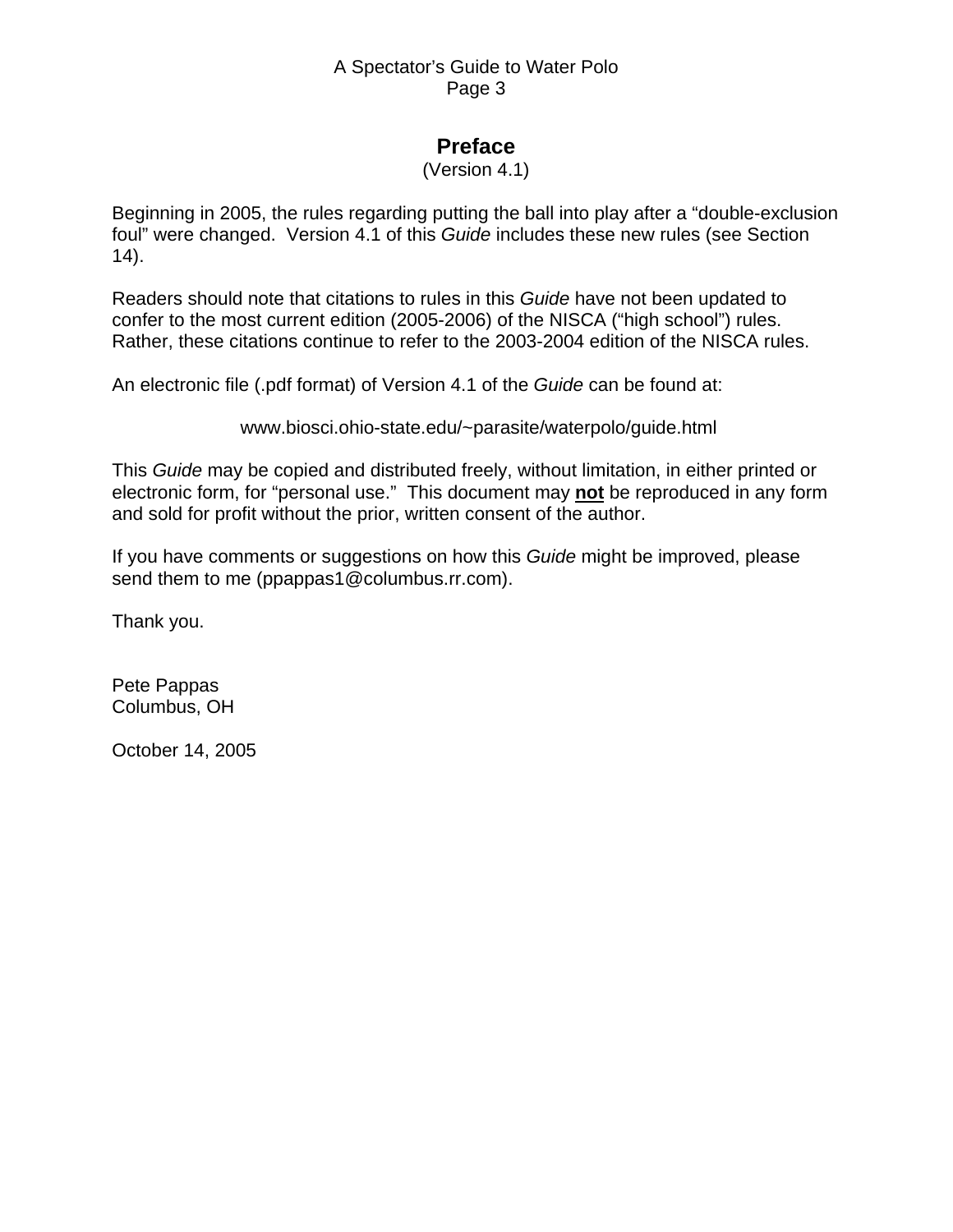# **Preface**

#### (Version 4.0)

The only difference between versions 3.1 and 4.0 of the *Guide* is the addition of a new section, "The Referees' Perspective" (Section 19). I hope spectators will find this section helpful in understanding what the referees look for (or at) during a game and why certain fouls are (or are not) called.

Mr. Jim Silverman of Ann Arbor, Michigan, was kind enough to read and comment on "The Referees' Perspective."

An electronic file (.pdf format) of Version 4.0 of the *Guide* can be found at:

www.biosci.ohio-state.edu/~parasite/waterpolo/guide.html

This *Guide* may be copied and distributed freely, without limitation, in either printed or electronic form, for "personal use." This document may **not** be reproduced in any form and sold for profit without the prior, written consent of the author.

If you have comments or suggestions on how this *Guide* might be improved, please send them to me (ppappas1@columbus.rr.com).

Thank you.

Pete Pappas Columbus, OH

October 6, 2004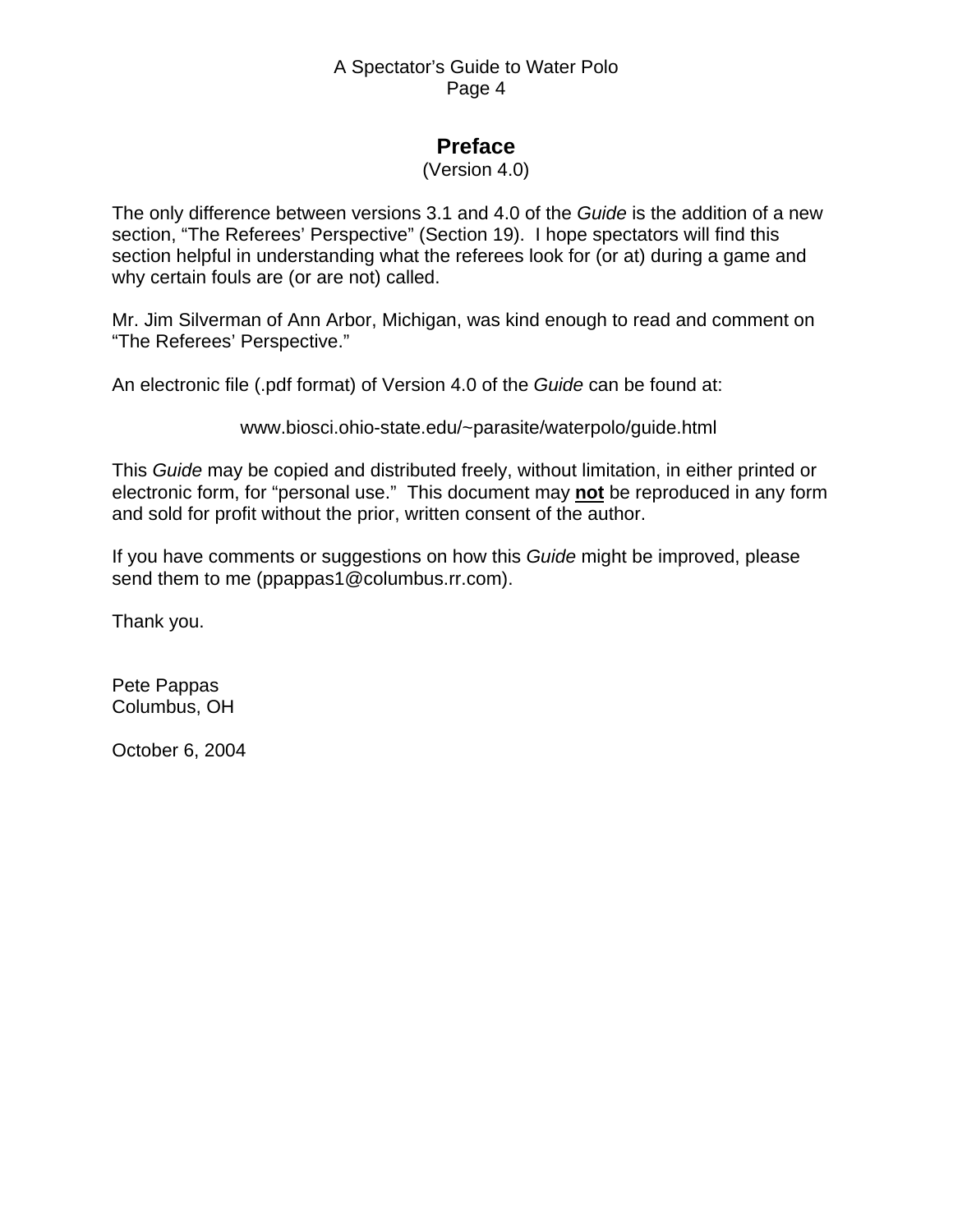# **Preface**

#### (Version 3.0)

Since the release of version 2.0 of this *Guide* in December, 2002, new versions of the NISCA, NCAA, and USWP rules have been released. This new version of the *Guide* is based upon these most recent editions of the rules. For the most part, the differences between Versions 2.0 and 3.0 of the *Guide* are minor; a rule number changed or a few words added or deleted here and there!

However, in response to suggestions by several readers and as a reaction to some situations that occurred during last year's water polo season, I have added a new section to the *Guide* (Section 9), "Legal and Illegal Entries and Exits, and Illegal Players."

An electronic file (.pdf format) of Version 3.0 can be found at:

#### www.biosci.ohio-state.edu/~parasite/waterpolo/guide.html

This *Guide* may be copied and distributed freely, without limitation, in either printed or electronic form, for "personal use." This document may **not** be reproduced in any form and sold for profit without the prior, written consent of the author.

If you have comments or suggestions on how this *Guide* might be improved, please send them to me (ppappas1@columbus.rr.com).

Thank you.

Pete Pappas Columbus, OH

January 10, 2004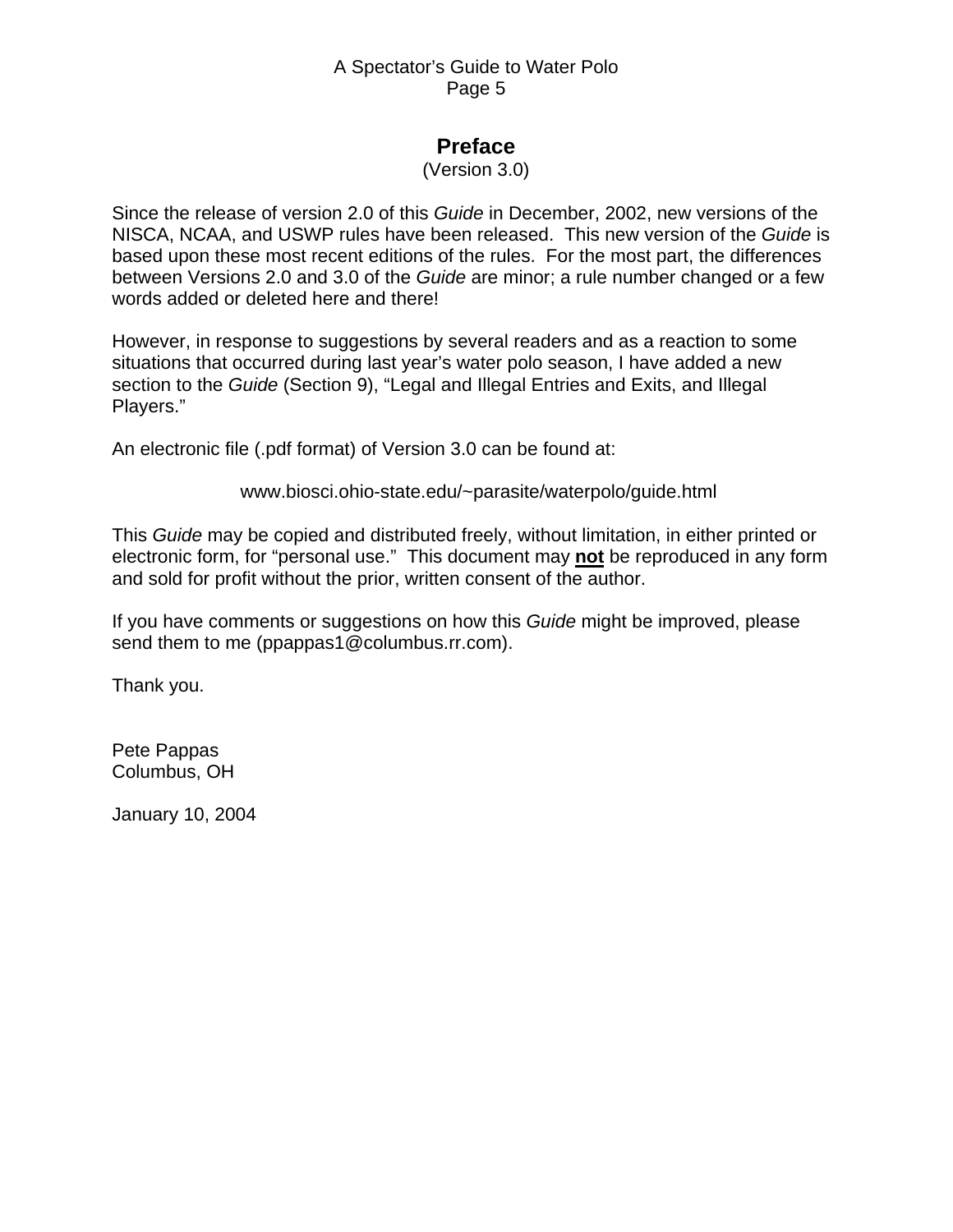# **Preface**

#### (Version 2.0)

Since becoming available, Version 1.0 of *A Spectator's Guide to Water Polo* seems to have become very popular among water polo enthusiasts. The electronic file for Version 1.0 has been downloaded over 1,300 times!

Other than a few minor changes in grammar and syntax and the correction of a few typographical errors, all of the information included in Version 1.0 of this *Guide* remains in Version 2.0. Version 2.0 also contains additional information and/or changes as follows:

- Changes made in the 2002-2003 NCAA Water Polo Rules are included in this version.
- Version 3.0 of the *Water Polo Officiating Manual* was released August 1, 2002. References to the *Manual* have been changed accordingly to correspond to Version 3.0
- Based on the suggestions of several readers of Version 1.0, this version includes more information about the types of fouls that might be called during a water polo game and the referees' signals for these fouls. This information is contained in Appendix 1.

An electronic file (.pdf format) of Version 2.0 can be found at:

www.biosci.ohio-state.edu/~parasite/waterpolo/guide.html

This *Guide* may be copied and distributed freely, without limitation, in either printed or electronic form, for "personal use." This document may **not** be reproduced in any form and sold for profit without the prior, written consent of the author.

If you have comments or suggestions on how this *Guide* might be improved, please send them to me (ppappas1@columbus.rr.com).

Thank you.

Pete Pappas Columbus, OH

December 1, 2002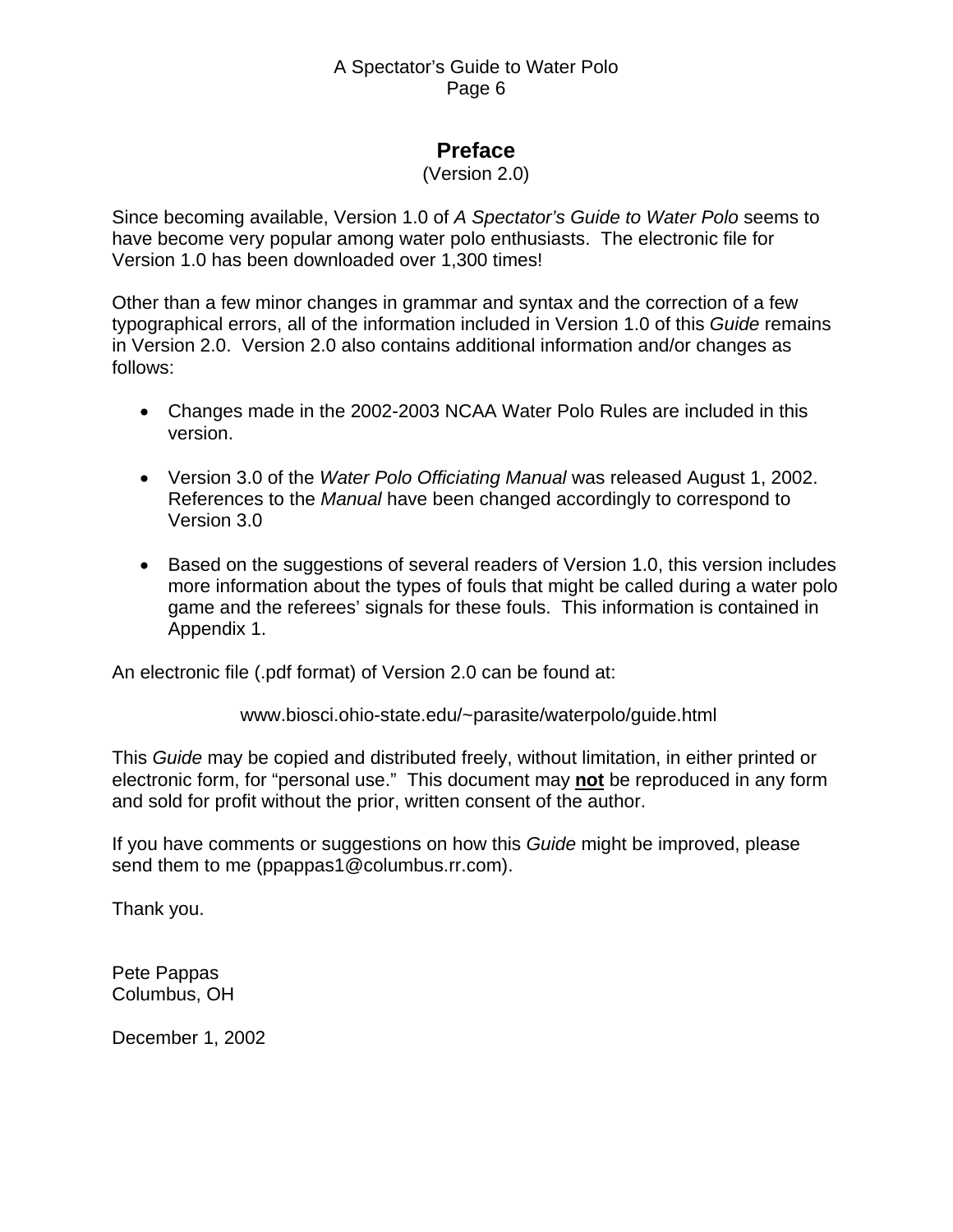### **Preface**

(Version 1.0)

My son played water polo in high school, and even though I had little idea of what was going on, I loved watching the games. During my son's four years in high school, I saw at least 100 water polo games, but when he played his last high school game in his second State Championship ('93), I didn't know a whole lot more about the rules than when he played his first game. I think this was typical of a majority of the spectators at these games, almost all of whom were players' parents. The game was new to us. We all enjoyed the action, especially when our kids were playing, but most of us knew only a few of the basic rules (and some of us knew none).

A few years after my son graduated, I had an opportunity to start refereeing water polo games, but this meant that I needed to read (finally!) and understand the rules of the game. Now that I have refereed for a few years at the high school and collegiate levels, I see that many of the spectators at these games are no different than when I was a player's parent. They are typically parents who love watching their kids and the games, but many of them don't know the rules of the game. There is a National Hockey League franchise in my city that has a TV ad campaign that teaches some of the basic rules of ice hockey. At the end of each ad one of the team's star players comes on camera and says, "The game is a lot more fun when you understand hockey rules." Based on my experiences as a player's parent and referee, the same goes for water polo; it's more fun to watch water polo when you know the rules.

But, how do spectators learn the rules? The answer to this question seems obvious: read the rules. But spectators (players' parents) may not have access to the rules (after all, many players don't even have a current set of rules) and, even if they do, the rules are neither light nor exciting reading. Furthermore, it's often difficult to relate various game situations to specific rules and their applications. Isn't there something other than a rule book that spectators can read and that will give them the basics of the rules? Not that I know of, and this is why I wrote this guide. It's designed to give spectators, or anyone else, an introduction to some of the fundamental rules and concepts of water polo and how they are applied. I have tried to make this guide more user-friendly than a rule book by dividing it into topics that might be of interest to spectators, at least based on my experiences as a spectator and referee. The first few sections of the guide cover some of the basic rules of the game, the middle sections cover some of the common fouls that occur during games, and the last three sections cover some of the important principles that guide referees in calling fouls.

It doesn't matter if you are watching your first or your one hundred and first water polo game, you are going to have questions about the rules or the calls that were made during the game. Many times after refereeing a game, I've walked out of the pool and the spectators are asking among themselves, "What was that call?", "Why was that a foul?", "How could the referee miss that foul?", or similar questions. However, I have never seen a spectator with a rule book (I am not suggesting that they bring one to a game), and they rarely ask questions of the one person who should know the rules and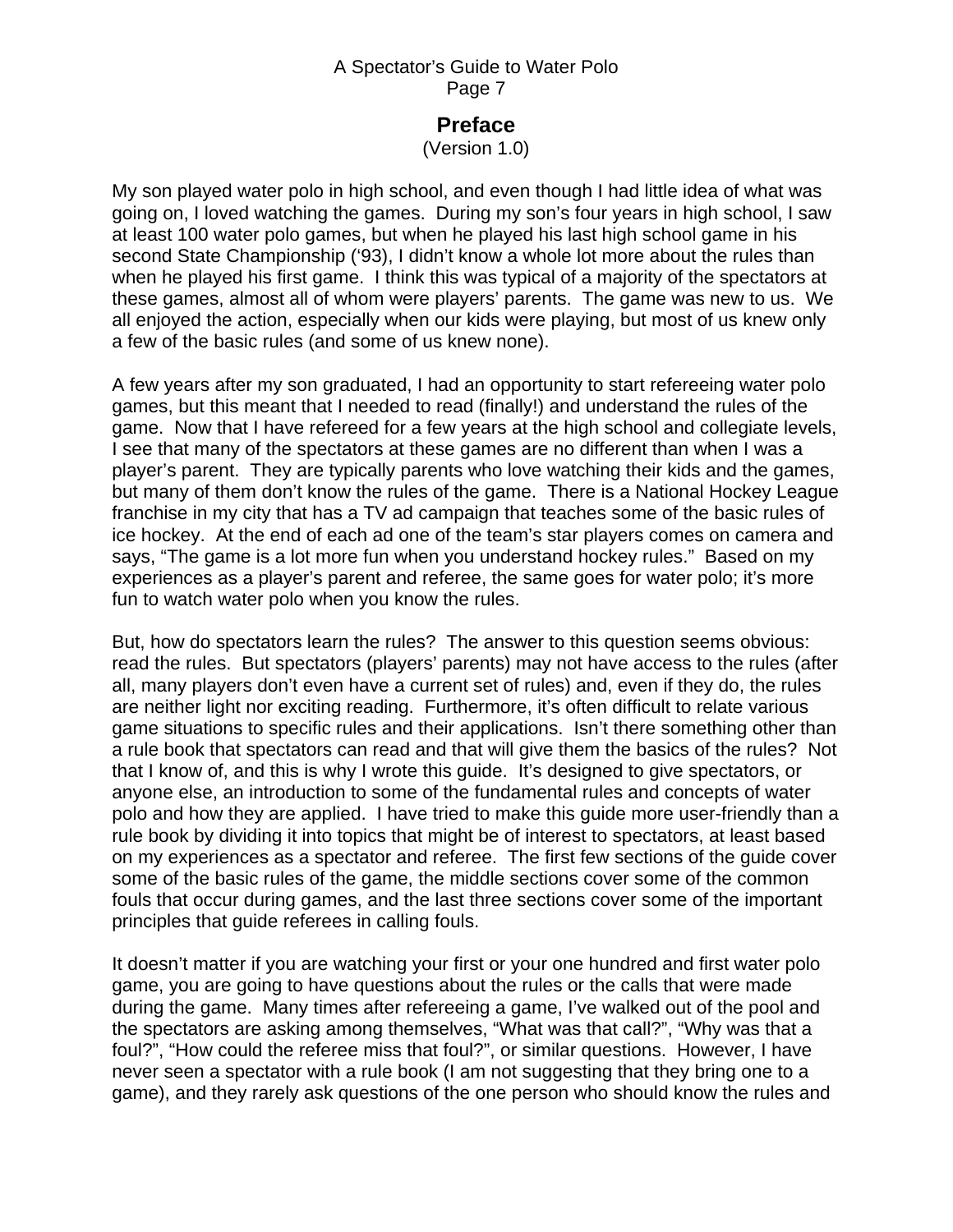who made the calls they might be questioning, the referee. Thus, their questions go unanswered. This is really unfortunate, because every referee that I know is more than willing to discuss water polo with spectators, players, and coaches. After all, referees are referees because they love the sport, and they love to talk about the sport. So, if you have a question about the rules of the game or a call that was made during the game, ask the referee after the game is over. However, remember that a referee may call dozens of fouls during a game, so please don't expect him/her to remember every call.

A final source of information about water polo is United States Water Polo's (USWP) Message Board; it can be reached via a link from USWP's home page (www.usawaterpolo.com). The Message Board is divided into a number of sections, including separate sections for referees, coaches, parents, different levels of play, etc. The Message Board is a great source of information about all aspects of water polo.

I want to thank the following individuals who were kind enough to read and comment on a preliminary draft of this guide: Kevin Cahill; Genie Diserio; Craig Laidig; Leigh McGuire (Head Women's Water Polo Coach, St. Mary's College), Dennis McKenna; Jim Silverman; Bruce Wigo (Executive Director, USA Water Polo); Tim Whitwham; Lisa Wolff; Jamie Wolff; and Larry Zubin (Head Coach, Laguna Beach High School Girls Water Polo).

Finally, I hope that this guide helps you understand and enjoy the sport of water polo. If you have any comments about this guide, particularly suggestions on how it might be improved, please send them to me (ppappas1@columbus.rr.com).

Thank you.

Pete Pappas Columbus, OH

August 26, 2002

### **The file for this guide can be found at:**

**http://www.biosci.ohio-state.edu/~parasite/waterpolo/guide.html**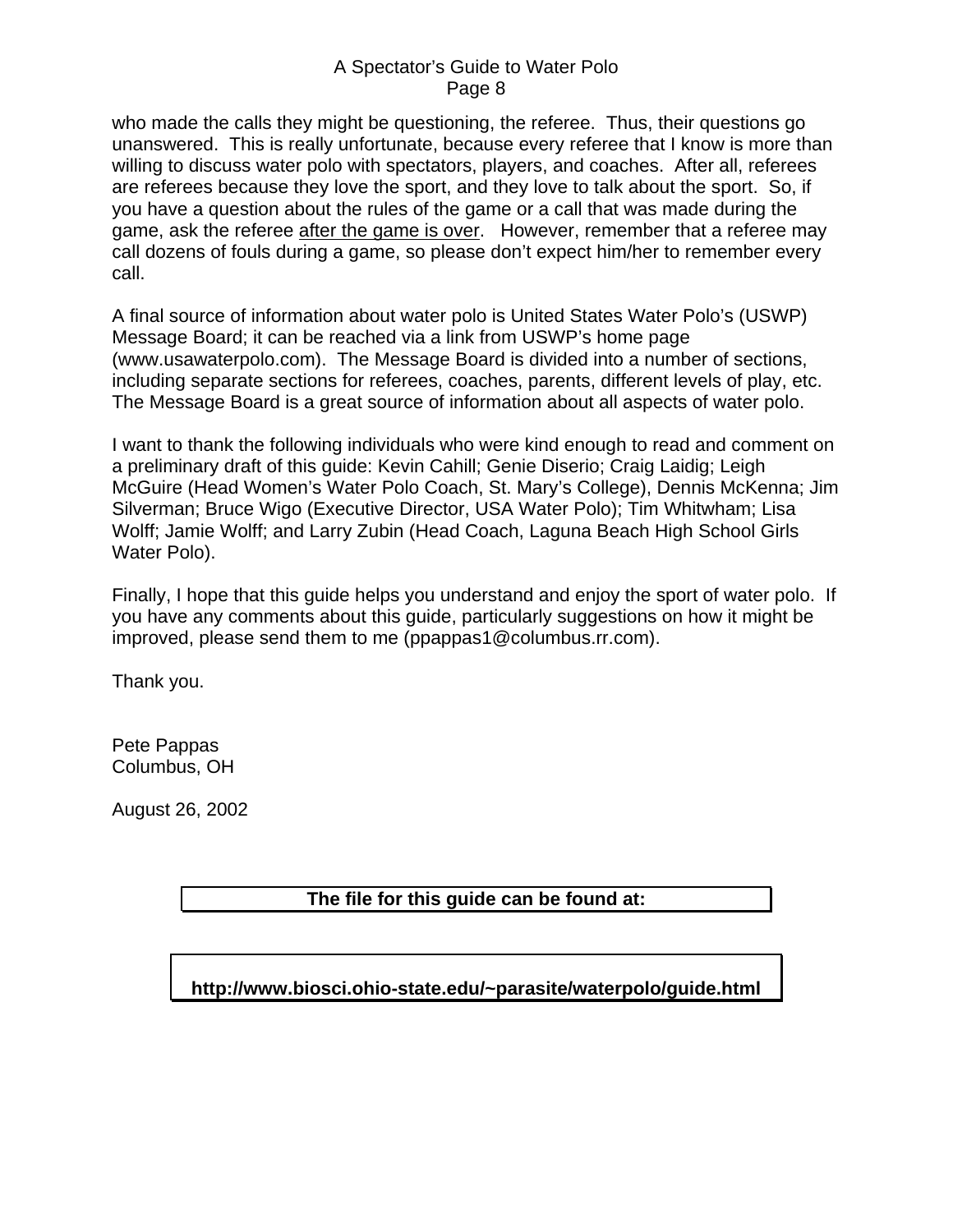### **Table of Contents**

<span id="page-8-0"></span>

| (2)                                                                       |  |
|---------------------------------------------------------------------------|--|
| (3)                                                                       |  |
|                                                                           |  |
|                                                                           |  |
|                                                                           |  |
|                                                                           |  |
|                                                                           |  |
|                                                                           |  |
|                                                                           |  |
|                                                                           |  |
| (5)                                                                       |  |
| (6)                                                                       |  |
| (7)                                                                       |  |
| (8)                                                                       |  |
|                                                                           |  |
|                                                                           |  |
|                                                                           |  |
|                                                                           |  |
| (8.e) Interfering with a Free Throw, Goal Throw, or Corner Throw 24       |  |
|                                                                           |  |
|                                                                           |  |
|                                                                           |  |
|                                                                           |  |
| (11)                                                                      |  |
| (12)                                                                      |  |
|                                                                           |  |
| (14)                                                                      |  |
| (15)                                                                      |  |
|                                                                           |  |
|                                                                           |  |
|                                                                           |  |
|                                                                           |  |
|                                                                           |  |
|                                                                           |  |
|                                                                           |  |
| (19.a) What Does Each Referee Watch at the Offensive End of the Pool?  43 |  |
|                                                                           |  |
|                                                                           |  |
|                                                                           |  |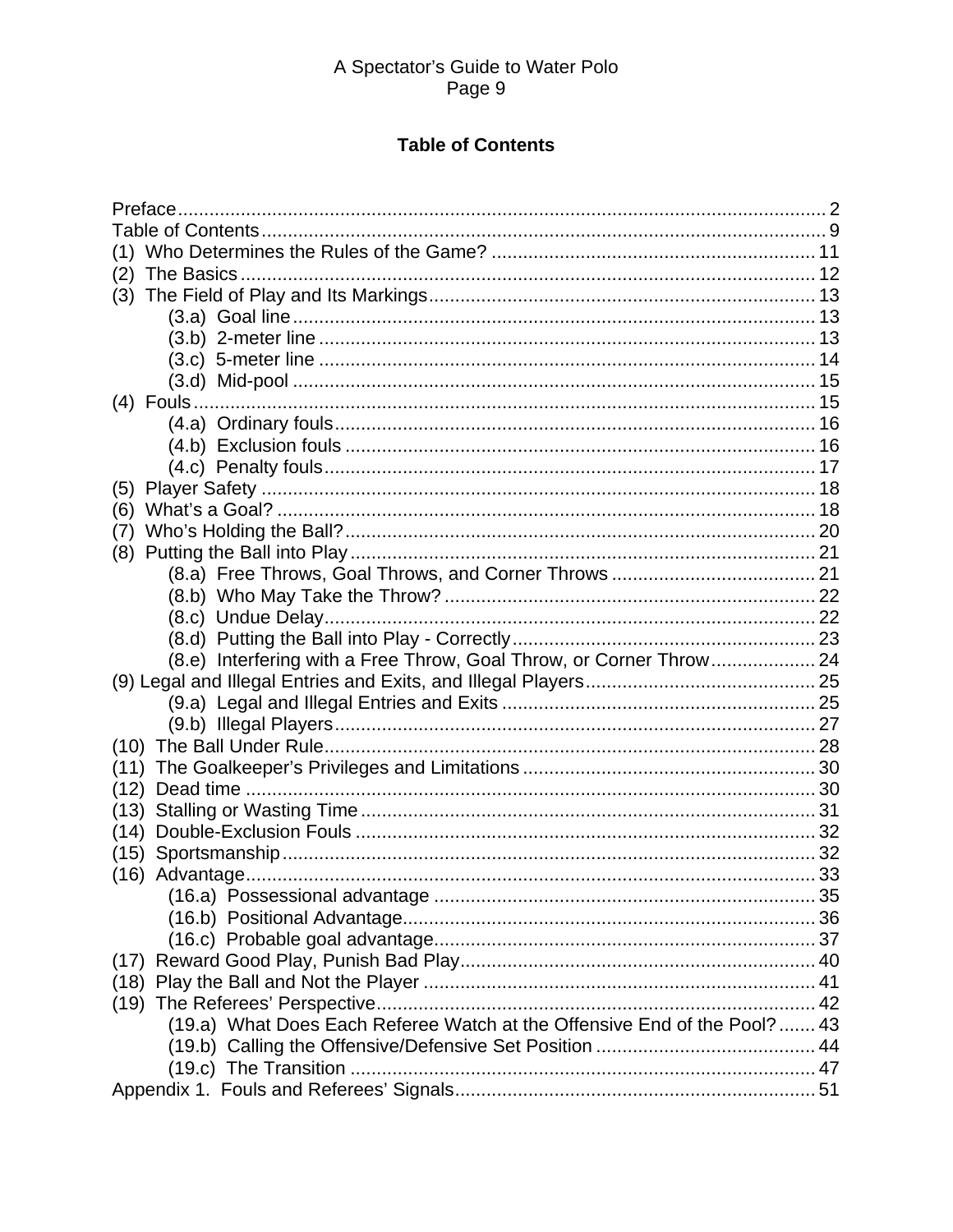| (E) Game Exclusion Foul with Delayed Substitution and a Penalty Foul54 |  |
|------------------------------------------------------------------------|--|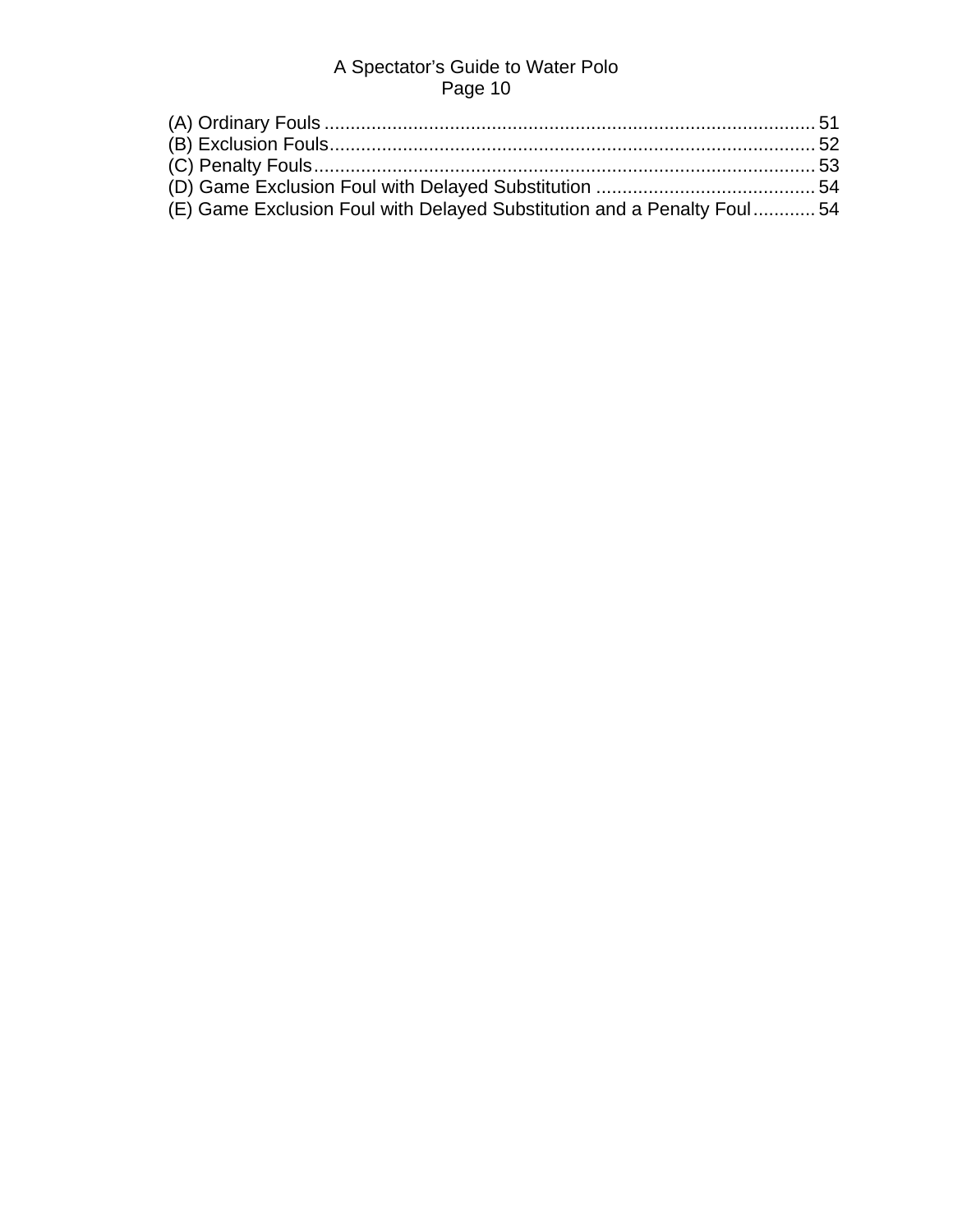# **(1) Who Determines the Rules of the Game?**

<span id="page-10-0"></span>For many sports, different sets of rules are used in different geographic areas and for different levels of play, and water polo is no exception. Thus, to understand the rules, you need to know which set of rules is being used during a particular game. The international governing body for water polo is La Federation International de Natation (FINA, www.fina.org), located in Lausanne, Switzerland. FINA water polo rules are used in many international competitions (e.g., the World Championships and the Olympics), and all other sets of rules are based on (but not necessarily identical to) FINA rules.

The governing body for water polo in the United States is USA Water Polo (USAWP, www.usawaterpolo.com). USAWP rules are used in all USAWP-sanctioned events in the United States (e.g., Men's and Women's National Championships), and they are also used in some states for high school competitions. The current USAWP rules (2005-2009) are identical to FINA rules. National Collegiate Athletic Association (NCAA, www.ncaa.org) rules are used for most collegiate competitions, including games sanctioned by the NCAA and the Collegiate Water Polo Association (CWPA, www.collegiatewaterpolo.org).

National Interscholastic Swimming Coaches Association (NISCA) rules are used in many states for high school competitions; the NISCA rules are often referred to as "high school rules" or "Federation rules." NCAA and NISCA rules are based on USAWP rules (and, hence, FINA rules), but NCAA, NISCA, and USAWP rules are not identical.<sup>[1](#page-10-1)</sup> FINA, USAWP, and NCAA rules are available in the form of electronic files from each organization's web site. NISCA water polo rules are published as part of the *National Federation of State High School Associations (NFHS) Swimming and Diving and Water Polo Rules Book*, which can be purchased from NFHS (www.nfhs.org). If NISCA rules are used for your high school water polo games, they might also be available from your state's high school athletic association.

As a water polo spectator, you'll notice sooner or later that the written rules seem to be applied or "interpreted" differently under different game situations, and in some situations fouls might not even be called. Why aren't the rules applied the same way all the time, and what determines when fouls are or are not called? Partial answers to these questions can be found in the rule book, but they are neither easy to find nor to understand. Complete answers to many of these questions can be found in *The Water*  Polo Officiating Manual<sup>[2](#page-10-2)</sup> (hereafter referred to as the Manual). The Manual, produced by USAWP and available through the USAWP web site, contains detailed discussions of many of the rules of water polo and how these rules should be applied and interpreted under different game situations. If you hear a coach or referee refer to "the

<span id="page-10-2"></span><span id="page-10-1"></span> $\overline{\phantom{a}}$ <sup>1</sup>In most cases, the differences among USAWP, NCAA, and NISCA rules are minor. A few of the differences among the NISCA (2006-2007), NCAA (2006-2007), and USAWP (2005-2009) rules are summarized in subsequent footnotes.

<sup>&</sup>lt;sup>2</sup>The current version (3.0) was released on August 1, 2002.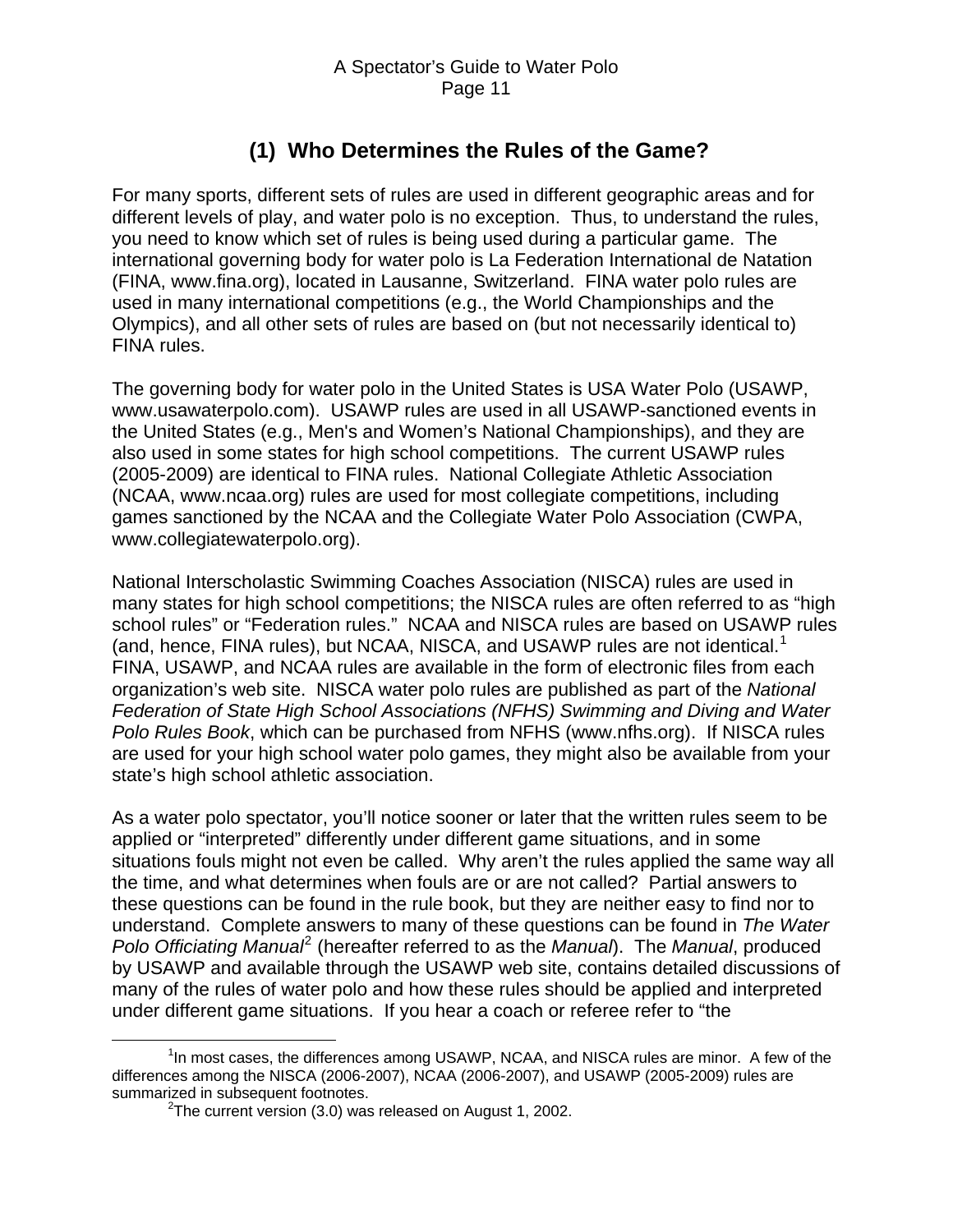<span id="page-11-0"></span>interpretations," he/she is referring to information contained in the *Manual*. A discussion of all of the interpretations in the *Manual* is beyond the scope of this document, but a few of the more important interpretations are mentioned. For those of you who are interested, you can download a copy of the *Manual* from USAWP (www.usawaterpolo.org/media/nrcofficiatingmanual.pdf).

# **(2) The Basics**

In the NISCA ("high school") rules, there is no limit to the number of players on a water polo team<sup>[3](#page-11-1)</sup>, but only seven players from each team, six field players and a goalkeeper, are permitted in the water at any time  $(5.1)$ .<sup>[4](#page-11-2)</sup> The visiting team's field players wear white caps, and the home team's field players wear dark (often blue) caps (4.1). The goalkeepers for both teams wear solid or "quartered" red caps. As of July 1, 2004, goalkeepers are required to wear "quartered caps" (4.3).

A water polo game consists of 4 periods of play, and each period is 5, 6, or 7 minutes long depending on the level of play  $(11.1)$ . There are 2 minute breaks between the 1<sup>st</sup> and 2<sup>nd</sup> and the 3<sup>rd</sup> and 4<sup>th</sup> periods of play and a [5](#page-11-3) minute break at halftime (11.2).<sup>5</sup> Each team is permitted to call three timeouts during the four periods of regulation play (and one timeout if the game goes into overtime); each timeout is 2 minutes long. When the ball is in play, only the team in possession of the ball may call a timeout. After a goal has been scored or before a penalty throw, either team may call a timeout  $(12.1, \text{ and } 12.3).$ <sup>[6](#page-11-4)</sup>

Both teams may substitute players. When the game is in progress, players must exit and substitutes must enter the field of play (or pool) through their team's re-entry area (5.6). A team's re-entry area is normally the corner of the pool directly in front of the team's bench. Between periods, during a timeout, or after a goal is scored, players may leave and substitutes may enter the pool from anywhere (5.7). The circumstances of players entering and leaving the pool legally (and illegally) are covered in more detail in Section 9 of this *Guide*.

Even though a game is only 28 minutes of actual playing time (assuming 7 minute periods), the players are in the pool much longer than 28 minutes, and, other than the breaks between periods and the timeouts, the action is almost continuous. You need to watch the game closely to fully appreciate what's going on.

<span id="page-11-1"></span> <sup>3</sup>  $3$ The NCAA rules also impose no limit on the number of players. In USAWP rules, the number of players on a team is limited to 13 (7 starters and 6 reserves).

<span id="page-11-2"></span><sup>&</sup>lt;sup>4</sup>The numbers in parentheses refer to the 2006-2007 NISCA rules. Just look up the rule if you want more information.

<sup>&</sup>lt;sup>5</sup>The breaks between periods are the same in the NCAA and USAWP rules.

<span id="page-11-4"></span><span id="page-11-3"></span><sup>&</sup>lt;sup>6</sup>The NCAA rules are similar, but the NCAA rules also permit each team to call one additional 20 second timeout anytime during a game. The NCAA rules also contain a provision for "television timeouts." In the USAWP rules, the number and duration of timeouts are different and only the team in possession of the ball may call a timeout.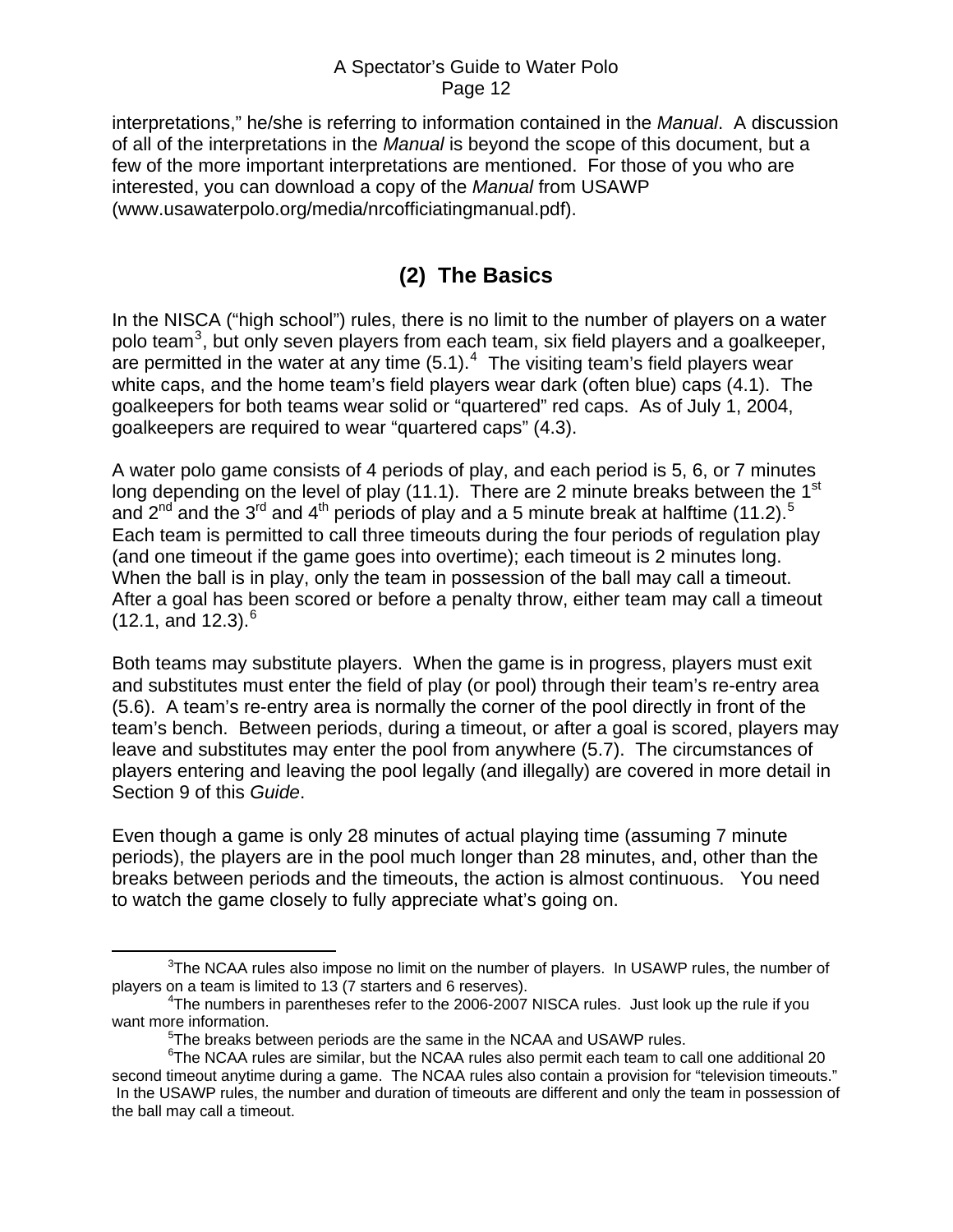# **(3) The Field of Play and Its Markings**

<span id="page-12-0"></span>For high school water polo, the pool should be 75 feet (or 25 meters) in length, at least 45 feet (13 meters) in width (20 meters maximum), and 6.6 feet (2 meters) in depth  $(1.4)$ .<sup>[7](#page-12-1)</sup> If a game is played in a pool that is larger than specified in the rules, the edges of the field of play may be marked off by lane lines. Field players are not permitted to stand, walk on, or jump off the bottom of the pool (20.5), so pools with a shallow end are not well-suited for the sport of water polo.

Colored markers should be placed along each side of the pool (1.6). The colors and locations of these markers are specified as follows:

- White marker at the goal line (face of the goal)
- Red marker at the 2-meter line
- Yellow marker at the 5-meter line
- White marker at mid-pool

More often than not, all of the markers are simply orange "construction cones." They're not the correct colors, but they serve their intended purpose. In pools in which lane lines mark the edges of the field of play, the lane lines may have white, red and yellow sections, which mark off the appropriate areas of the field of play. Knowing the significance of each of the above lines (or the section of the field of play denoted by each of the lines) is important in understanding how the game is played and the fouls that are called.

## **(3.a) Goal line**

The front edge of the goal marks the goal line. To score a goal, the ball must go completely across the goal line and into the goal (14.1). The goal line also marks the end of the field of play. "Whenever the ball passes completely behind the goal line (the face of the goal)...the ball is out of bounds" (1.4). Thus, it is very important to know exactly where the ball is relative to the goal line, and this is why one of the referees usually stands along the side of the pool close to the goal line; the referee must be able to see if the ball goes completely into the goal or out of the field of play.

## **(3.b) 2-meter line**

No offensive player is allowed inside of the opponent's 2-meter line unless the player has the ball or is behind the ball (20.12). $^8$  $^8$  If an offensive player has the ball and swims inside of the 2-meter line, it's not a foul. If the ball is inside of the 2-meter line and an offensive player swims in to get the ball, it's not a foul. However, it is a foul (a 2-meter violation) if an offensive player swims inside of the 2-meter line and then receives the

<span id="page-12-2"></span><span id="page-12-1"></span> $\overline{7}$  $7$ The recommended pool dimensions are different in USAWP and NCAA rules.

<sup>&</sup>lt;sup>8</sup>This rule does not apply to members of the defensive team.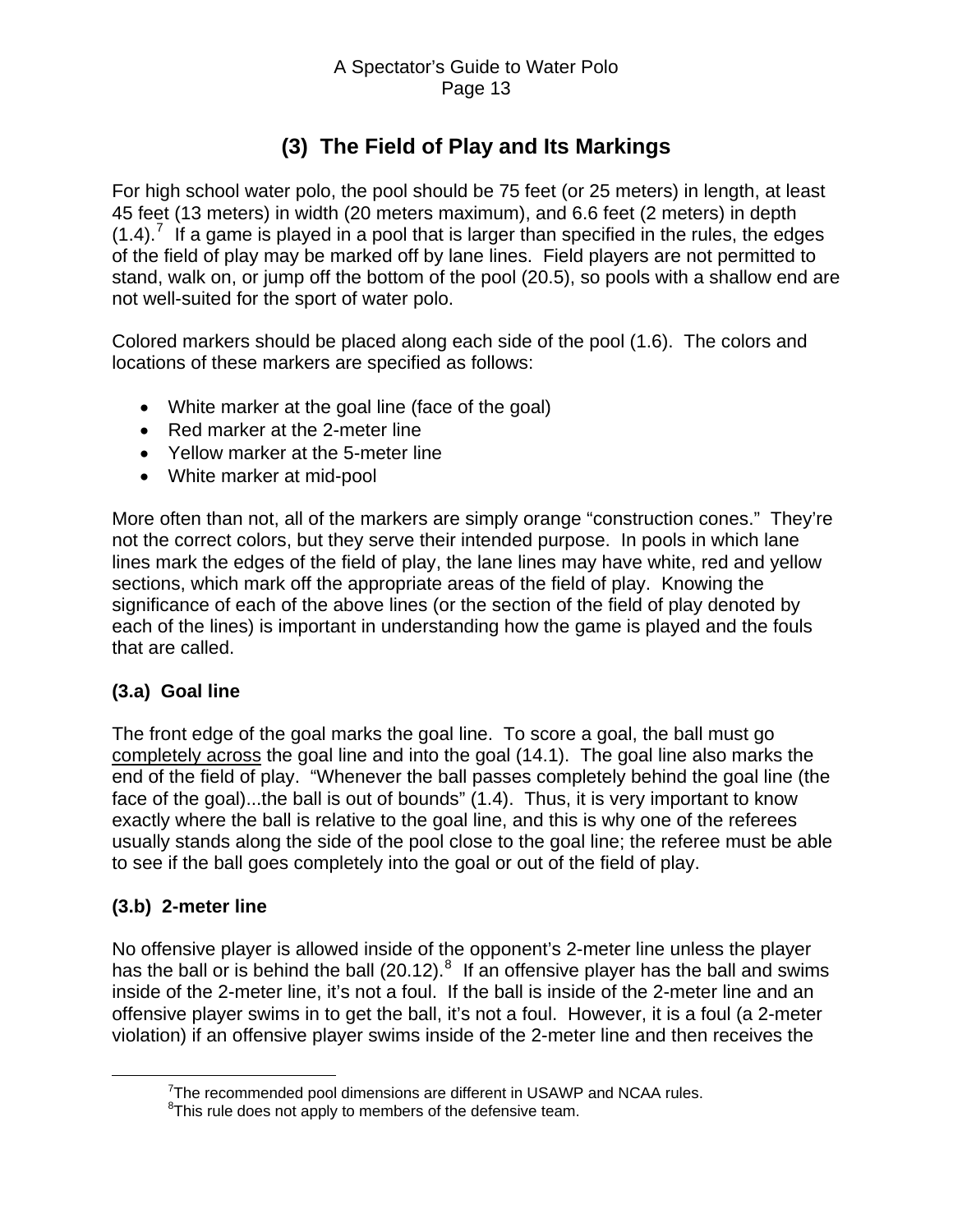<span id="page-13-0"></span>ball. If an offensive player is inside of the 2-meter line and a player outside of the 2 meter line shoots and scores a goal, the goal does not count.

The 2-meter line also limits the area from which a goal throw $9$  may be taken. A goal throw may be taken by any member of the team awarded the throw, but it must be taken behind the 2-meter line (16.2).

### **(3.c) 5-meter line**

If a defensive player commits a foul inside of the 5-meter line "but for which a goal would probably have resulted," that player is charged with a penalty foul (a personal foul), and the offended team is awarded a penalty throw (22.1 and 22.2). This includes a field player attempting to block (or blocking) a pass or shot with both arms raised out of the water. When a penalty throw (a "5-meter") is awarded, the penalty throw may be taken by any member of the team awarded the throw (except the goalkeeper) and from anywhere on the 5-meter line (23.1). Penalty fouls are discussed in more detail in Section 4.c of this *Guide*.

A goalkeeper loses his/her "privileges" outside of the 5-meter line. The goalkeeper's privileges and limitations are described in more detail in Section 11 of this *Guide*.

If a foul is committed outside of the 5-meter line and a free throw<sup>[10](#page-13-2)</sup> is awarded, the player taking the free throw may take an immediate shot at the opponent's goal as long as he/she is also outside of the 5-meter line (14.3). This is one of the few instances in water polo where a player may take an immediate shot at the goal from a free throw (i.e., the ball does not have to be touched by two players before a goal can be scored). Note that for this rule to be in effect, the foul for which the free throw is awarded must occur outside of the 5-meter line. "If at the award of a foul outside of 5 meters, the ball is inside 5 meters or closer to the defending team's goal, a goal may be scored under this rule if the ball is returned without delay to either the place where the foul was committed, to any place on the same line as the foul or to any place behind the line of the foul provided the shot is then immediately made from that position" (14.3).

Under the circumstances of this rule, the shot from the free throw must be immediate. The player must pick the ball off the surface of the water without delay and shoot at the goal immediately, and this must be done in one continuous motion (i.e., the same motion as used in taking a penalty throw). If the player delays in picking the ball up (e.g., while looking to see if any defenders are nearby or if he/she has a clear shot) or delays while shooting (e.g., "pumps" the ball), this is a foul, and the ball is turned over to the other team (14.3 and 23.4, and Section 3.3.3 of the *Manual*).

<span id="page-13-2"></span><span id="page-13-1"></span> $\begin{array}{c}\n\hline\n\end{array}$ See Section 8.a of this *Guide* for a more detailed description of a goal throw.

<sup>&</sup>lt;sup>10</sup>See Section 8.a of this *Guide* for a more detailed description of a free throw.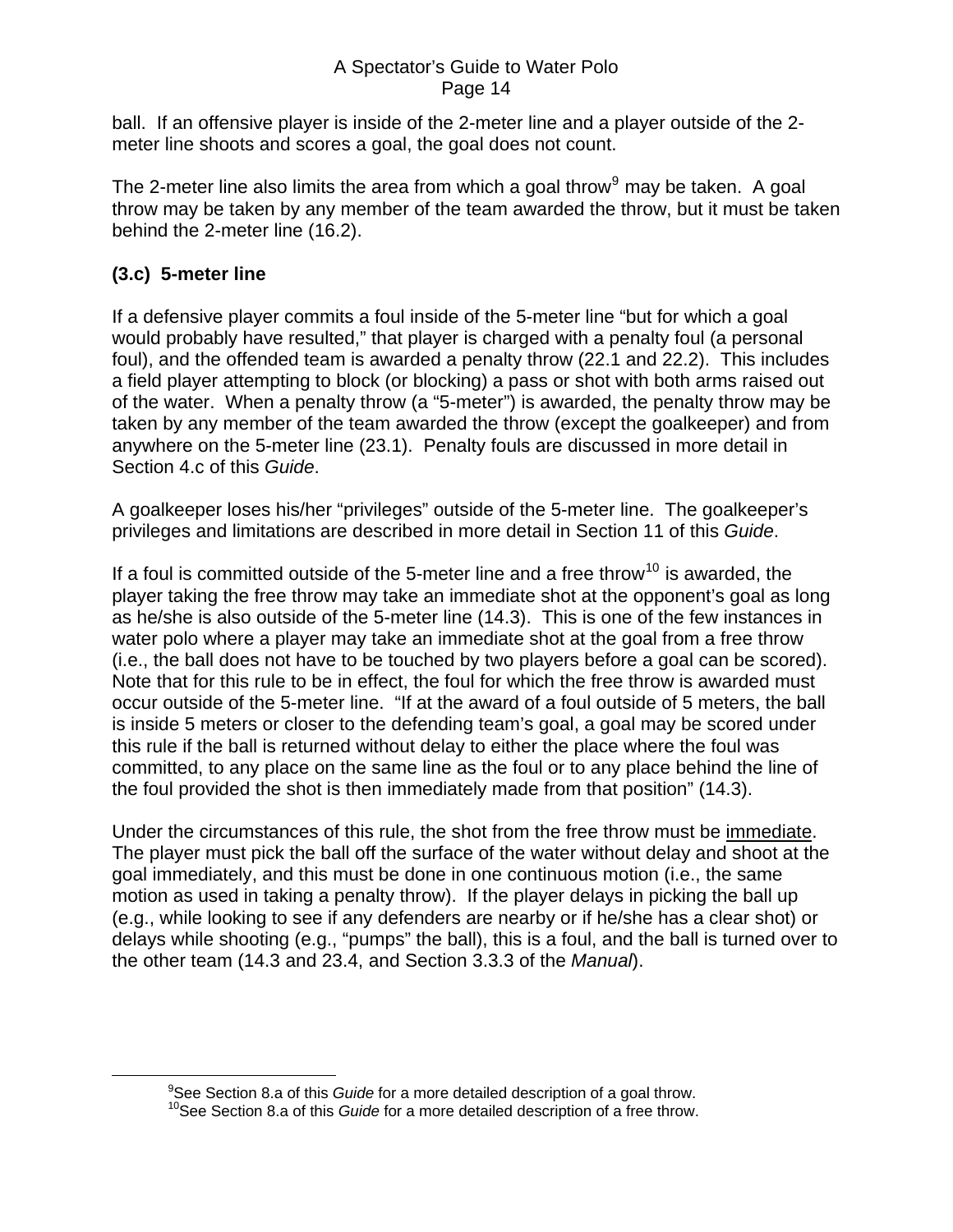#### <span id="page-14-0"></span>**(3.d) Mid-pool**

Each period is started with a sprint for the ball. The players on both teams line up at their respective ends of the pool, the referee blows the whistle, the ball is dropped in the water at mid-pool, and the players sprint for the ball (13.2 and 13.3). As you might expect, the team with the fastest swimmer generally gets possession of the ball.

After a goal is scored, the game is restarted at mid-pool. The players of each team are required to be in their respective halves of the pool, and play is restarted with a player from the team that did not score the goal putting the ball into play (15.1) Despite the fact that the rules state explicitly that the players must be in their respective halves of the pool before a restart, the referees will often start play even if the players are not lined up exactly at mid-pool, as long as it's clear that both teams are ready and neither team has an advantage.

After a timeout is called, play is restarted at mid-pool in most instances.<sup>[11](#page-14-1)</sup> When play restarts after a timeout, the players of both teams may take any position in the field of play (i.e., they do not have to "line up"), and the ball is put into play at mid-pool by the appropriate player (12.3 and 12.6).

The mid-pool (half-distance) line is also important because a goalkeeper may not go beyond this line (20.15), and it also comes into play when considering stalling or wasting time. Stalling and wasting time are discussed in more detail in Section 13 of this *Guide*.

# **(4) Fouls**

One of the first things that a spectator notices is that the referees are always blowing their whistles, yet play almost never stops. (Contrary to popular belief, water polo referees do not get paid according to how many times they blow their whistles.) Water polo is not like other sports to which you might be accustomed where the action stops every time a whistle blows, and the referees huddle up to discuss what has happened. In water polo, when the referee blows his/her whistle signaling that a foul has occurred, the action might continue uninterrupted, and in many circumstances the action actually speeds up.

Compared to many other sports, water polo is also unusual in that committing fouls can be an important part of a team's strategy, and it's not unusual to hear members of one team yelling "foul em, foul em!" at their teammates. In most sports, fouling an opponent and being penalized for the foul are not good game strategies. But, in water polo, a player will often intentionally foul another player as a way of disrupting the opposing team's strategy. If you want to understand, enjoy, and get the most out of water polo,

<span id="page-14-1"></span> $11$ After a timeout, it is also permissible for a player behind the mid-pool line to put the ball into play. However, if a timeout is called before a corner throw or penalty throw, play is restarted with the taking of the corner throw or penalty throw (12.3).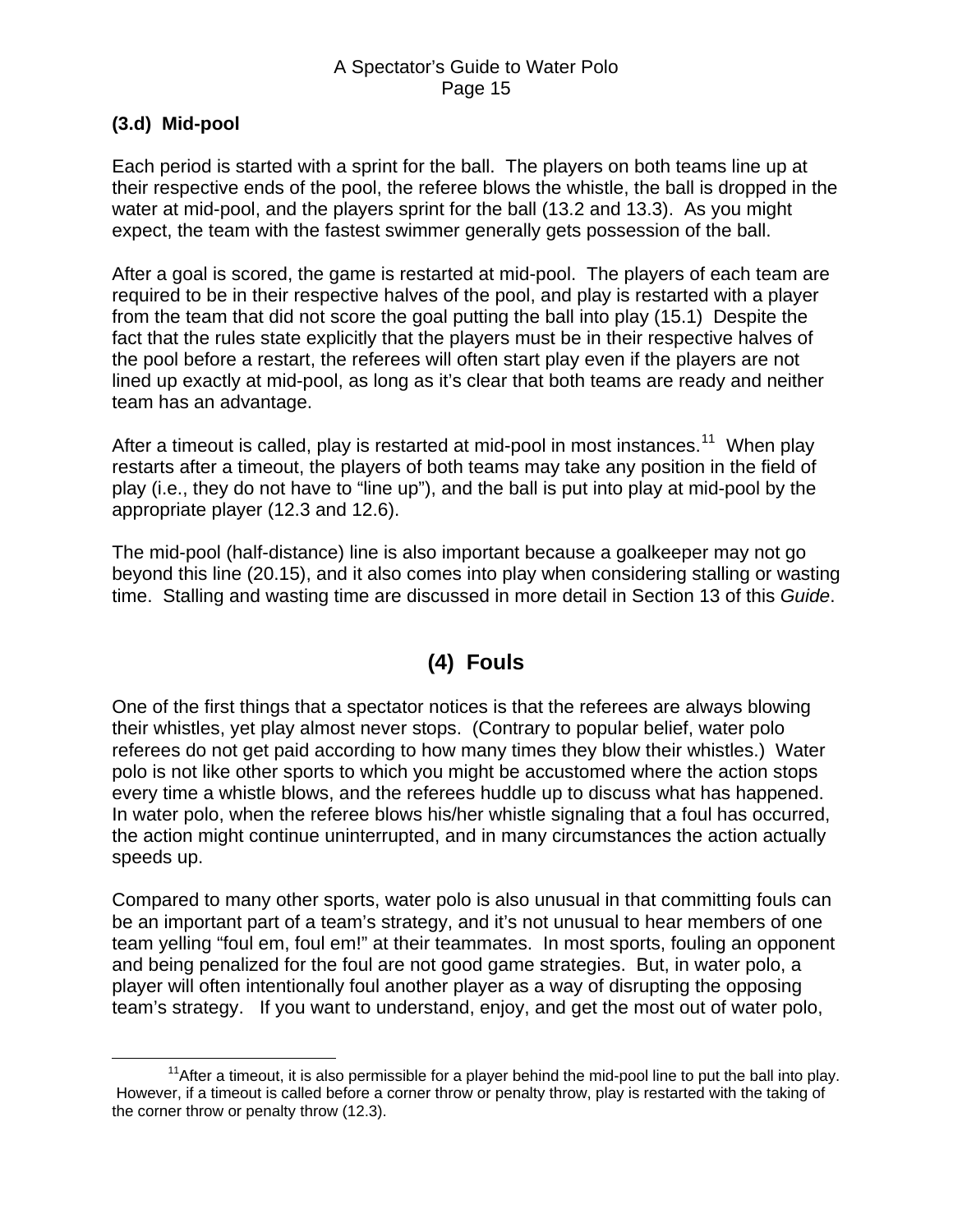<span id="page-15-0"></span>you should understand each type of foul and its consequences as it is called during the game.

There are three basic types of fouls called during a water polo game:

- Ordinary fouls
- Exclusion fouls
- Penalty fouls

## **(4.a) Ordinary fouls**

A player is charged with an ordinary foul when he/she violates a "minor" rule.<sup>[12](#page-15-1)</sup> For example, if a field player (i.e., any player except one of the goalkeepers) touches the ball with both hands at the same time (20.8) or any player impedes the movement of an opposing player who is not holding the ball (20.9), that player is charged with an ordinary foul. When the referee calls an ordinary foul, the offended team is awarded a free throw (20.1). If an ordinary foul is called against a defensive player, the free throw is awarded to the offensive team. If the foul is called against an offensive player, the ball is turned over to and the defensive (now offensive) team is awarded a free throw.

The time between calling the foul and the taking of the free throw is usually just a few seconds, and during this time play continues (i.e., the players of both teams may continue to swim and strive for position in the field of play). In fact, if you didn't hear the referee's whistle, in many cases you wouldn't even know an ordinary foul was called. Play just goes on, almost as if nothing has happened.

## **(4.b) Exclusion fouls**

An exclusion foul (a kick-out or an ejection) is called for more serious violations of the rules. For example, holding, sinking, or pulling back a player who is not holding the ball (21.8) or interfering with the taking of a free throw (21.5) is an exclusion foul. When a player commits an exclusion foul, he/she must swim immediately to and enter his/her team's re-entry area (the corner of the pool in front of his/her team's bench) without interfering with play (20.20) and without affecting the alignment of the goal (22.4), and the offended team is awarded a free throw (21.1). Just as for ordinary fouls described above, play doesn't stop during this whole process, and the players of both teams (except for the excluded player) may continue to swim and strive for position.

Once the excluded player enters the re-entry area, he/she must remain there until (1) a goal is scored, (2) 20 seconds of playing time has elapsed<sup>[13](#page-15-2)</sup>, or (3) his/her team regains possession of the ball (21.3). While the player is in the re-entry area, his/her team plays

<span id="page-15-1"></span> $12$ When applied to fouls, the term "minor" is not an official term  $-$ -it's mine. I use this term because the penalty for violating one of these rules is "minor" compared to the penalties for violating other rules.

<span id="page-15-2"></span> $13$ The 20 second exclusion period begins when the foul is called, not when the player actually enters the re-entry area.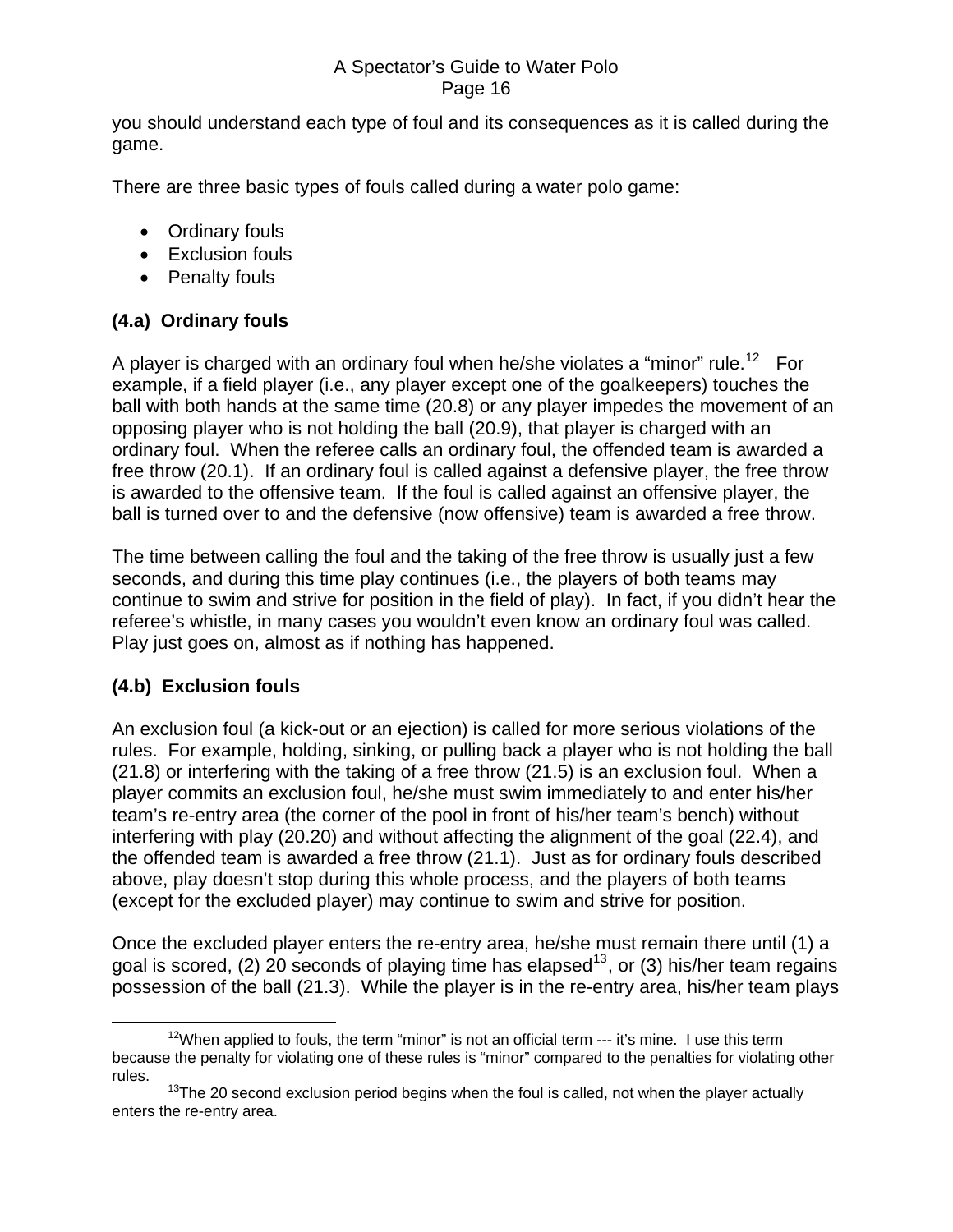<span id="page-16-0"></span>"a man down," and the offensive team has a "6-on-5." When one of the above three conditions has been met (e.g., 20 seconds elapses), the player may re-enter the game.

Most often, defensive players are charged with exclusion fouls, but offensive players can also be excluded. When an offensive player is excluded, the excluded player must swim to his/her team's re-entry area, and the ball is turned over to and a free-throw awarded to the offended team.

In some instances, a defensive or an offensive player can be "excluded from the remainder of the game with delayed substitution." (Such fouls are often referred to as "gamers," and the player is said to have been "gamed" or "rolled." The latter term comes from the "rolling" motion the referee makes with his/her arms when gaming the player.) Most of the fouls associated with unsportsmanlike conduct (see Section 15 of this *Guide*) are game exclusion fouls. When this happens, the excluded player must swim to his/her team's re-entry area and leave the field of play, and the player is not permitted to play for the remainder of the game. A substitute for the excluded player may enter the game from the team's re-entry area when the exclusion period is over (i.e., when one of the three conditions in the above paragraph has been met).

### **(4.c) Penalty fouls**

If a defensive player commits a foul inside of the opponent's 5-meter line that prevents a probable goal, a penalty foul is called, and the offended team is awarded a penalty throw (a "5-meter") (22.1 and 22.2). There are other violations for which a team can be awarded a penalty throw, even though a player's actions did not prevent a probable goal. For example, if a substitute player enters the field of play before another player leaves, the substitute player is an illegal  $(8<sup>th</sup>)$  player. When this occurs, the offended team is awarded a penalty throw. The illegal player is also excluded from the remainder of the game (see Section 9 of this *Guide*).

Exclusion and penalty fouls are "personal fouls" (24.1). If a player receives three personal fouls in a game, the player is excluded from the remainder of the game with delayed substitution (24.2). If that player enters the game later while the ball is in play, he/she is an illegal player, and the offended team is awarded a penalty throw (22.6) (also see Section 9 of this *Guide)*.

Depending on the circumstances of the game, the penalties for some fouls change or a combination of penalties might be assessed against an offending player. Moreover, the referees will use a combination of whistle and hand signals to inform the spectators and officials table of "who did what." You'll find a summary of much of this information in Appendix 1.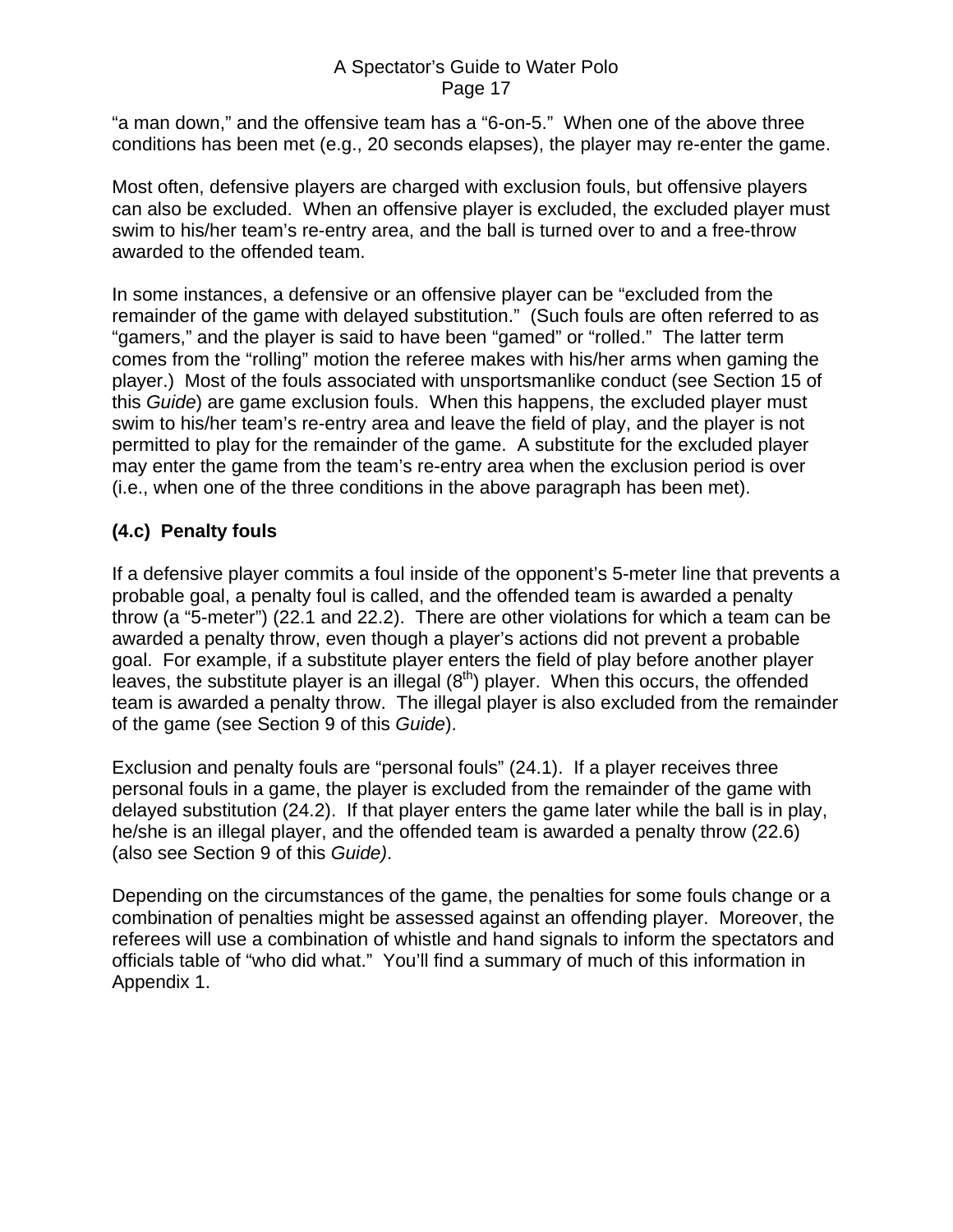# **(5) Player Safety**

#### <span id="page-17-0"></span>**"The safety of the players must be the primary concern of each and every water polo referee and participant."**

("United States Water Polo Statement on Violence," as published in the *Manual*.)

Water polo is a very physical sport. Depending on who is playing and the level of play, it can be a combination of swimming, lacrosse, soccer, ice hockey, rugby, Australian rules football, and "professional wrestling" (just like "professional wrestlers," some water polo players are great actors when it comes to fouls). You will see a lot of contact among the players above water, and there's also a lot of contact below the water that you won't see. Contact among players is the nature of the game. Actions such as pushing, pulling, grabbing, holding, and even sinking a player are not only likely to occur during a game, they are actually legal and encouraged under some circumstances.

# **Water polo is a contact sport!**

Depending on what's happening in the water, such as who has the ball and the players' positions in the field of play, referees have some discretion about which fouls are or are not called, and under some circumstances referees might not call an obvious foul (e.g., see Section 16 ["Advantage"] in this *Guide*). However, there is a caveat. Referees have no discretion about calling fouls when player safety is involved; fouls that endanger a player's safety can not be tolerated under any circumstances and should always be called.<sup>[14](#page-17-1)</sup> These fouls include the obvious, such as hitting or kicking or attempting to hit or kick an opponent or overly aggressive fouling, and the less obvious such as one player fouling another player around the "head and neck" (even if the contact is clearly accidental and the player is not hurt) or "coming over the top" of another player. So, as you read on and come across examples of rules that might be interpreted differently under different game situations or fouls that might not be called, remember this caveat; fouls that endanger a player's safety should always be called.

# **(6) What's a Goal?**

The object of water polo is simple enough --- score goals (and, hopefully, more than your opponent). To score a goal in water polo, the entire ball must go into the goal (net). This means that the entire ball must pass over (go completely across) the goal

<span id="page-17-1"></span> <sup>14</sup>Player safety is emphasized in Section 2.3.2.1 of the *Manual*. The first paragraph of this Section states, "Referees are charged with ensuring the safety of the players during the conduct of the game. Referees, therefore, sometimes must call fouls that are outside the 'flow' and violate advantage. The objective of these calls should be to stop the inappropriate activities of players who are violating the spirit of the rules and the game, especially when these activities can escalate into violent or even brutal fouls."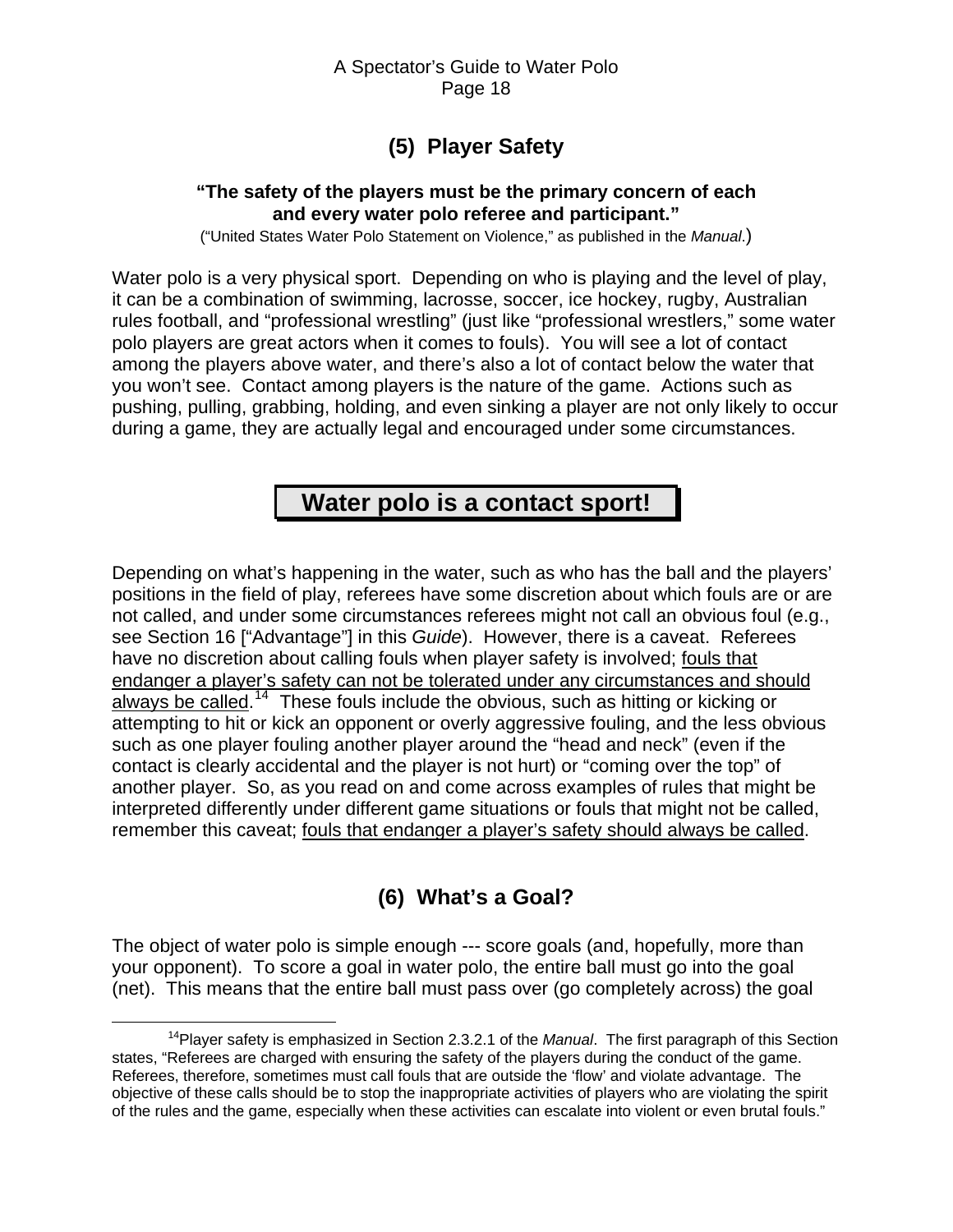line (the front of the goal) and between the goal posts (14.1). "Close" does not count! Watch the referees during a game, and you'll see that the front court (attack) referee stands at or near the 2-meter line. The referee does this so he/she can look down the goal line and across the front of the goal and make sure that the ball goes completely across the goal line.

A player may score a goal by putting the ball into the goal with any part of his/her body except a clenched fist (14.3). If a field player hits the ball with a clenched fist, it is an ordinary foul (20.7), in which case the ball is turned over to the other team, or a penalty foul (22.2), in which case the opposing team is awarded a penalty throw. Most often a player will simply throw the ball into the goal, but a player may swim with the ball into the goal, and it's perfectly legal to kick the ball into the goal.

In most circumstances of the game, at least two players, excluding the defending goalkeeper, must intentionally touch the ball before a goal can be scored. That is, after any stoppage of play (e.g., an ordinary or exclusion foul, a goal, a double-exclusion foul, or a timeout), the player putting the ball into play may not shoot at the opponent's goal. If he/she shoots at the opponent's goal, it is an illegal shot. If an illegal shot goes into the goal, even if touched by the defending goalkeeper, the goal does not count (14.3). The player putting the ball into play must pass the ball to a teammate who may then shoot at the opponent's goal.

There are, however, a few circumstances in a game in which the player putting the ball into play may take a legal shot at the opponent's goal (i.e., two players do not have to intentionally play the ball). Some of these are explained below.

The defensive team is awarded a goal throw when the ball (a shot) goes over the end line last touched by an offensive or defensive field player (i.e., any player other than the defensive goalkeeper). Once the goalkeeper or a field player gets possession of the ball, he/she may take an immediate shot at the opponent's goal  $(14.3)$ .<sup>[15](#page-18-0)</sup> If the player gets possession of the ball and there is any delay before he/she takes the shot (e.g., the player looks for an open teammate or swims with the ball), it is an illegal shot (an ordinary foul).

If a foul is committed outside of the 5-meter line and a free throw is awarded, the free throw, if also taken from outside of the 5-meter line, may be an immediate shot on goal.

Only one player needs to play or touch the ball when a penalty throw is taken (14.3); obviously, this is the player taking the penalty throw. If the ball rebounds off the goal or is deflected by the goalkeeper back into the field of play and any player puts the ball into the goal (either the attacking team on purpose or the defensive team by mistake), the goal counts.

<span id="page-18-0"></span> $15$ If the ball exits the pool or field of play over the side line and it is returned to the goalkeeper or field player, the resulting throw is not a goal throw. Under these circumstances, the goalkeeper or field player may not take an immediate shot at the opponent's goal.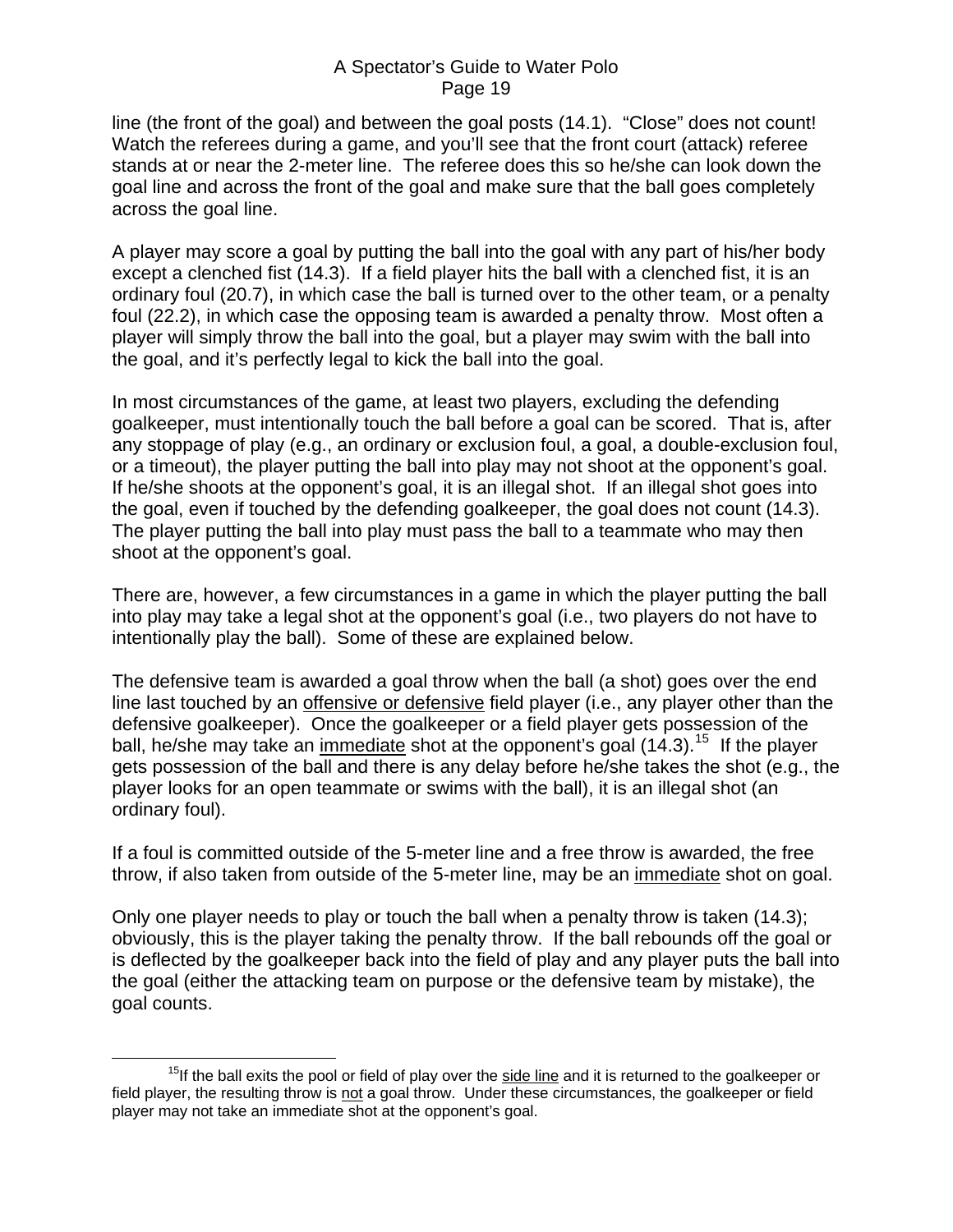<span id="page-19-0"></span>The last circumstance in which only one player needs to touch or play to ball for a goal to count is when the defensive team puts the ball into its own goal (14.5). If the ball is in play and any member of a team, including the goalkeeper, puts the ball into his/her own goal, the goal counts for the opposing team. If a field player puts the ball into his/her own goal when taking a free throw or a corner throw  $16$ , the goal counts for the opposing team. On the other hand, if the goalkeeper, when taking a free throw or a goal throw, somehow drops or throws the ball into his/her own goal, the goal does not count, and the free throw or goal throw is retaken (14.6).

# **(7) Who's Holding the Ball?**

I was refereeing a high school game and a defensive player held an offensive player who was not holding the ball. I excluded the defensive player, and someone in the stands (perhaps one of the defensive player's parents) yelled, "That's not a foul, he wasn't even holding the ball." This experience emphasizes an important principle of water polo fouls, one that some spectators do not understand; a player who is "holding" the ball can not be fouled. (This is true most of the time, and don't forget the caveat about player safety [Section 5].) The rules state that it is an ordinary foul "to impede or otherwise prevent the free movement of an opponent who is not holding the ball...." (20.9) and an exclusion foul to "to hold, sink, or pull back an opponent who is not holding the ball" (21.8). Note that in both rules (and other rules as well), it is a foul only if the player is not holding the ball. If one player sinks another player who is holding the ball, it is not a foul<sup>[17](#page-19-2)</sup>; if one player sinks another player who is not holding the ball, it is a foul. As you can imagine, spectators often find this hard to understand, especially if it's their son or daughter who is holding the ball and gets sunk and no foul is called. (Also, see Section 18, "Play the Ball and Not the Player.")

What constitutes "holding the ball?" Obviously, if the ball is in a player's hand, the player is holding the ball. However, a player is also considered to be holding the ball if he/she is simply touching it (20.8). Granted, the player is not holding the ball in the normal sense, but this shows the importance of knowing the rules. On the other hand, if a player is dribbling the ball (i.e., swimming with the ball between his/her arms but not actually holding the ball in a hand), the player is not holding the ball (20.8). Thus, under the circumstances of these rules, it is a foul to impede, hold, sink, or pull back a player who is dribbling (swimming with) the ball.

Here are three examples of how the rules regarding "holding the ball" and fouls might be applied during a game.

1) A player who is holding the ball is tackled<sup>[18](#page-19-3)</sup> and loses possession of the ball. This is not a foul since the player was holding the ball when tackled. The

 <sup>16</sup>See Section 8.a of this *Guide* for a more detailed description of a corner throw.

<span id="page-19-3"></span><span id="page-19-2"></span><span id="page-19-1"></span> $17$ If the referee considers the fouling to be too rough, the referee can call a foul for overly aggressive or violent play.

<sup>&</sup>lt;sup>18</sup>Any contact between players is considered tackling.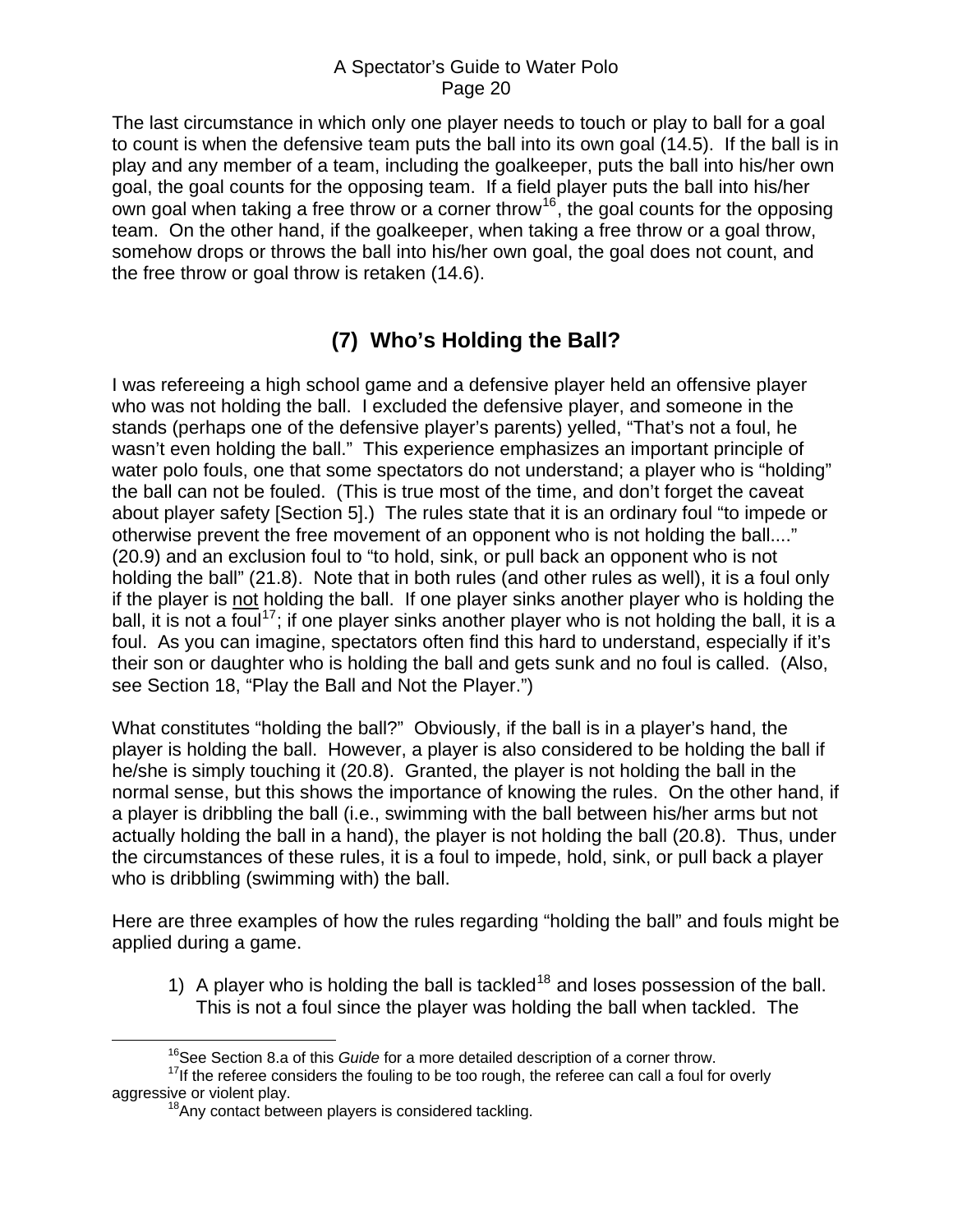<span id="page-20-0"></span>defensive player now impedes the offensive player so he/she is unable to regain possession of the ball. This is a foul since the offensive player was not holding the ball when impeded.

- 2) The ball is passed into the set position, and the offensive player is held after he/she picks up the ball. No foul is called. However, if the set loses possession of (or simply drops) the ball and the defender does not let go, an exclusion foul for holding might be called.
- 3) This last example always brings the crowd to its feet. A player with the ball is swimming towards the opponent's goal and will almost certainly score if he/she shoots. The player stops in the water, picks up the ball to shoot, and a defender comes up from behind and grabs the offensive player's arm. The offensive player loses possession, and the crowd starts yelling, "five meter, five meter!" This is not a foul, let alone a penalty foul, since the offensive player was holding the ball when grabbed by defender. Now, if the offensive player (who is now not holding the ball) tries to regain possession of the ball and is held by the defender, a penalty foul might be called.

# **(8) Putting the Ball into Play**

### **(8.a) Free Throws, Goal Throws, and Corner Throws**

Whenever a free throw, goal throw, or corner throw is awarded, the game and possession ("shot") clocks stop briefly, and a player must "put the ball into play" (and both clocks restart). This seems like a simple enough thing to do; a player picks up the ball and passes it to a teammate, and the ball is in play. However, it's a bit more complicated than this, since there are a number of rules that specify who, how, and from where the ball may be put into play, how quickly the ball must be put into play, and what the defensive players may or may not do while all of this is going on. Considering how many free throws, corner throws, and goal throws are awarded during a game, you would think that everyone understands how the ball should be put into play. This is not the case, however.

When are free throws, corner throws, and goal throws awarded? A free throw is awarded to a player of the offended team when an ordinary or exclusion foul is called (20.1 and 21.1). A free throw is taken "at the place where the foul occurred, except: (a) if the ball is further from the defending team's goal, the free throw shall be taken from the location of the ball; (b) if the foul is committed by a defending player within the defender's 2 yard/meter area, the free throw shall be taken on the 2 yard/meter line opposite to where the foul was committed or, if the ball is outside of the 2 yard/meter line, from the location of the ball; or (c) where otherwise provided for in the rules" (19.1).

A goal throw is awarded when the ball (a shot) goes out of bounds over the end line last touched by anyone other than the defensive team's goalkeeper (i.e., last touched by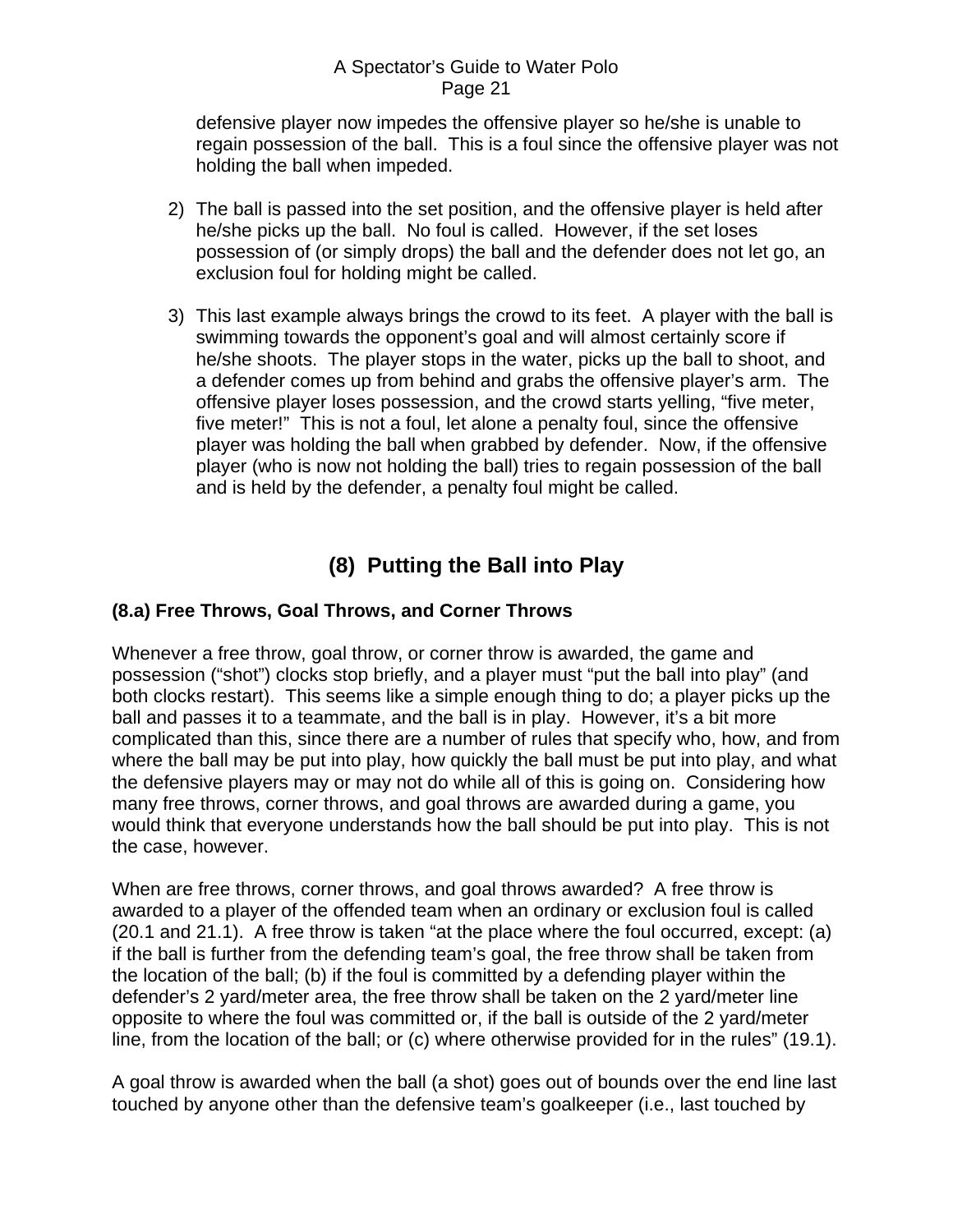<span id="page-21-0"></span>any offensive or defensive field player) or when an illegal shot is taken (16.1). A goal throw may be taken by any member of the team awarded the goal throw, and it may be taken anywhere inside of the 2-meter line (16.2).

A corner throw is awarded when the ball (a shot) goes out of bounds over the end line last touched by the defending team's goalkeeper or the ball (a pass) is deflected out of bounds over the end line by one of the defensive team's field players (17.1). A corner throw is taken "from the 2 meter mark on the side [of the pool] nearest to which the ball crossed the goal line," and it may be taken by any field player on the offensive team  $(17.2)$ .

It is the referees' responsibility to make sure that a throw is taken from the correct location. If a free throw, corner throw, or goal throw is taken from the wrong location, the throw is retaken from the correct position (16.2, 17.4, and 19.1).

### **(8.b) Who May Take the Throw?**

Any player on a team may take a free throw, corner throw or goal throw awarded to that team, as long as the throw is taken from the correct location and without "undue delay" (see the following paragraph). If a team is awarded a goal throw, any player (goalkeeper or field player) on that team may take that throw, as long as it is taken without "undue delay." If a field player takes a goal throw, that field player does not have any of the goalkeeper's privileges (e.g., a field player taking a goal throw may not touch the ball with two hands or stand on the bottom of the pool).

## **(8.c) Undue Delay**

Once a free throw, corner throw, or goal throw is awarded, the ball must be put into play without "undue delay" (16.2 and 19.2). This means that a player on the team awarded the throw must (1) take possession of the ball (if he/she doesn't have possession already) and (2) put the ball into play. In other words, if a team does not have possession of the ball (e.g., the ball might be floating on the water), a player must locate the ball and take possession (i.e., pick up the ball) without undue delay. For a free throw, the player closest to the ball will usually pick up the ball. If a player who is clearly in a position to take possession of the ball does not (e.g., a player swims by the ball without picking it up), this is an ordinary foul (19.2), and the ball is awarded to the opposing team. If the team does not take possession quickly, this is also an ordinary foul (20.14). When a corner throw or a goal throw is awarded, the ball has often gone out of the field of play (or pool). Thus, some delay is expected in taking possession of the ball, since the ball must be returned to the field of play. However, once a player has possession of the ball, the ball must be put into play without undue delay.

As long as the ball is in the field of play, it is the offensive team's responsibility to return the ball to the correct player and the correct location for the taking of a free throw (19.3). In fact, if a member of the opposing team (the team that committed the foul) picks up and throws the ball to a player who is to take a free throw, this might be interpreted by a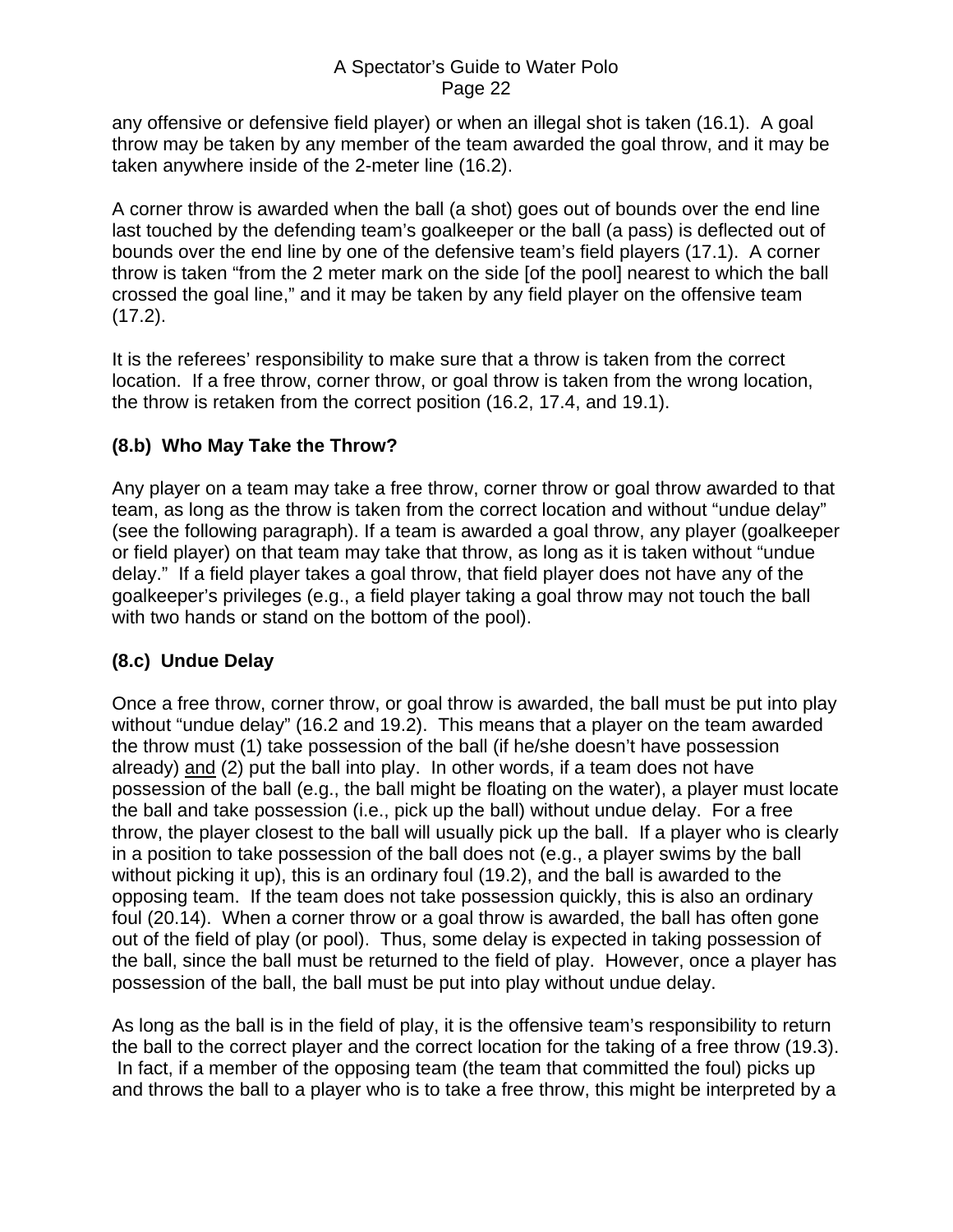<span id="page-22-0"></span>referee as interfering with a free throw, which would result in an exclusion foul (21.5, see below, also). This doesn't mean that a defender who returns the ball to an offensive player must be excluded. In fact, the *Manual* (Section 3.4.8) states specifically that, under these circumstances, "an exclusion foul may not be appropriate," and that the referees should use "discretion." Players are often taught that, when the other team is awarded a free throw, they should drop the ball immediately and swim away from it. This is good advice. If a player does this, it gives the offensive team every opportunity to take possession of the ball, and the defender's actions can not be misinterpreted by the referee.

Once a player takes possession of the ball, the free throw, corner throw, or goal throw should be taken without "undue delay" and "in such a manner so as to enable the other players to observe the ball leaving the thrower's hand" (16.2). What's "undue delay" (or how much time does a player have to put the ball into play)? The rules state explicitly, "The time allowed for a player to take a free throw shall be at the discretion of the referees; it shall be reasonable and without undue delay but does not have be to immediate" (19.2). Many players and coaches believe that the ball must be put into play within 3 seconds, and many players and coaches have recited to me the "3-secondrule." However, none of the rules (FINA, USAWP, NCAA, or NISCA) state that a player must put the ball into play within 3 seconds. The *Manual* (Section 3.3.17) states, "As a rule of thumb, 3 seconds from the time when a player gets control of the ball is a reasonable amount of time to put the ball into play." But, this is only a "rule of thumb," and the interpretation of "undue delay" is left to the referee. It is not reasonable to expect the same type of play from a 12-year-old playing age group water polo and a 20 year-old playing in the National Championships, or a player who plays all year and a player who plays only a 10 or 12 week season once a year. Referees will interpret this rule (19.2) differently depending on the "level of play," and they will often allow less experienced players more time (a few extra seconds) to put the ball into play.

### **(8.d) Putting the Ball into Play - Correctly**

How is the ball actually "put into play?" This rule is, arguably, one of the most misunderstood rules in water polo, even though the rule is explicit. The rule states that the throw "shall be taken in a manner to enable the players to observe the ball leaving the hand of the player taking the throw" (16.4). Notice that the ball must leave the player's hand, and that this must be seen by the other players. To put the ball into play, a player may pass the ball to a teammate. A pass satisfies both conditions of the rule. If the player cannot (or does not want to) pass the ball immediately, he/she may drop the ball from a raised hand onto the surface of the water, or toss the ball into the air and catch it (pass to him/herself). Again, either action satisfies both conditions of the rule. In a few circumstances, a player taking a free throw may take an immediate shot at the opponent's goal; in these circumstances, the shot constitutes "putting the ball into play."

When is the ball not put into play correctly (or, what is not a legal free throw, corner throw, or goal throw)? Holding the ball over the head, spinning the ball in the hand, "patting" the ball while it is floating on the water, or pushing the ball across the surface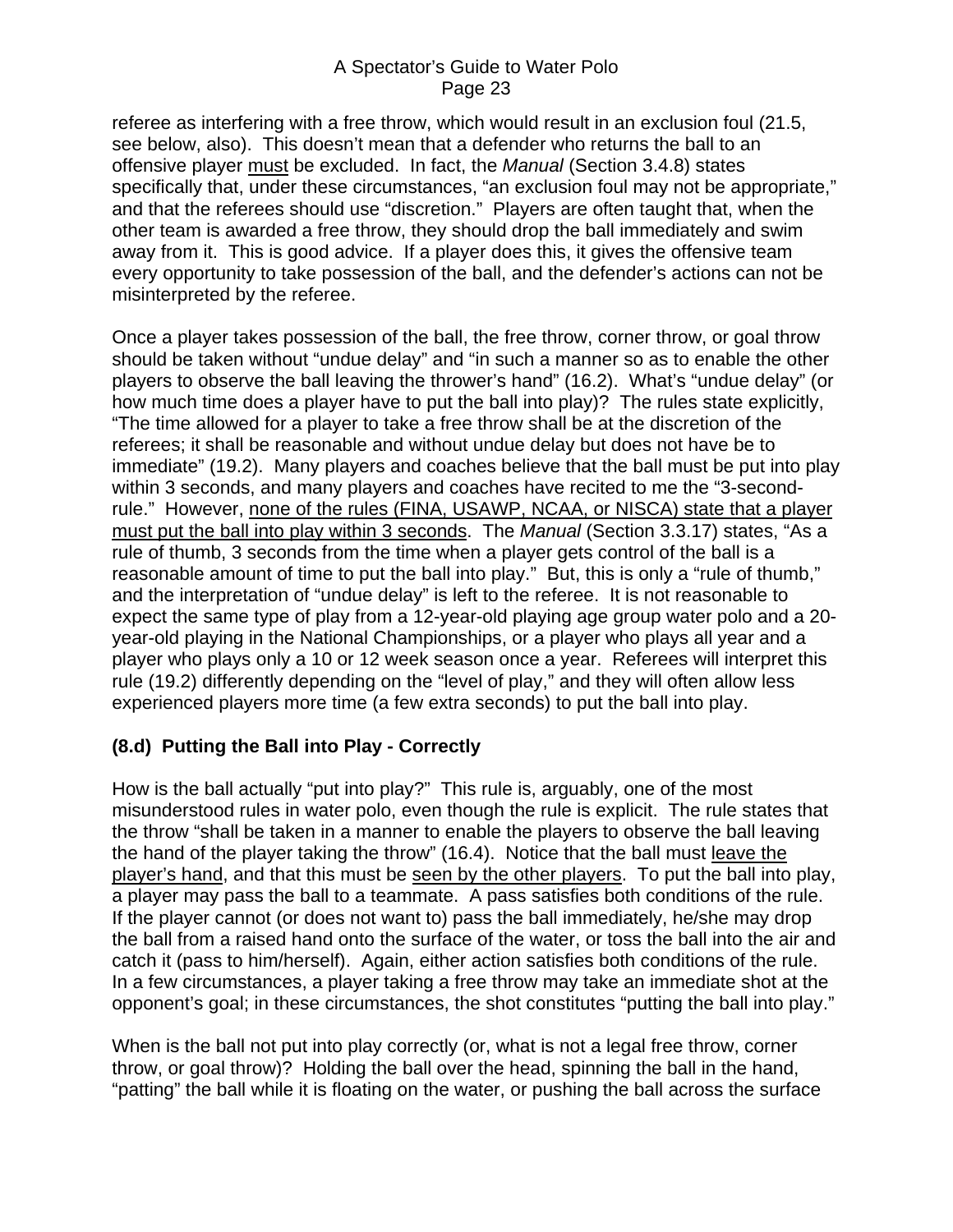<span id="page-23-0"></span>of the water to a teammate is not a legal free throw, as none of these actions satisfy both conditions of the rule. If a player taking a free throw spins the ball in his/her hand for 4 or 5 seconds or pats the ball on the surface of the water while trying to find an open teammate, an ordinary foul might be called. Similarly, if the player pushes the ball across the surface of the water to a teammate, this is an improper free throw and an ordinary foul. As you watch a water polo game, you might see a situation where an offensive player (especially at the set position) is awarded a free throw, and the player pushes the ball to a teammate who then scores a quick goal. Since the ball was not put into play properly (i.e., the action was not visible to other players, especially the defending team's goalkeeper), the goal should not count. If you're cheering for the offensive team, you won't be happy about this call, but you'll understand why the goal did not count. If you're cheering for the defensive team and the referee makes this call, you'll be pleased that the referee knows the rules.

### **(8.e) Interfering with a Free Throw, Goal Throw, or Corner Throw**

A defensive player may not interfere with the taking of a free throw, goal throw, or corner throw. Interfering with a free throw, goal throw, or corner throw is an exclusion foul (21.5). Interference includes: "intentionally to throw away or fail to release the ball to prevent the normal progress of the game; or any attempt to play the ball before it has left the hand of the thrower" (21.5). When a team is awarded a free throw, a defensive player may not do anything that "prevents the normal progress of the game," such as failing to release the ball (i.e., holding the ball after the throw has been awarded), throwing away the ball, interfering with the ball before the other team takes possession (e.g., swimming by the ball and hitting it), or interfering with (impeding) a player of the other team who is trying to take possession of the ball.

Once an offensive player has possession of the ball, a defender may not "attempt to play the ball before it has left the hand of the thrower" (21.5). The *Manual* (Section 3.4.8) provides some guidelines to interpreting this rule. If the player taking the free throw has possession of the ball and the defensive player makes any contact with him/her, this is interference and an exclusion foul. A defensive player must give a player the space he/she needs to take a free throw; if the defender is too close, this is an exclusion foul (even if there is no contact). How much space does a defender have to give? On the perimeter, "the defender should be at least an arm's length (the attacking player's arm's length) away." This means that, if necessary, the defender should move away from the player taking the throw. At the set position, the defender does not necessarily have to move away from the player who is taking the free throw, but the defender must demonstrate that "there is no undue interference with the ability of the set to make a free throw." A defensive player will often raise an arm in front of a player taking a free throw, goal throw, or corner throw. This is permissible as long as the defender's arm is behind his/her head (21.5) and the defender is far enough (an arm's length) away from the offensive player.

So, there's a lot more to interfering with a free/goal/corner throw than just tackling a player who is taking a free/goal/corner throw, and the rules and *Manual* are explicit in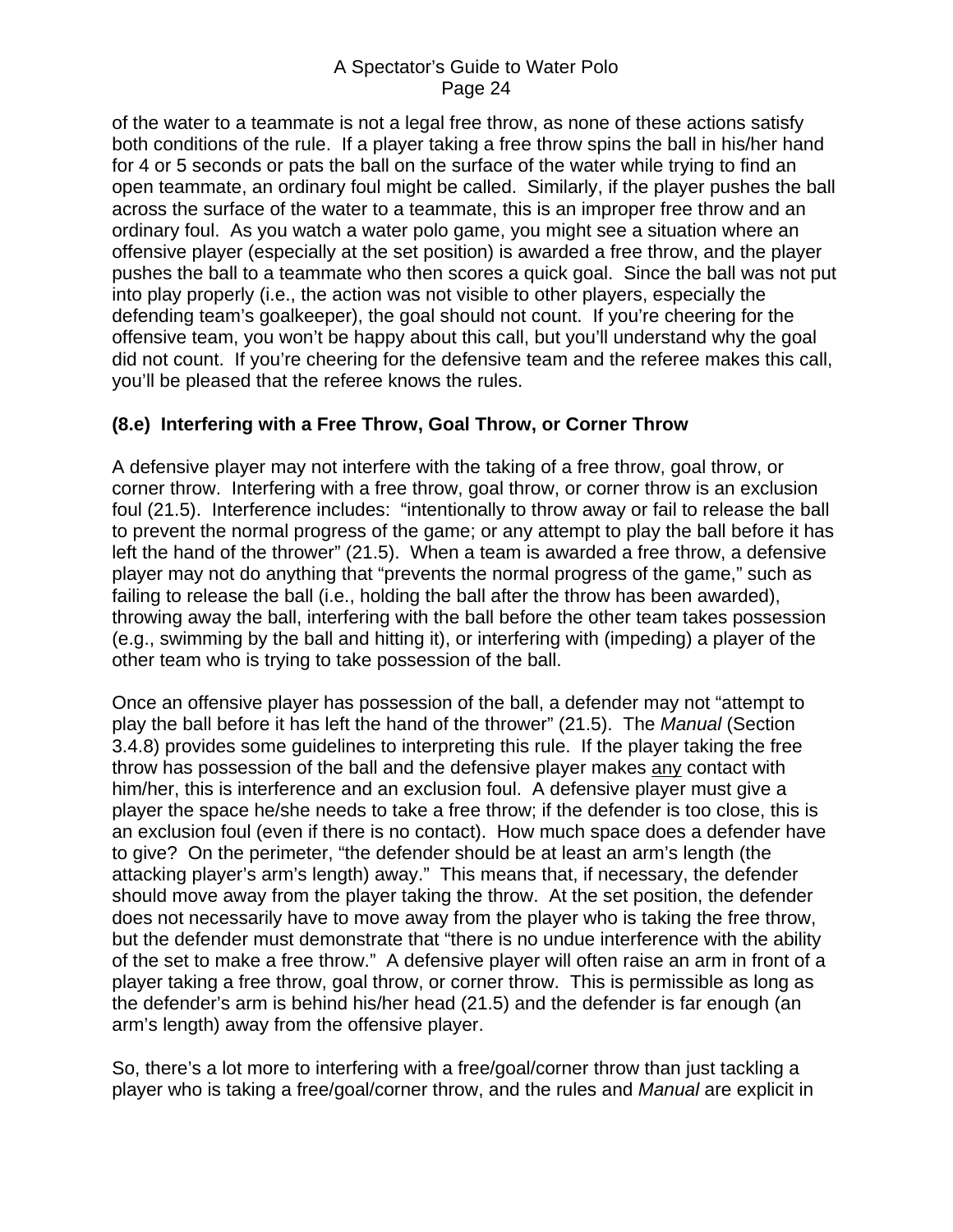<span id="page-24-0"></span>their descriptions of interference. Nevertheless, there's always at least one call during a game where a player interferes with a free throw and is excluded, and he/she looks at the referee with the "What-did-I-do?" expression.

# **(9) Legal and Illegal Entries and Exits, and Illegal Players**

There are a number of rules that determine (1) when and how players may enter (re-enter) or exit the pool ("field of play"<sup>[19](#page-24-1)</sup>) during a game and (2) whether or not a player is actually permitted to take part in the game. Although these topics might seem unrelated, they often go hand-in-hand, since it is not uncommon to see one player penalized for entering (re-entering) or exiting the pool illegally and another player penalized simultaneously (or almost simultaneously) for being an illegal player. The rules governing illegal entries/exits and illegal players are spread throughout the rule book, so it's not surprising that spectators often don't understand the rules that cover these fouls and the penalties associated with them. Hopefully, this section of the *Guide* will clarify some of these rules and penalties.

## **(9.a) Legal and Illegal Entries and Exits**

Under some circumstances of a game, players are permitted to enter or exit the pool at any time and from anywhere without penalty. The only times that players may enter or exit the pool without any restrictions are (5.7):

- During the intervals between periods
- After a goal has been scored
- During a timeout
- To replace an injured or bleeding player

At all other times during a game, players must enter into or exit from the pool through their team's re-entry area (5.6, 21.2, and 21.3). $^{20}$  $^{20}$  $^{20}$ 

For a player to enter the pool legally during play, he/she must enter the pool (21.15):

- From his/her team's re-entry area
- Without pushing off or jumping from the side of the pool
- Without affecting the alignment of the goal<sup>[21](#page-24-3)</sup>

<span id="page-24-1"></span> $19$ In larger pools in which the playing area is marked off with lane lines, the "field of play" applies to that area enclosed within the lane lines. In smaller pools in which lane lines are not used, the "field of play" and the pool are the same.

<span id="page-24-3"></span><span id="page-24-2"></span> $^{20}$ In a pool in which the field of play is not marked off with lane lines, the re-entry area is usually the corner of the pool in front of the player's team bench. In a pool in which the field of play is marked off with lane lines, the re-entry area is in front of the team's bench and behind the goal line and inside of the side line. The re-entry area extends 2 meters from the edge of the pool or the side line, and this area should be (but rarely is) marked with a red cone. See the Figure accompanying Rule (1.2).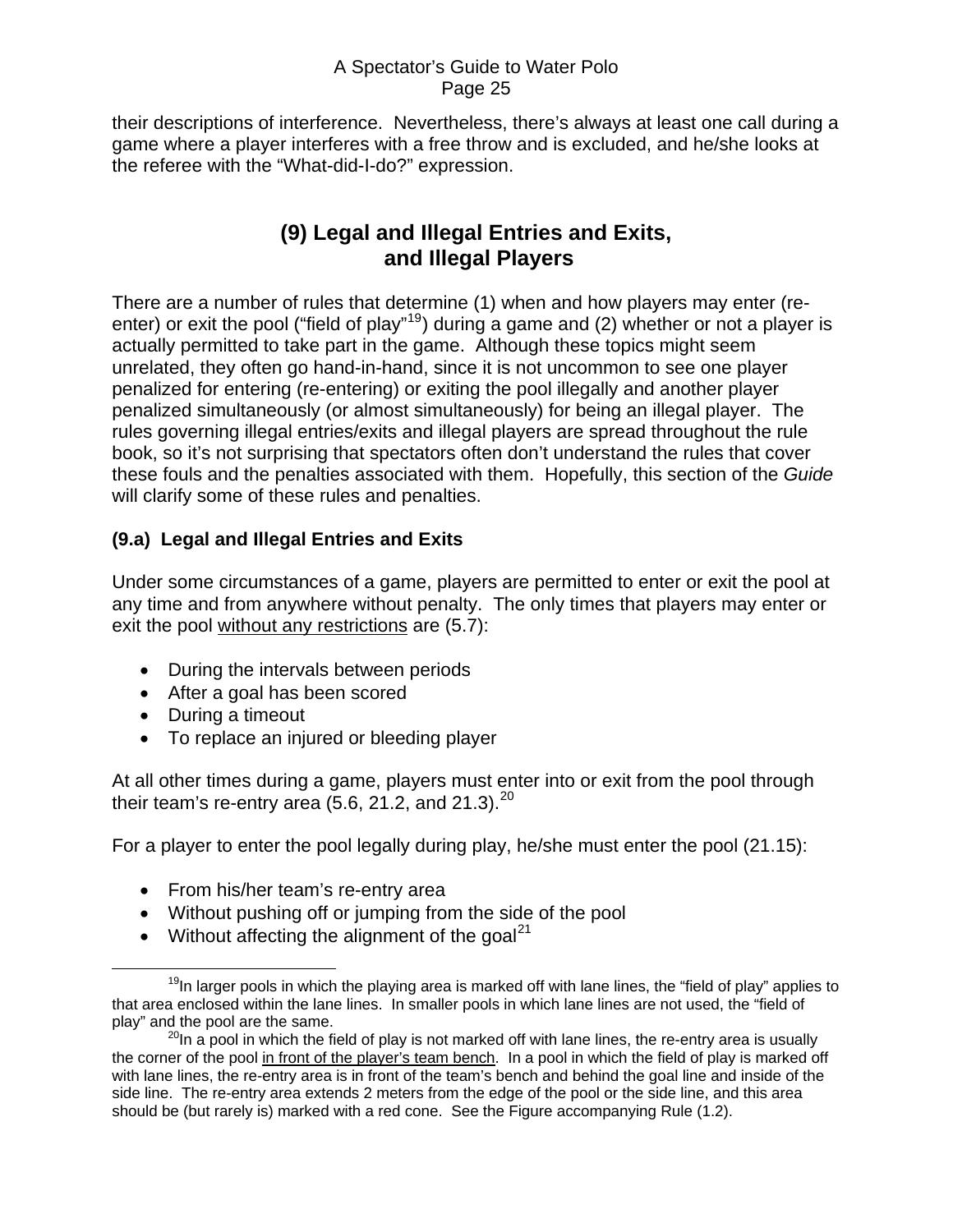In other words, the player must enter the re-entry area by "sliding" into the pool, and the player must then enter the field of play with no assistance. In the case of a player who has been excluded (or the excluded player's substitute) and is already in the re-entry area, the player must also wait to be waved in by the secretary or referee.

If a defensive player (i.e., the player's team does not have possession of the ball) reenters the pool illegally, the player is excluded again and a penalty throw is awarded to the opposing team (but the offending player is charged with only one personal foul) (21.15). However, if an offensive player re-enters the pool illegally, the player is excluded again and charged with a personal foul, and the offended team is awarded a free throw, but no penalty throw is awarded to the offended team.

For a player to exit the pool legally during play, he/she must swim to and enter his/her team's re-entry area. Once in the re-entry area, a player may exit the pool. In the case of a substitution, the player who is exiting the game may leave the re-entry area before his/her substitute enters the re-entry area. If a player exits the pool at any location other than through his/her team's re-entry area, that player is excluded and charged with a personal foul (21.4). The excluded player or his/her substitute may re-enter the game from the appropriate re-entry area when the exclusion period expires (e.g., after 20 seconds of actual playing time). If an excluded player exits the pool at any location other than his/her team's re-entry area, that player is guilty of "misconduct" (21.2). The player is excluded from the remainder of the game with delayed substitution (21.4), and the penalty is the same regardless of when this foul occurs during a game (i.e., it is the same during periods of regulation play, overtime, and sudden-death overtime).

There is an important exception to the penalty for exiting the pool illegally that applies to a player who has been excluded or excluded from the remainder of the game (i.e., this rule does not apply to a player who simply climbs out of the pool during play). If a player receives his/her 3rd personal foul or a game exclusion foul and exits the pool (field of play) illegally, but the player then goes to the correct re-entry area (i.e., the player walks along the pool deck to and enters the re-entry area), a substitute for the player is permitted to re-enter the game (through the re-entry area) at the appropriate time (i.e., after 20 seconds, a goal, or a change in possession). However, if the excluded player in the above example exits the pool illegally and does not go to his/her team's re-entry area, the substitute for that player is not permitted to re-enter the game until after a goal is scored, a timeout is called, or until the start of the next period (21.2).

Following are three examples which describe the differences in the rules governing and the penalties applied to an illegal exit of a player and the re-entry of a substitute for that player.

 $2^{21}$ If a player swims over the lane line marking the end line of the pool, this may be interpreted as "affecting the alignment of the goal." This same interpretation may also be applied to a player who enters the re-entry area by swimming over the lane line. In either case, the appropriate call is a penalty foul.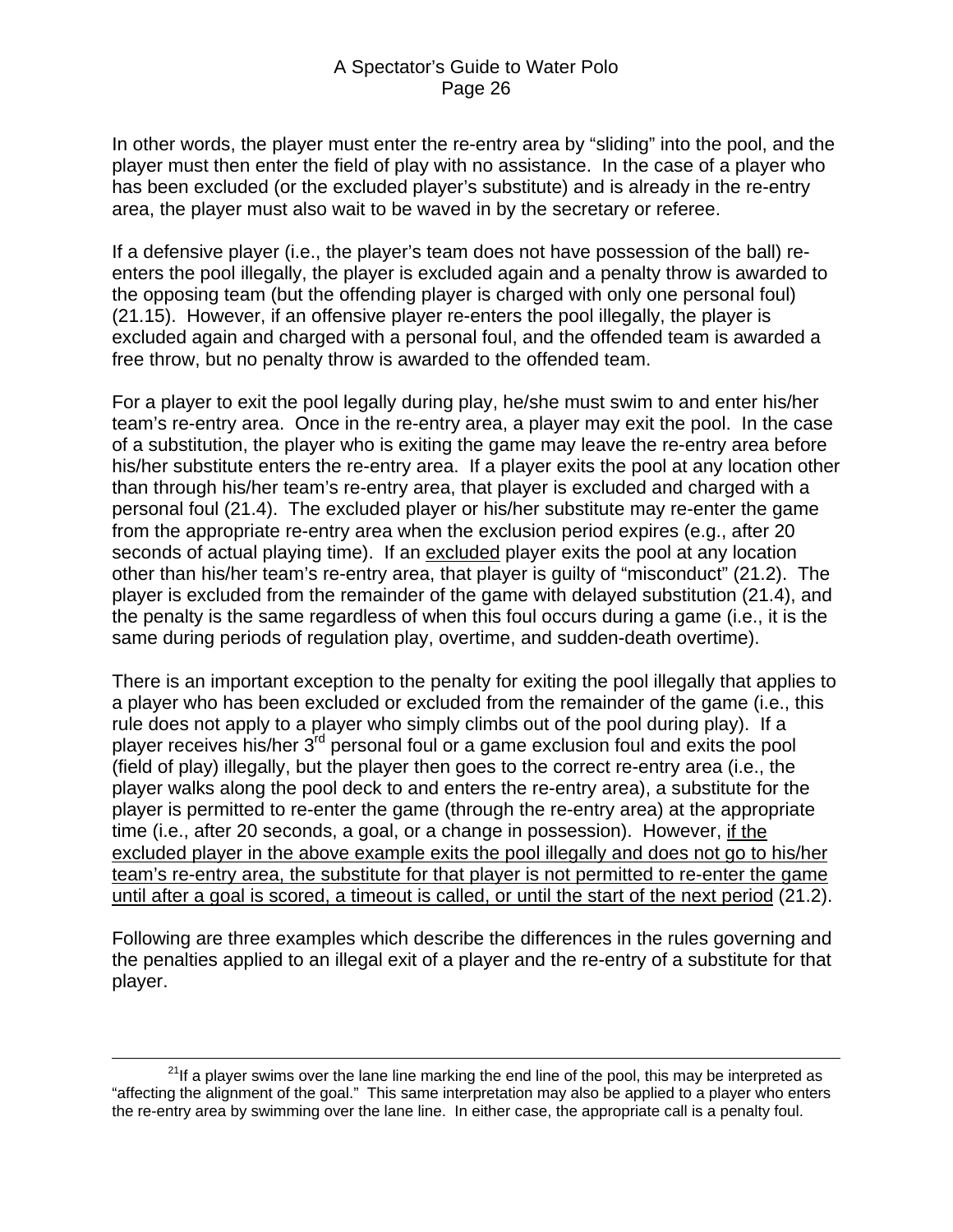- <span id="page-26-0"></span>• B3 is "gamed" for disrespect (or receives his/her  $3<sup>rd</sup>$  personal foul) and exits the pool through the re-entry area. B15 enters the re-entry area as a substitute for B3. Blue takes possession of the ball, the referees wave in B15, and B15 enters the game. B15's entry is legal and he/she is not penalized.
- B3 is "gamed" for disrespect and exits the pool along the side line. B3 returns to and enters the team's re-entry area. B15 enters the re-entry area as a substitute for B3. Blue takes possession of the ball, the referees wave in B15, and B15 enters the game. Since B3 returned to the re-entry area, B15's entry is legal (no foul).
- B3 is "gamed" for disrespect, exits the pool along the side line, and sits down on the team bench. B15 enters the re-entry area as a substitute. After 20 seconds of actual playing time, B15 enters the game. Since B3 did not return to the reentry area, B15's entry is illegal (additionally, B15 was not waved in by the referee). Since the blue team is the defensive team, B15 is excluded again, and the white team is awarded a penalty throw (21.15).

### **(9.b) Illegal Players**

NISCA, NCAA, and USAWP rules define an "illegal player" as an extra player (i.e., an  $8<sup>th</sup>$  player), or a player who has received three personal fouls or has been excluded from the remainder of the game.<sup>[22](#page-26-1)</sup> As the term implies, an "illegal player" is not permitted to take part in the game.

If a player who has received three personal fouls and been "red-flagged" or has been excluded from the remainder of the game enters the pool during play, the player is removed from the pool, a substitute is permitted to enter immediately, and the opposing team is awarded a penalty throw. If an extra player (i.e., an  $8<sup>th</sup>$  player) enters the pool during play, the player is excluded from the remainder of the game, and the opposing team is awarded a penalty throw (5.1 and 21.6).

As examples of these circumstances, consider the following:

- 1. W8 exits the pool through the team's re-entry area, and W4, who has three personal fouls, enters the game as a substitute for W8. W4 is removed from the game, a substitute for W4 enters immediately, and the blue team is awarded a penalty throw.
- 2. During play, W7 enters the re-entry area as a substitute for another field player. However, before a field player enters the re-entry area, W7 enters the field of play. W4, an "extra" player, is excluded from the remainder of the game, and the blue team is awarded a penalty throw.

<span id="page-26-1"></span><sup>&</sup>lt;sup>22</sup>The *Manual* uses the term "ineligible" rather than "illegal."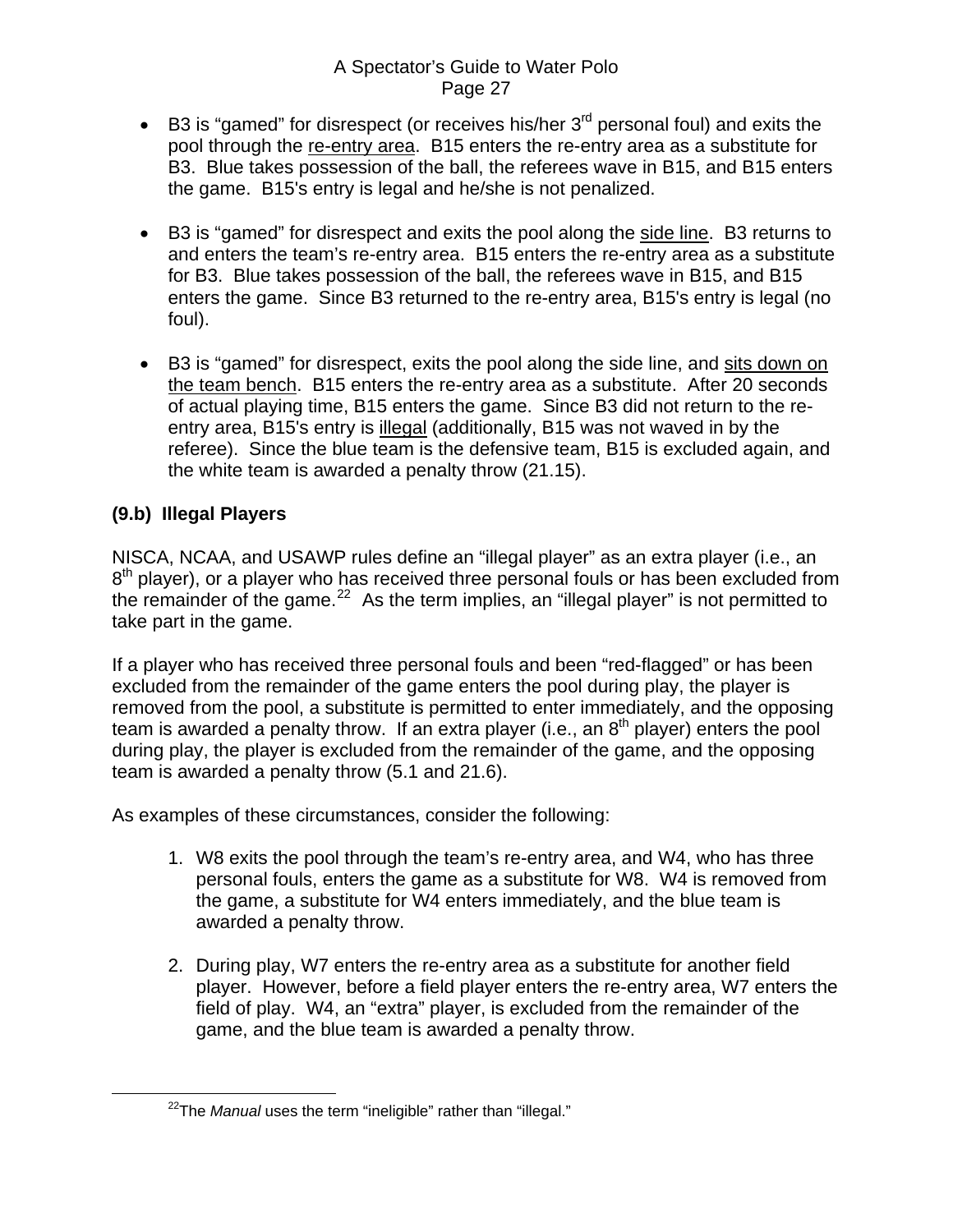- <span id="page-27-0"></span>3. B15 takes a shot at the opponent's goal, and the ball goes into the goal. However, the shot is ruled "illegal" and waved-off by the referees, and the referees signal a change in possession. However, thinking that the goal counted (and not paying attention), three players on the white team dive into the pool. All three players are illegal and excluded from the remainder of the game. The blue team is awarded three penalty shots (one for each illegal player). Needless to say, this is a very expensive mistake!
- 4. W4 is excluded and enters the re-entry area. A player from the bench (W9) enters the re-entry area as a substitute for W4. When W4 is waved in, both players (W9 and W4) enter the field of play. The first player to enter the field of play is legal (no foul). The second player to enter the field of play is an "extra" player. If the two players enter simultaneously, the substitute (W9 in this example) is considered to be the "extra" player (22.6). The "extra" player is excluded from the remainder of the game, and the blue team is awarded a penalty throw.

As noted above, illegal entries/exits and illegal players often go hand-in-hand. The following are two examples of such circumstances.

- 1. Same circumstances as in #4 immediately above, but both players "push off" the side of the pool when re-entering. The first player to re-enter the field of play is charged with an illegal re-entry and is excluded (21.3); if this player's team is on defense, the opposing team is awarded a penalty throw (21.4). The second player to enter the game (an "extra" player) is excluded from the remainder of the game with delayed substitution, and the blue team is awarded a(nother) penalty throw.
- 2. B6 is excluded  $(2^{nd}$  personal foul) and exits the pool along the side line. Almost immediately, B12 dives into the pool as a substitute for B6. B6 is excluded from the remainder of the game with delayed substitution for "misconduct" (an illegal exit of an excluded player), and B12 is excluded for an illegal re-entry (if the white team still had possession of the ball, the white team would also be awarded a penalty throw).

# **(10) The Ball Under Rule**

Ball under is a fairly common call in water polo, but players, coaches, spectators, and referees often have different perspectives of this rule. The actual rule states, "It is an ordinary foul to take or hold the ball under the water when tackled, even if the player holding the ball has [his/her] hand forced under the water with the ball, as a result of the opponent's challenge" (20.6). The textbook example of a ball under is when an attacking player is holding the ball (with his/her hand on top of the ball), and a defender puts his/her hand on top of the attacking player's hand (hand-on-hand-on-ball) and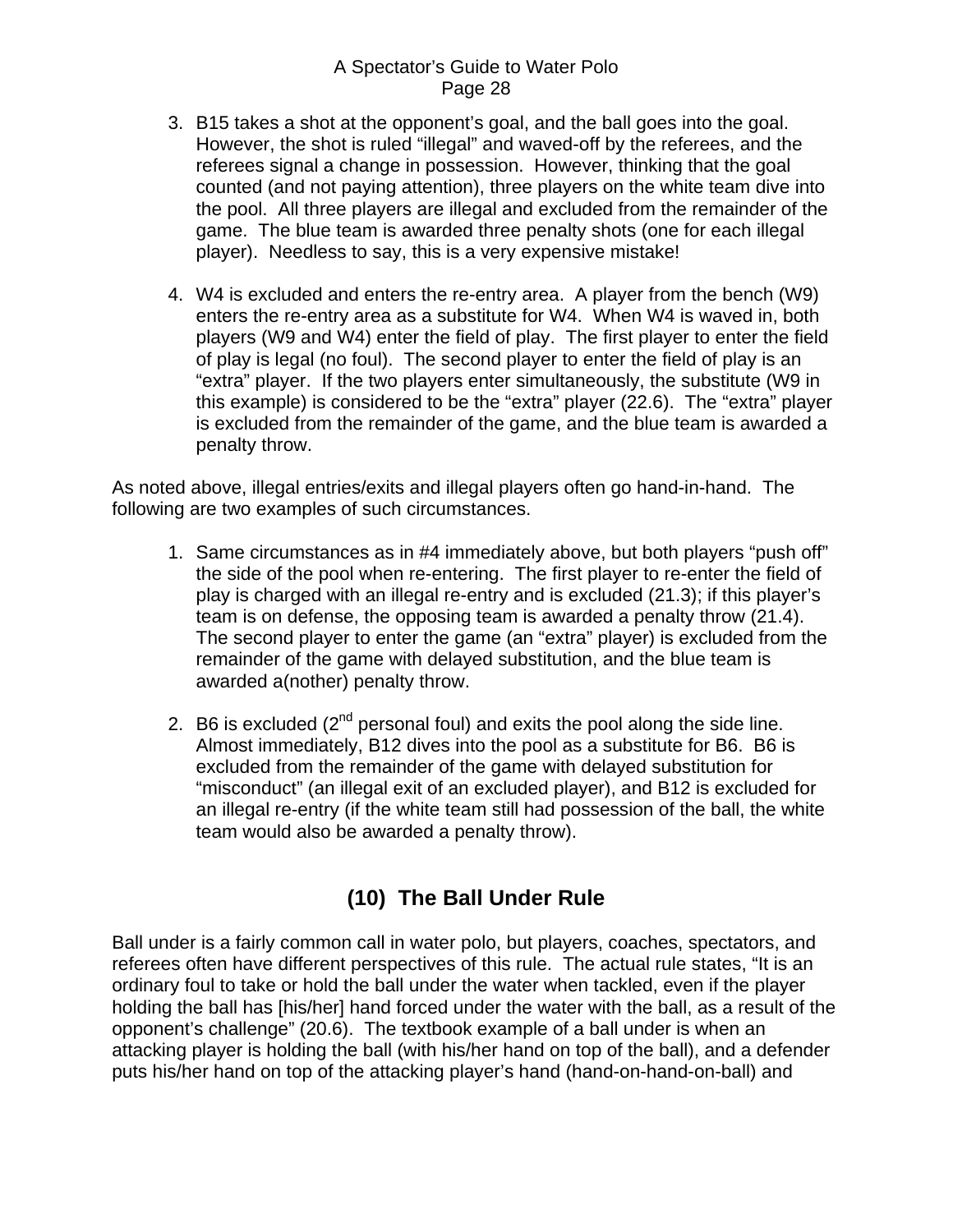forces the ball entirely under water. Few players, coaches, or spectators will argue when a foul is called under these circumstances.

However, what about a situation in which a player takes (puts) the ball under water, but his/her hand is not forced under the water by an opponent? Can a ball under be called? Yes, because the player's hand does not have to be forced under the water by a defender. The *Manual* (Section 3.4.2) states that a ball under occurs anytime a player takes (puts) the ball under the water and there is contact (by the defending player) to the shoulder, arm, forearm, wrist, or hand on the side of the body of the player holding the ball. So, using this interpretation, if an attacking player takes the ball under the water and is simply touched on the shoulder on the side of the body holding the ball, it's a ball under. Note that it is a ball under only if the player is touched by a defending player. If a player holds the ball under the water and is not touched by a defender, it is not a foul. This rule applies to both field players and goalkeepers.

How far under the water does the ball have to go, and how long does it have to be under water before it's a ball under? There is no hard and fast rule, so it's up to the referee. The *Manual* (Section 3.4.2) states that a ball under should not be called "if the ball goes under for only a fraction of a second," but some referees will call this a ball under. Other referees, however, will not call a ball under unless the ball is submerged completely for one or two seconds. It really doesn't matter how a referee calls this foul, as long as he/she calls it consistently for both teams throughout the game.

In most instances, a ball under is an ordinary foul (20.6), but if a field player or goalkeeper puts the ball under in front of his/her goal, it might be a penalty foul (22.2). This foul occurs most often when a goalkeeper gets possession of the ball (e.g., catches a shot) in front of his/her goal and is tackled by an opposing player. In an effort to keep the ball away from the defender, the goalkeeper will push or pull the ball under the water. If an opposing player tackles the goalkeeper when the ball is under the water, it's a penalty foul, and the opposing team is awarded a penalty throw.

A ball under foul is called against the team in possession of the ball when the ball goes under water, even if it is actually pushed under the water by a defender. If an attacking player has possession of the ball in front of his/her opponent's goal and the opposing goalkeeper pushes the ball under the water, this is an ordinary foul against the player of the attacking team. It is not a penalty foul against the opposing goalkeeper, since he/she did not have possession of the ball.

If a defender tries to put the ball under and in doing so fouls the player holding the ball, the defender is charged with the appropriate foul, and the ball under foul is not called. Defenders will often try to reach around a player who is holding the ball and push the ball under the water. Since the offensive player is holding the ball, incidental contact between the players is not a foul. However, if the defender reaches over the head (goes "over the top") of the attacking player, and especially if the defender comes in contact with the attacking player's neck and/or head, the defender should be excluded.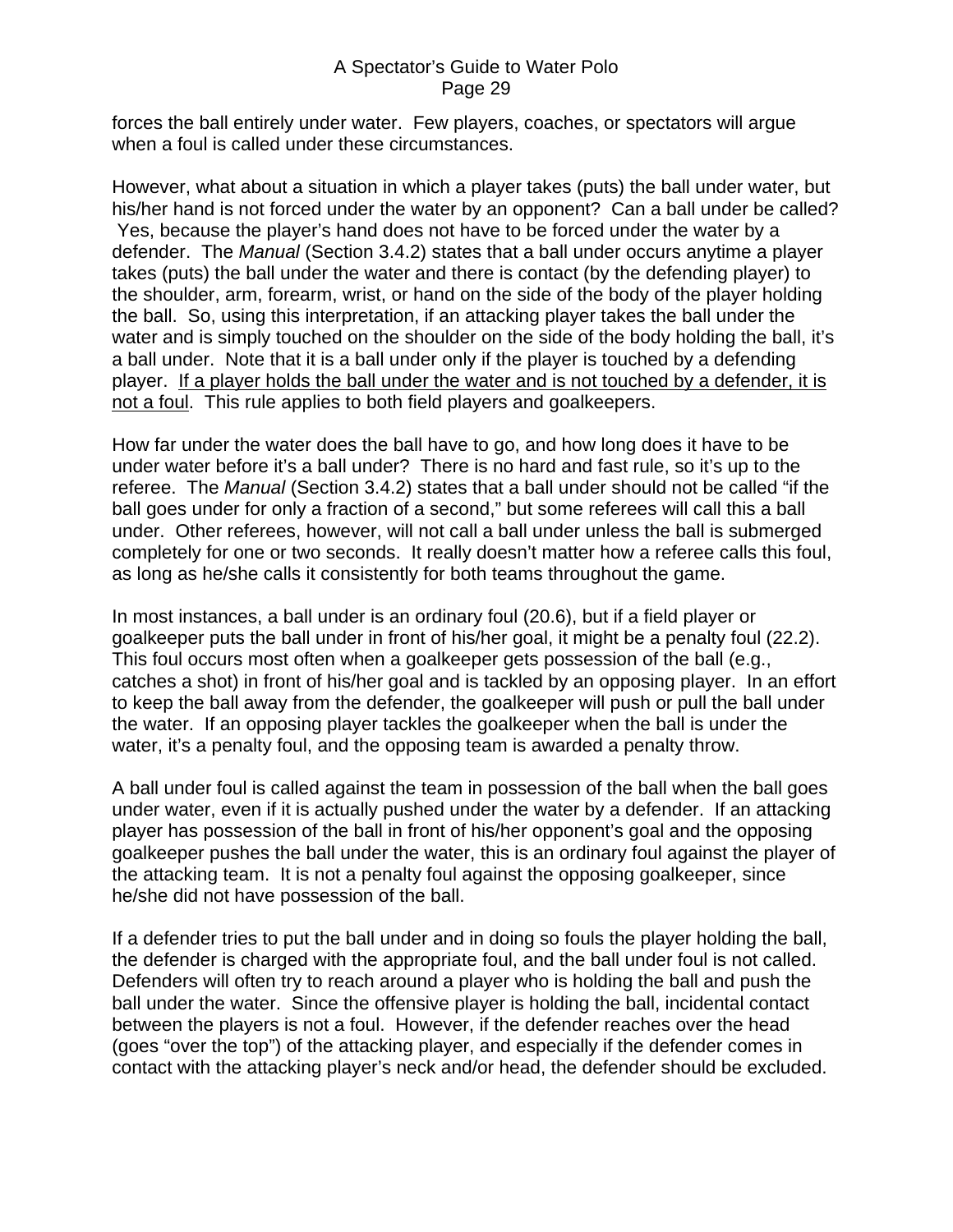# **(11) The Goalkeeper's Privileges and Limitations**

<span id="page-29-0"></span>When inside of his/her 5-yard/meter line, a goalkeeper is permitted to do some things that a field player is not. These are the goalkeeper's privileges, and they include:

- Hitting (striking) the ball with a clenched fist (20.7)
- Standing on and jumping off the bottom of the pool  $(20.5)^{23}$  $(20.5)^{23}$  $(20.5)^{23}$
- Playing or touching the ball with two hands at the same time (20.8)

The goalkeeper has none of the above privileges when he/she is outside of his/her 5 meter line. If the goalkeeper violates any of the above rules outside of his/her 5-meter line, it is an ordinary foul.

Note that field players have none of these privileges. It is an ordinary, exclusion, or penalty foul (depending on the circumstances of the game) if a field player hits the ball with a clenched fist, touches the ball with two hands, or stands or jumps off the bottom of the pool. $24$ 

The goalkeeper has one limitation. The goalkeeper is not permitted to "go or touch the ball beyond the half distance line" (20.15). To do so is an ordinary foul.

Just as for field players, a substitute may enter for a goalkeeper. The substitute must wear a goalkeeper's cap (5.6), and the substitute has the same limitations and privileges as the original goalkeeper. However, if a field player is guarding the goal (e.g., if the goalkeeper is out of the goal or has been excluded), the field player has none of the goalkeeper's privileges or limitations. For example, if a field player is guarding the goal and he/she jumps off the bottom of the pool to prevent a goal or attempts to block a shot with two hands, that player is charged with a penalty foul, and the offensive team is awarded a penalty throw (22.1 and 22.2).

# **(12) Dead time**

The time between the calling of an ordinary foul or exclusion foul and the taking of the free throw, corner throw, or goal throw is referred to as dead time. During dead time, the game and possession (35-second or shot) clocks are stopped (the clocks stop when the whistle blows to signal the foul, and the clocks restart when the ball is put into play), but the players of both teams may continue to swim and strive for position. Spectators have different (and sometimes mistaken) ideas about what fouls can and cannot occur during dead time, but the rules are clear. A foul is a foul, and any foul that can be called during live time can also be called during dead time.

 $23$ The only time this rule comes into play is when a game is played in a shallow-deep pool.

<span id="page-29-2"></span><span id="page-29-1"></span> $24$ If a field player "uses the bottom" and this does not affect play or give the player an advantage, a foul might not be called against the player.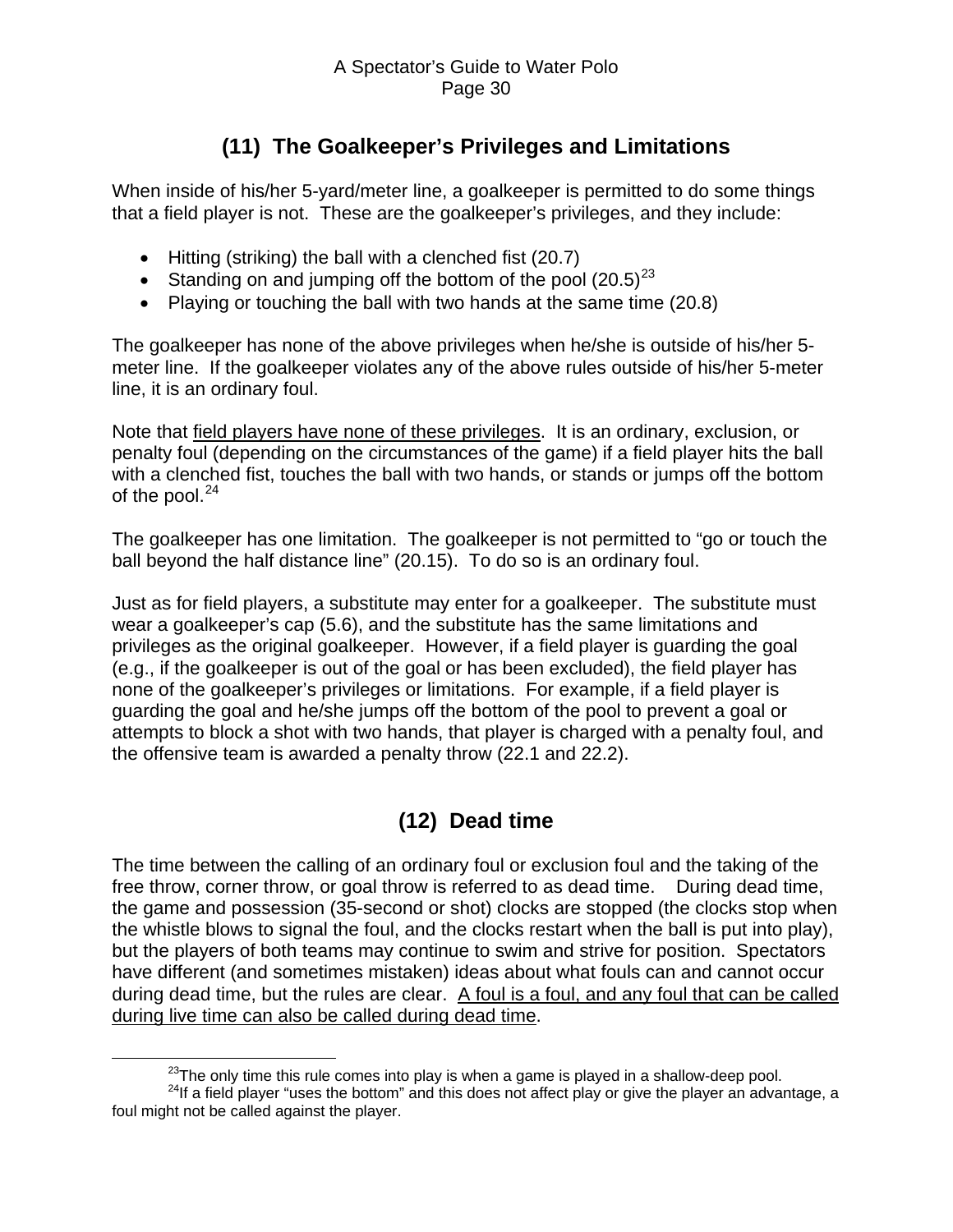<span id="page-30-0"></span>In water polo, unlike other sports, the action does not stop when most fouls are called, and it may actually speed up. During dead time, especially if an exclusion foul has just been called, the offensive team will usually try to set up an offensive play, and the defensive team will try to defend against it. Thus, some types of fouls are more likely to occur during dead time, and the penalties for these fouls might change depending on the circumstances of the game. For example, during live time it is an ordinary foul for a defensive player to impede an offensive player who is not holding the ball. During dead time, however, impeding an offensive player who is not holding the ball (especially a driver) is an exclusion foul (21.12). If there is anything "special" about dead time and fouls, it's that dead time is a signal for everyone, particularly the referees, to watch the game closely.

# **(13) Stalling or Wasting Time**

The rules state clearly that it is an ordinary foul "to waste time," but the rules and the *Manual* (Section 3.4.15) provide only the following two "technical" examples of stalling:

- If a goalkeeper is the only player of a team in his/her half of the field of play, and the goalkeeper receives the ball from another member of his/her team who is in the other half of the field, this is considered stalling (20.18). A team might do this late in a game to stall, but this seems to happen more often, especially in high school games, because a player has no one else to pass to, and he/she doesn't know (or forgets) that passing the ball to the goalkeeper under these circumstances is an ordinary foul. Even if a player is not stalling intentionally, the foul should be called since the player's actions violate the spirit of the rule.
- The other example of stalling occurs when an offensive player throws ("dumps") the ball into a vacant corner of the pool (9.2). This occurs most often as the 35 second possession clock is about to expire and the attacking team can not get off a shot, so a player dumps the ball into a vacant corner of the pool. Although this tactic appears to be used more often to slow down the opponent's counterattack rather than running down the clock, it is still considered stalling.

The two "technical" violations described above are clear. But, consider a circumstance where it's late in the  $4<sup>th</sup>$  period of play, and the blue team is ahead by one goal. Every time the blue team's goalkeeper is awarded a goal throw, he/she holds the ball for 10 or 15 seconds before passing it to a teammate, and the blue team's field players don't seem to be trying to score a goal. If anything, the blue team's field players seem to be trying to keep the ball away from the opposing team. To make this really interesting, let's say this game is for a high school state championship or collegiate conference championship (I have seen this happen in both), and the supporters for the white team are going ballistic and yelling ---- "they're stalling, they're stalling, call a foul!" Is the home team stalling? Should a foul be called?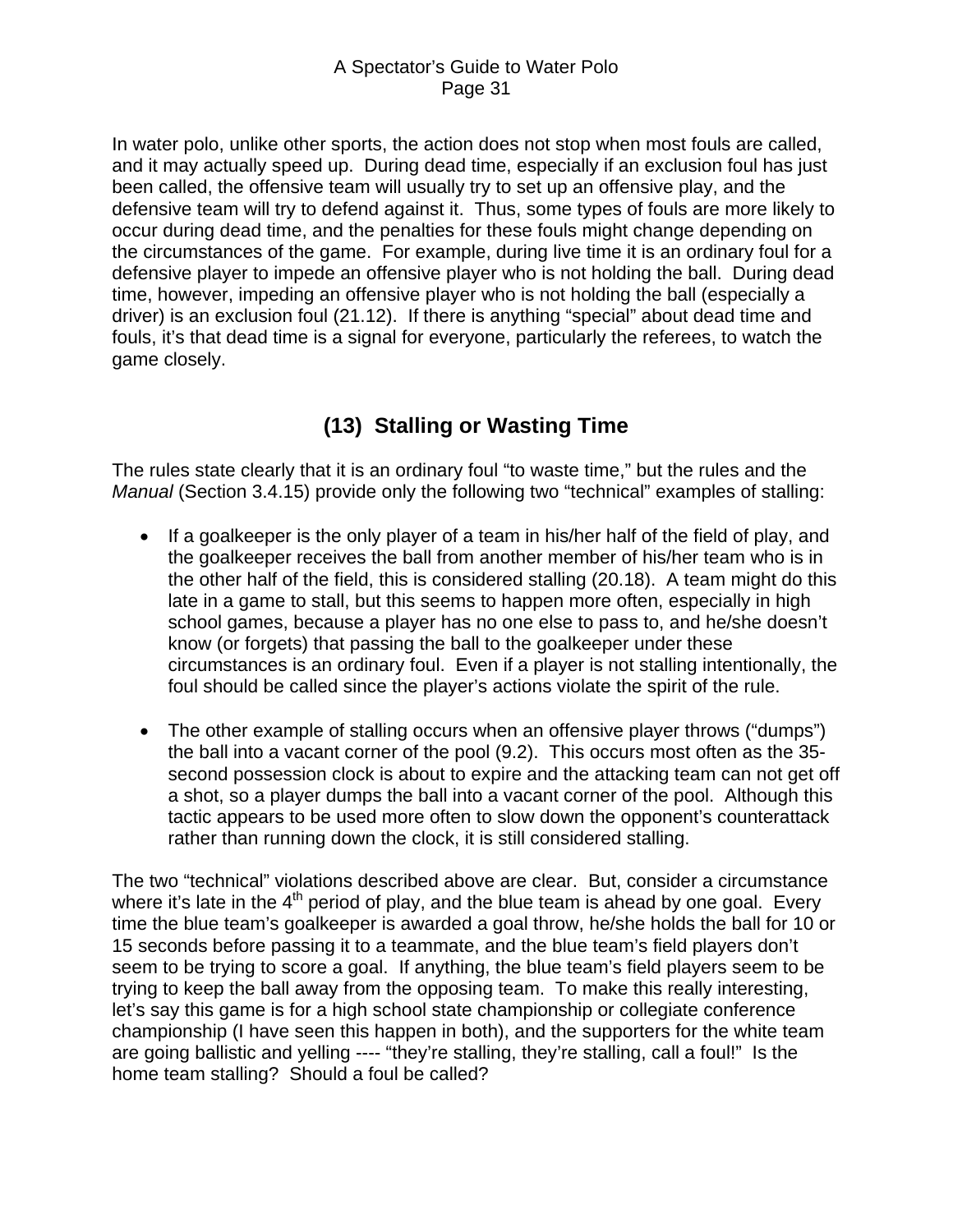<span id="page-31-0"></span>The *Manual* stresses that all rules must be applied consistently throughout the game and for both teams. If a referee did not call a stalling foul in the  $1<sup>st</sup>$  period of a game, then the referee should not call a stalling foul for the same behavior in the last period of the game. So, getting back to the above example, it's very unlikely that a referee would call stalling in the 1<sup>st</sup> period of the game if either team's goalkeeper held the ball for 15 seconds or one (or both) of the teams didn't seem to be trying to score. After all, a team has 35 seconds to take a shot, and if the goalkeeper wants to hold the ball for 15 seconds or players do not want to shoot at the goal, why should the referee object? This might even be part of the team's offensive strategy. If the referee didn't call a stalling foul in the 1<sup>st</sup> period for such behavior, then he/she should not call a stalling foul in the  $4<sup>th</sup>$  period for the same behavior.<sup>[25](#page-31-1)</sup> While the white team's supporters might believe that the blue team is stalling, the blue team is just trying to win the game. Stalling should not be called simply because a team is not trying to shoot and score. "The team in the lead is not to be punished because it is in the lead," and " [t]he winning team should be allowed to win without interference from the referees" (Section 3.4.15 of the *Manual*).

# **(14) Double-Exclusion Fouls**

It is a double-exclusion foul when two players, one from each team, are excluded simultaneously. Referees often call this foul when two players on the opposing teams get a bit too physical. When a double-exclusion foul is called, play is stopped, each excluded player goes to his/her team's re-entry area, and play is restarted by the offensive team (i.e., the team that had possession of the ball when the double-exclusion foul was called) taking a free throw at the location of the foul. When can the excluded players re-enter the game? Both players may re-enter the game when (1) a goal is scored, (2) after 20 seconds of actual playing time, or (3) when there's a change in possession (21.18.1).

# **(15) Sportsmanship**

Like many other sports, the rules of water polo require that the conduct of players be respectful and sportsmanlike. However, unlike some other sports, the rules of conduct and sportsmanship are enforced strictly during a water polo game.

Player misconduct includes "the use of obscene, abusive, threatening language or gestures, violent or persistent foul play, overaggressive fouls, or to refuse obedience to or show disrespect for a referee or official." "Taunting, baiting or ridiculing an opponent are examples of misconduct" (21.10.1). If a player commits an act of misconduct or displays unsportsmanlike behavior, the player should be excluded from the remainder of the game with delayed substitution  $(21.10.1).^{26}$  $(21.10.1).^{26}$  $(21.10.1).^{26}$ 

 $25$ NISCA Rule 20.18 states, "Stalling should be called consistently throughout the game."

<span id="page-31-2"></span><span id="page-31-1"></span><sup>&</sup>lt;sup>26</sup>Note that coaches and spectators are also expected to conduct themselves in a respectful and sportsmanlike way. Coaches and spectators who demonstrate poor conduct or sportsmanship may be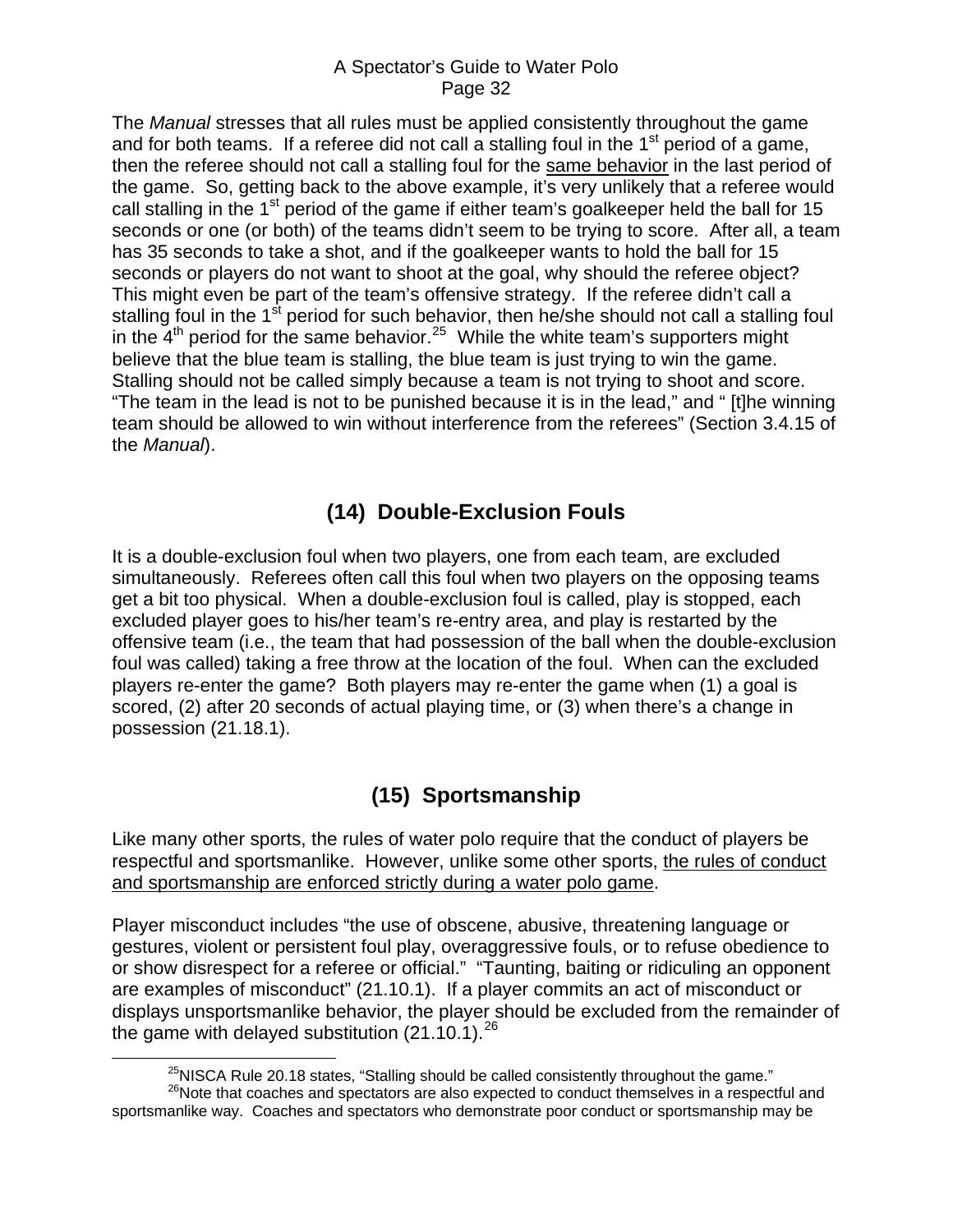<span id="page-32-0"></span>In NISCA and NCAA rules, referees have the option of excluding a player for a minor act of disrespect. The rule (21.10.2) states:

[A] An exclusion foul with a 20-second period of exclusion will be awarded for minor acts of disrespect that are not sufficient to warrant exclusion from the remainder of the game. Examples of this type of exclusion foul include a player directing minor comments to the referee such as "Call the foul," or "Where is the push-off," or "He's inside of the 2," or making minor gestures to the referee. If a player commits a minor act of disrespect immediately after receiving an exclusion foul, a penalty throw is awarded to the opposing team [and the player is charged with an additional personal foul], and the player [must serve the original exclusion period].<sup>[27](#page-32-1)</sup>

Note that referees have absolute discretion in interpreting the term "minor." What is "minor" (and an exclusion foul) to one referee might be "major" (and a game exclusion foul) to another. Moreover, note the emphasis that this rules places on players behaving appropriately. If an excluded player behaves inappropriately, he/she can be charged with a penalty foul (as well as the original exclusion foul), and the opponent's team is awarded a penalty throw!

Some types of misconduct and disrespect are very obvious to the spectators, and everyone understands when (and why) these fouls are called. But, it's not unusual for a referee to "game" a player, and the spectators don't know what has happened. The spectators don't hear or see anything out of the ordinary, but all of a sudden they hear the referee's whistle, they see the referee "roll" his/her hands, and they see the player go to the re-entry area and leave the pool (field of play), but they have no idea why the player received a game exclusion. This is because some types of misconduct (disrespect) can be very subtle, and only the referee sees (or hears) it. For example, a player might give a referee a "dirty look," make a hand gesture, make a remark under his/her breath, splash water in the referee's direction, or taunt an opponent. Depending on the circumstances of the game, any of these behaviors (and many others) might be missed by the spectators but result in a game exclusion for the player.

# **(16) Advantage**

In Section 5, I mentioned that referees have no discretion when calling fouls that involve player safety; these fouls must be called regardless of the game situation. However, as long as player safety is not an issue, referees do have some discretion about calling (or not calling) fouls depending on the circumstances of the game. For example, the rules state explicitly that it is an ordinary foul to impede a player who is not holding the ball (20.9), and that it is an exclusion foul to pull back a player who is not holding the ball

 $\overline{a}$ 

<span id="page-32-1"></span>asked to leave the pool facility.

 $^{27}$ USAWP rules do not give referees the option of excluding a player for a minor act of disrespect. Any act of disrespect is a game exclusion foul with delayed substitution.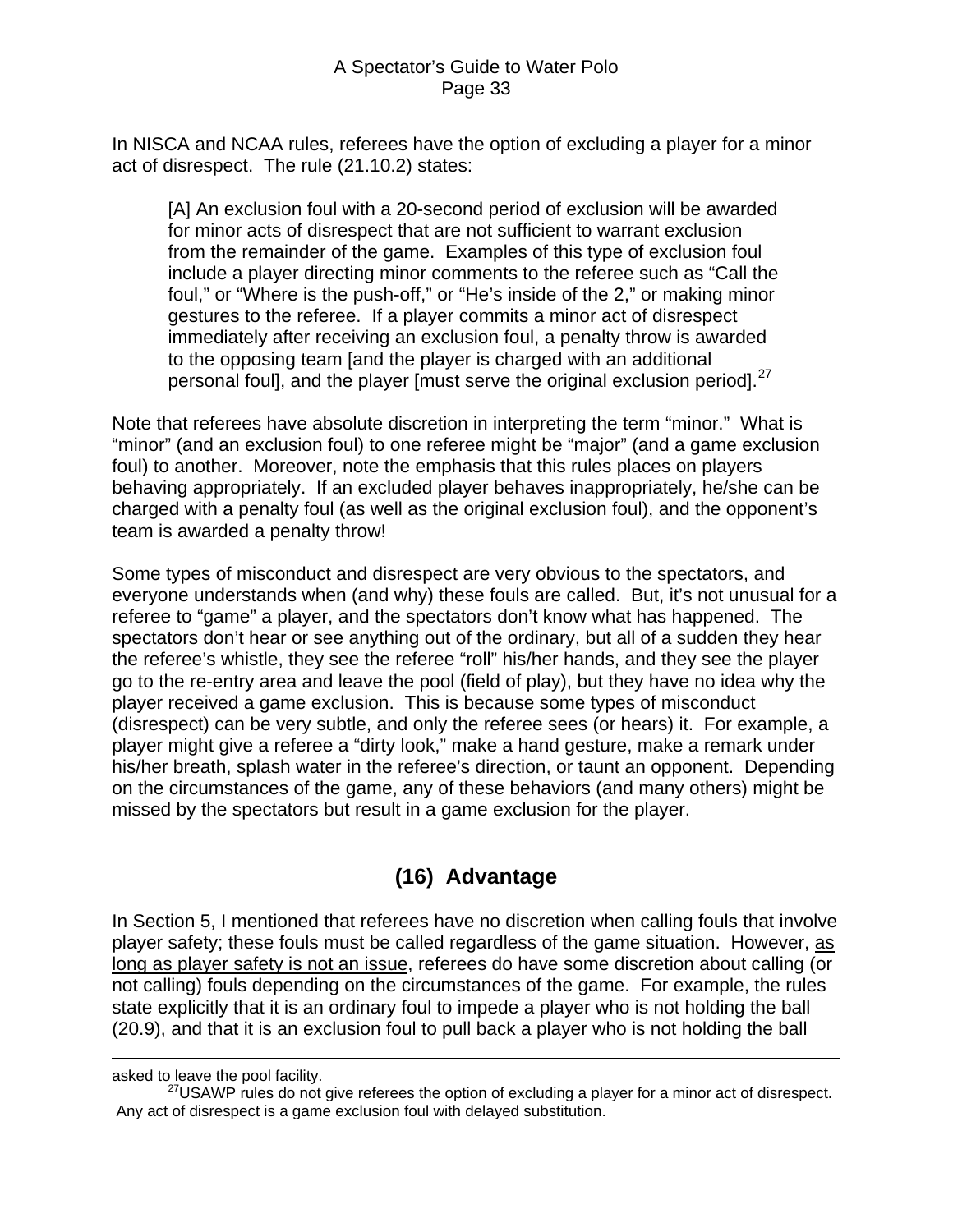(21.8). So, you might think that the referees will call a foul every time a player who is not holding the ball is impeded or pulled back, but there are other circumstances that a referee must consider before calling any foul. These other circumstances fall into two main topics, "advantage," which is discussed in this section, and "rewarding good play," which is discussed in the following section.

It's ironic that the rules contain so little information about what is arguably the most important principle in water polo, **ADVANTAGE**, and if you look for information in the rule book, it's not easy to find. There's only one short rule that deals with advantage (rule 7.3 and an accompanying note), and it states:

The referees shall refrain from declaring a foul if, in their opinion, such declaration would be an advantage to the offending player's team. The referees shall not declare an ordinary foul when there is still a possibility to play the ball. The referees shall apply this principle to the fullest extent. They should not, for example, declare an ordinary foul in favor of a player who is in possession of the ball and making progress towards the opponent's goal, because this is considered to give an advantage to the offending player's team.<sup>[28](#page-33-0)</sup>

However, if you look at the *Manual*, you get a much better idea of the importance of advantage, as seven pages of the *Manual* (Section 2.2) are devoted to this topic. Understanding advantage is very important to understanding and enjoying the game of water polo, but you do not need to understand it at the level presented in the *Manual*. So, I'll try to give you a spectator's view of advantage.

The basic principle of advantage is simple. Coaches develop game strategies and players run plays in hopes of gaining an advantage over the other team. A team on offense tries to develop an offensive advantage; the greater the offensive team's advantage, the more likely the team will score a goal. The defensive team, on the other hand, tries to develop a defensive advantage; the greater the defensive team's advantage, the more likely the team will prevent a goal and/or get possession of the ball. So, in simple terms, the advantage rule states that if team A gains an advantage over team B and team B takes away team A's advantage by committing a foul, team B is penalized so that **advantage is returned** to team A. Advantage goes both ways. Fouls are called against the defensive team if it takes away the offense's advantage, and fouls are called against the offensive team if it takes away the defense's advantage. More often than not, it is the defensive team that takes away the offensive team's advantage, so much of this discussion is centered around offensive advantage.

<span id="page-33-0"></span><sup>&</sup>lt;sup>28</sup>This rule is identical in the FINA, USAWP, NCAA, and NISCA rules.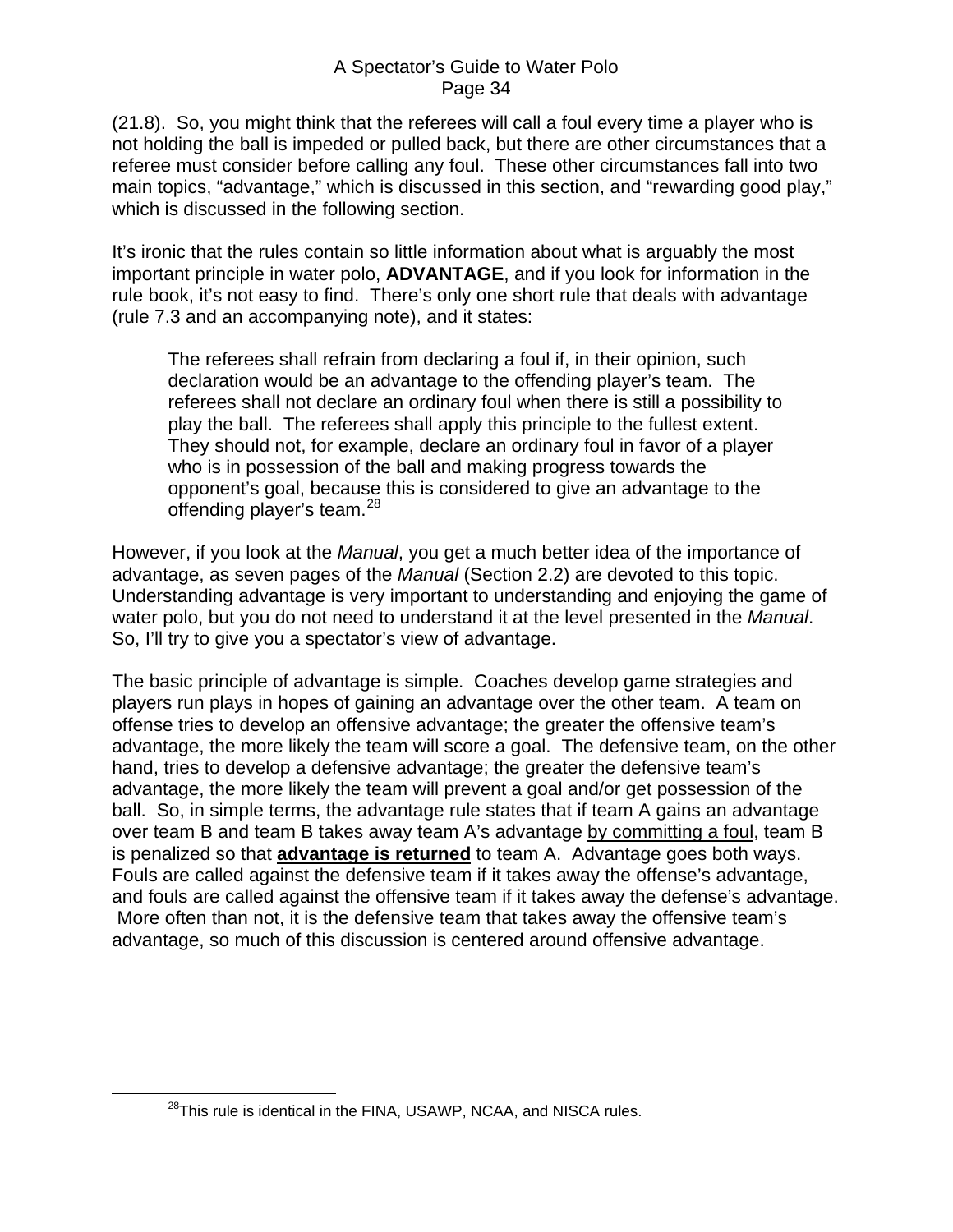<span id="page-34-0"></span>When thinking about advantage, it's important to remember that everyone involved in a water polo game tends to see the game from a different perspective, so they also tend to view advantage from a different perspective. Players tend to view the game from a very limited perspective, their own. Do I have the ball? Am I going to get the ball? Will I be able shoot? Why is the defender yanking on my suit, and why isn't the referee calling the foul? Spectators tend to view the game from the perspective of what's happening to their son or daughter, and coaches tend to be most concerned about their team. Of course, there's nothing wrong with everyone viewing the game from a different perspective, and it's certainly not unique to water polo. However, advantage depends on many things, such as who has the ball, his/her location in the pool, the locations of all of the other players, etc., and advantage changes quickly and constantly throughout a game. So, unlike players, spectators, and coaches, the referees need to view the game with the broadest possible perspective. They view the game in its entirety; they watch both teams and all of the individual players to determine which team (or player) has advantage.

When thinking about advantage, remember the phrase "advantage is returned." Referees do not call fouls simply because a player has violated a specific rule. Rather referees call fouls because a player has taken away (or decreased the level of) another player's (or the other team's) advantage. The referee calls the foul so that advantage is returned to the offended player (team).

There are three levels of advantage, possessional, positional, and probable goal advantage (the "three P's"). I'll describe each briefly and give some examples. (The *Manual* served as a basis for much of the remainder of this section, including some of the examples.)

### **(16.a) Possessional advantage**

For a player to have possessional advantage, he/she must have possession of the ball and be able to do something with it. Simply having possession of the ball is not enough. If a player loses possessional advantage because of a foul committed by an opposing player, the referee will return possessional advantage most often by calling an ordinary foul (which gives the offended team a free throw). Consider the following two examples. In the first example, a player has the ball at mid-pool, and he/she is pinned against the side of the pool by a defensive player. The defensive player is guarding the offensive player very closely, and there are no offensive players nearby to receive a pass. In the second example, the ball is passed to a player, but the pass is not on target, and the player does not have full control of the ball. In both examples, the player has possession of the ball but can't do anything with it, so neither player has possessional advantage. Does this mean that the referee will not call a foul if one of these offensive players is fouled? No. It means that the referee will give the defense an opportunity to steal the ball, and the referee will not call a foul just because the offensive player loses possession of the ball. In fact, if the referee did call a foul on the defense just because the offensive player lost possession of the ball, this would change the level of advantage by giving the offensive player possessional advantage (a free throw) when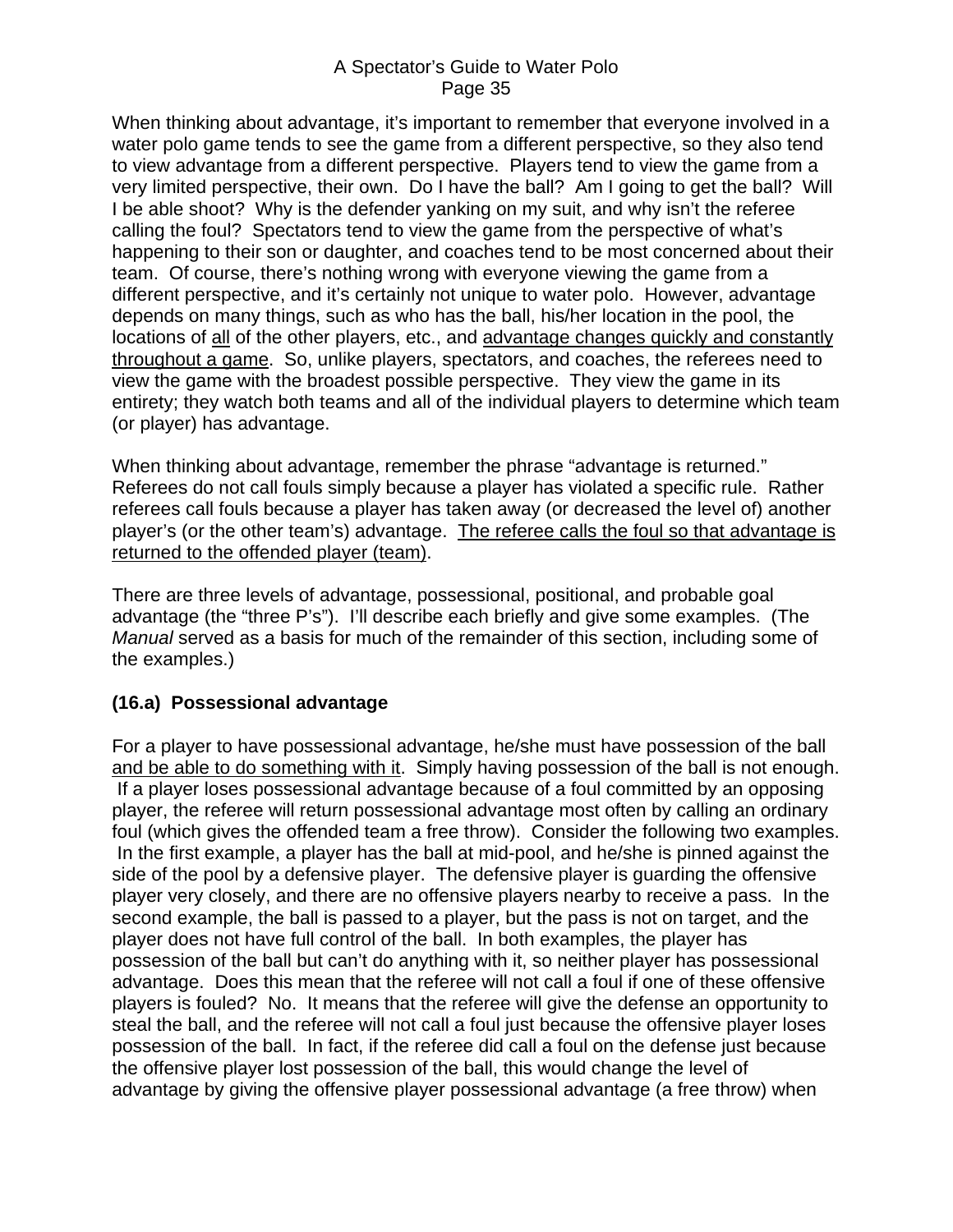<span id="page-35-0"></span>he/she didn't have it to begin with. Remember, referees call fouls to return advantage, not to change the level of advantage.

Now, let's change each of the above examples. In the first case, a teammate swims out to mid-pool so he/she can receive a pass. In the second case, the pass is on target and the player has control of the ball. In both examples, the player holding the ball can now do something with it. If either player loses possessional advantage because of a foul (e.g., impeding), the referee would call an ordinary foul and award a free throw to the offended player, thus returning advantage.

### **(16.b) Positional Advantage**

A second level of advantage is positional advantage. A player has positional advantage if he/she is (1) in a position to advance the ball into scoring position or (2) in a position such that the defender can not defend the goal. To gain a positional advantage a player does not need to have possession of the ball; the only thing that matters is the player's position in the field of play and relative to the other players. If a defensive player fouls an offensive player and, in doing so, takes away the offensive player's positional advantage, the defender is excluded, and the offensive team is awarded a free throw. This returns the positional advantage to the offensive team. Several examples of positional advantage follow.

A good pass is thrown to the offensive player at the set position. If the defender sinks, pulls back, or holds the set before he/she is holding the ball, the defender should be excluded and the offensive team awarded a free throw. It would also be an exclusion foul if the defender pushes or shoves the set player out of position before he/she picks up the ball. In this example, the offensive set is in a position to advance the ball into scoring position (even though he/she does not have the ball), but the action of the defender results in a loss of the positional advantage.

An offensive player on the perimeter "turns" his/her defender, and, just as he/she begins to swim toward the goal, the defender grabs the offensive player's suit. Because the offensive player was held, he/she was unable to develop the positional advantage of moving the ball into scoring position. The defender should be excluded.

On a counterattack, the first offensive player down the pool has the ball and is trailed by a defensive player. The defensive player pulls back on the offensive player so the defensive player pulls even. The offensive player lost his/her positional advantage, so the defender should be excluded.

Often you'll see something similar to what's described in the above paragraph (a pull back on the counterattack), but the offensive player does not lose entirely his/her momentum and/or positional advantage. The attacking player is slowed momentarily and the defensive player may catch up a bit, but the attacking player continues toward the opponent's goal. The defensive player should not be excluded in this instance. Why? Remember, the advantage rule states that a referee should not call a foul in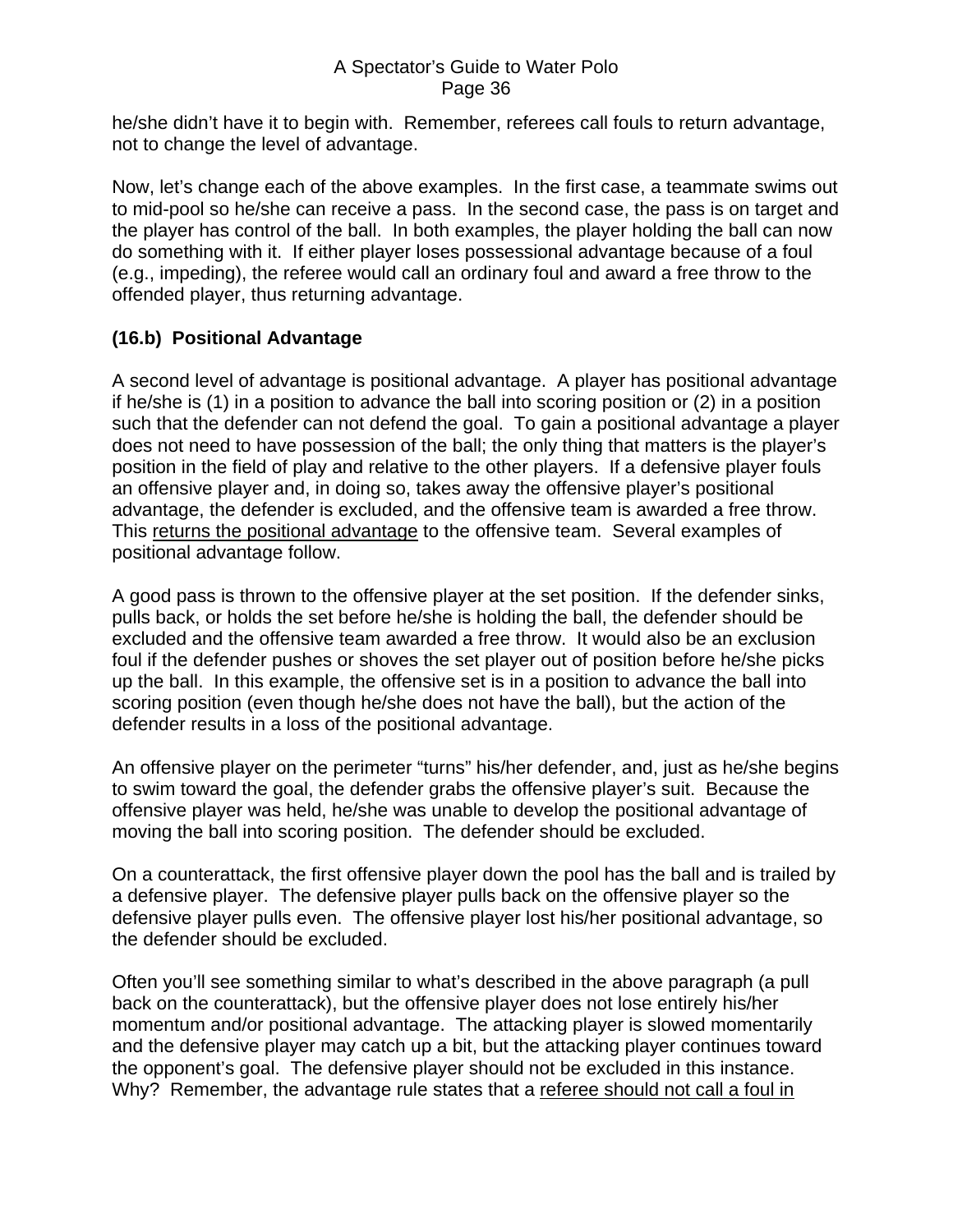<span id="page-36-0"></span>favor of a player who has possession of the ball and is moving toward the goal. The offensive player's level of advantage may be less after the pull back, but the advantage is not lost, so no foul should be called. The offensive player may be able to continue toward the goal and increase his/her level of advantage; if the player is able to get inside of the opponent's 5-meter line, the player now has probable goal advantage (see the following section). If the player is fouled again, he/she would be awarded a penalty throw. So, by not calling the first pull back, the referee allows the offensive team to maximize its level of advantage.

You might also see a situation where a team is counterattacking and the first offensive player down the pool has the ball (and positional advantage). As the counterattack develops, a defensive player in the back court sinks an offensive player. According to the advantage rule, in this case the referee should not call a foul on the defensive player in the back court (unless the foul is overly aggressive). If the referee calls the exclusion foul in the back court, the offensive player with the ball (and positional advantage) must stop swimming, and the ball must be returned to the location of the foul for the free throw. This would actually be an advantage to the defensive (offending) team, since the offensive team would lose its positional advantage. Because of the advantage rule, referees often do not call obvious fouls. If referees do not call these obvious fouls, it's not due to bad eyesight; it's because doing so would violate one of the fundamental principles of advantage.

## **(16.c) Probable goal advantage**

The third level of advantage is probable goal advantage. For a player to have a probable goal advantage, he/she must be inside of the opponent's 5-meter line and, because of his/her position, have a high probability of scoring a goal. Note that for a

player to have a probable goal advantage, he/she does not have to have possession of the ball. As with positional advantage, it's the player's position in the field of play and relative to the other players that are important in determining probable goal advantage. If a defender fouls an offensive player and, in doing so, takes away a probable goal advantage, the defender is charged with a penalty foul, and the offensive team is awarded a penalty throw.

To have a probable goal advantage, a player must be inside of the 5 meter line and in such a position that he/she has a high probability of



**Figure 1.** The "strike zone" is the red or shaded area inside of the 5-meter line.  $GK = \text{goalkeeper}$ ;  $X = \text{defensive}$ player; O = offensive player.

scoring a goal. As you might expect, the probability of a player scoring a goal is higher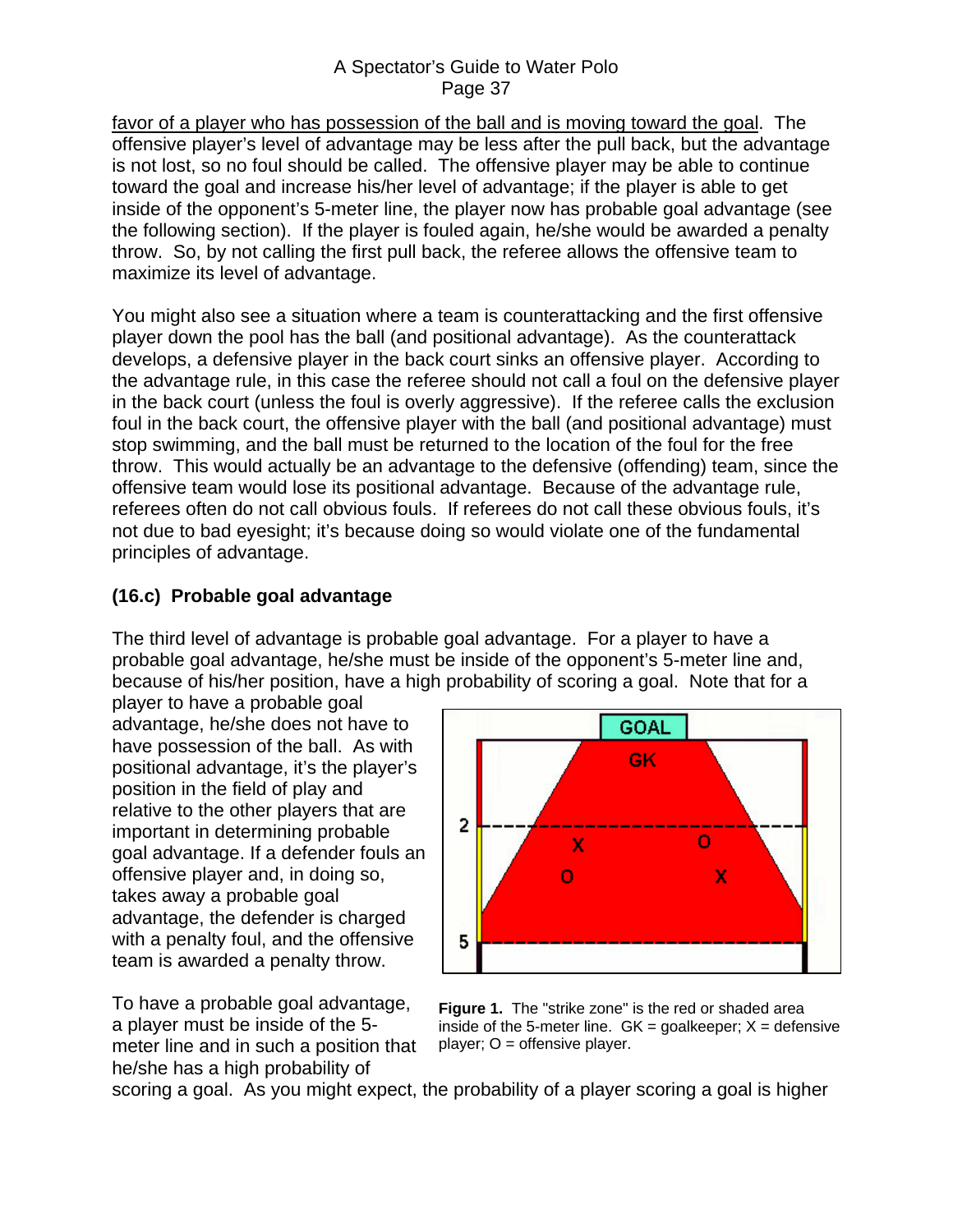from some locations within the field of play than from other locations. A player has the highest probability of scoring when he/she is in the opponent's "strike zone" (Figure  $1)^{29}$  $1)^{29}$  $1)^{29}$ . As a player moves out of the "strike zone," the probability of him/her scoring decreases. If the player is too far out of the "strike zone," for example inside of the 2-meter line at the edge of the field of play, the probability of scoring is very low. The lower the probability of scoring, the less likely the player will be able to develop a probable goal advantage.

The probability of a player scoring also depends on that player's position relative to nearby defenders. The fewer defenders between an attacking player and the opponent's goal, the more likely the attacking player will score. Look at the offensive player (O) on the left side of Figure 1. There are two defenders (a field player [X] and the goalkeeper [GK]) between him/her and the goal. Now look at the offensive player on the right side of Figure 1. This offensive player has "inside water," a position where there is only one defender (most often the goalkeeper) between him/her and the goal. The offensive player on the right, the player with "inside water," has a very good chance of scoring a goal (a probable goal advantage), while the offensive player on the left does not have a good chance of scoring (and no probable goal advantage).

Must a player have "inside water" to have a probable goal advantage? If a player with "inside water" is fouled, is that player guaranteed a penalty shot? The answer to both questions is no. Just as a player does not have to be in the "strike zone" to develop a probable goal advantage<sup>[30](#page-37-1)</sup>, a player does not have to have "inside water." All other things being equal, a player in the "strike zone" and with "inside water" is more likely to develop a probable goal advantage than is a player who is not in the "strike zone" and/or does not have "inside water." If the advantage is taken away due to a foul, the offending player should be charged with a penalty foul and the offended player awarded a penalty throw. A few examples illustrating probable goal advantage follow.

An offensive player has inside water at the opponent's 2-meter line, almost directly in front of the goal (e.g., "O" on the right side of Figure 1). The ball is passed to this player and the pass is on target, but the player is held by a defensive player and is unable to catch the ball. The defensive player's action took away a high percentage opportunity to score a goal, so a penalty foul should be called and a penalty throw awarded. (Note that if the pass was to the offensive player on the left of Figure 1 and that player was held, the correct call would be an exclusion foul.)

During a one-on-one fast break, an offensive player swims toward the opponent's goal, and a defensive player is all over him/her, trying to stop an easy goal. As long as the offensive player continues to make progress toward the goal, the referee should not call

<span id="page-37-0"></span> $29$ The "strike zone" is neither discussed in the rules nor marked along the side of the pool. Version 2.0 of the *Manual* (Section 2.2.6) included a discussion of the "strike zone," but this concept is not included in Version 3.0 of the *Manual*. I think this concept is useful in understanding "probable goal advantage," so I have included it in this *Guide*. 30Version 2.0 of the *Manual* states explicitly that, under some circumstances, a player outside of

<span id="page-37-1"></span>the strike zone may be awarded a penalty foul.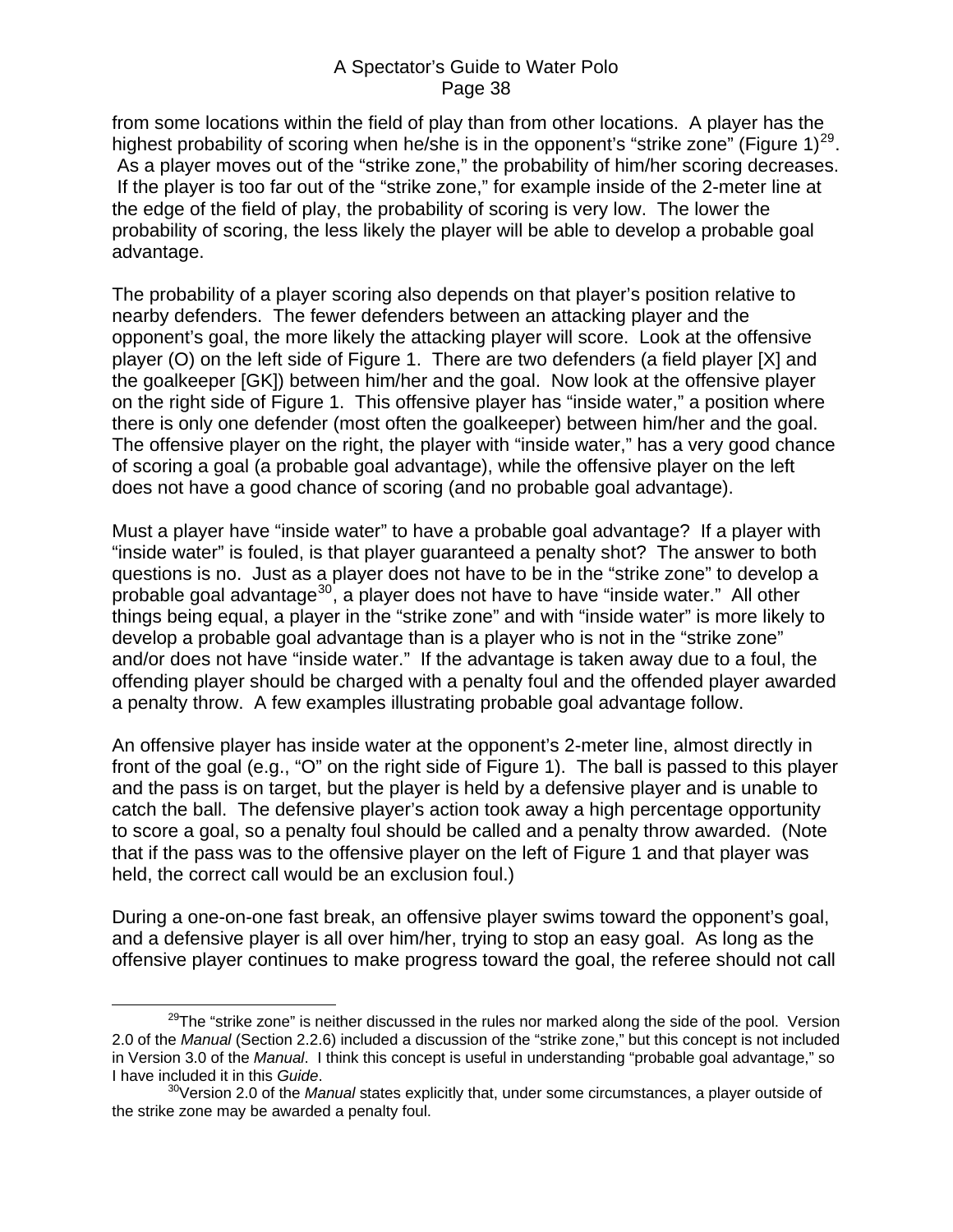a foul (calling the foul would be an advantage to the defensive team); the referee should give the offensive player every opportunity to get inside of the opponent's 5-meter line. Why should the referee wait to call the foul? If the offensive player is held, sunk, or pulled back outside of the opponent's 5-meter line, it's an exclusion foul (the offended player is awarded a free throw). However, if the referee waits and the offensive player gets inside of the 5-meter line and is then held, sunk, or pulled back, it's a penalty foul and a penalty shot (or the player might score a natural goal in which case this becomes moot).

An offensive player is swimming with the ball toward the goal and has inside water, and there is a defensive player close behind. The offensive player swims in to about the 3 meter line, stops, and picks up the ball to take a shot. At this point, there's a very good chance the player will score. However, a defensive player comes up from behind, grabs the offensive player's arm, and the offensive player loses possession of the ball. No foul, not even an ordinary foul, should be called under these circumstances.<sup>[31](#page-38-0)</sup> Yes, the offensive player had a probable goal advantage, but the defender did not commit a foul (the offensive player was holding the ball), so a penalty throw should not be awarded. Continuing on with this same illustration, the ball is now floating on the surface of the water, within easy reach of the offensive player who is facing the goal; the offensive player still has a probable goal advantage. The offensive player now tries to pick up the ball but is held by the defensive player. Now a penalty foul should be called, since the holding foul prevented the player from taking a high percentage shot.

At the 2001 National Junior Olympics, the following play took place. An offensive player with inside water was swimming towards the opponent's goal while holding the ball on one hand. As he approached the goal and swam inside of the 4-meter line (old rules), two defenders swam into the center of the field of play and on top of the offensive player, and the offensive player went under the water. Needless to say, many of the spectators started yelling immediately for a penalty foul, but neither referee called a foul. Why wasn't a penalty foul called when the offensive player went under the water? The offensive player was holding the ball in his hand when he went under water, and neither referee was certain that the offensive player had lost possession of the ball. When the offensive player finally came up, he was still holding the ball in his hand; he had not lost his advantage, and the referees made the correct call (a "no call"). If the player had lost possession of the ball when he went under the water (or had the foresight to let go of the ball), which the referees would have noted when the player surfaced, a penalty foul and penalty throw would have been an appropriate call. Ultimately, one of the defenders knocked the ball out of offensive player's hand, so all of the offensive player's efforts were for naught.

I'll give one final example, since it is one of my favorites, and it emphasizes what can happen when a player makes the tactical mistake of (1) getting too close to the goalkeeper or (2) allowing the goalkeeper to get too close to him/her. There is a one-

<span id="page-38-0"></span> $31$ If the referee calls an ordinary foul at this point, the offensive player can only pass the ball to another player; he/she can not shoot at the opponent's goal. An ordinary foul would be an advantage to the offending team!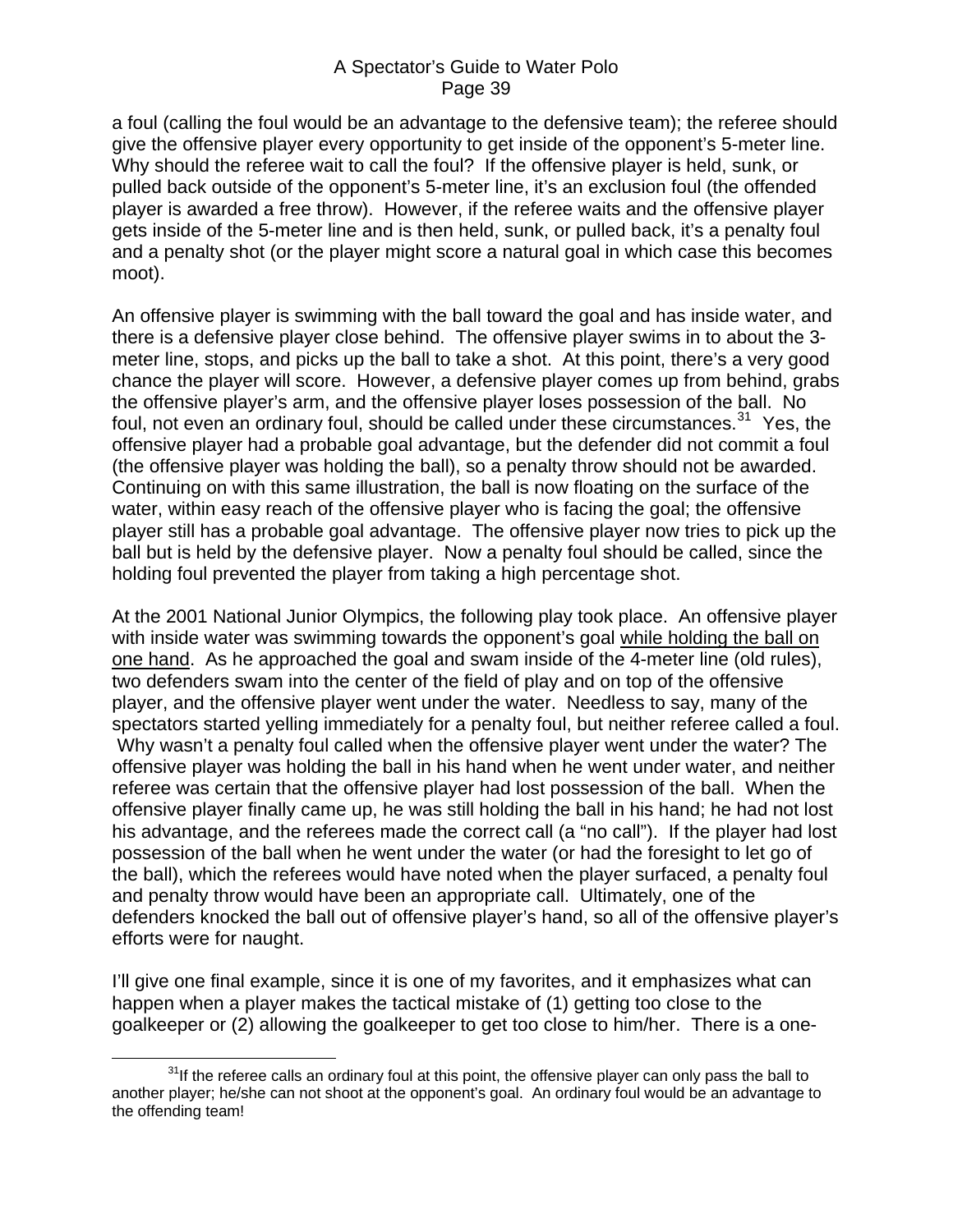<span id="page-39-0"></span>on-one fast break, and the defender is doing everything he/she can to stop the offensive player. However, the offensive player is a very strong swimmer and continues toward the goal even though the defender is almost on top of him/her. (Remember, the referee should not call a foul as long as the offensive player is making progress towards the opponent's goal!) The attacking player swims inside of the 2-meter line and almost into the arms of the goalkeeper. At this point the attacking player is held by the defender and loses control of the ball, and the goalkeeper reaches out and picks up the ball off the surface of the water. In this example, the attacking player had a probable goal advantage at one time, but he/she lost the advantage when he/she swam in too close to the goalkeeper. Advantage was lost because of the attacking player's actions, not the defender's actions. Since the defender did not take away the probable goal advantage, no foul should be called.

# **(17) Reward Good Play, Punish Bad Play**

The concept of rewarding good offense/defense and punishing bad offense/defense is not addressed in any water polo rules, so spectators are often unaware that this principle exists. However, it is covered in some detail in the *Manual* (Section 4.1), and it is an important principle in how referees call the game. As you read on, you'll see that, in many respects, this principle and the principle of advantage are related. Like advantage, rewarding/punishing good/bad play requires that referees consider everything that's going on in the water (who has the ball, what he/she is doing with it, where's everyone else, and what are they doing?), and to interpret this principle based on what's happening at that moment. Good play and advantage tend to go hand-inhand. If players (and a team) play well offensively, they tend to develop offensive advantage; the better they play, the higher the level of advantage. Similarly, if the players (and a team) play well defensively, they tend to develop defensive advantage. You'll probably recognize this immediately as you read through the following examples (with quotations from the *Manual*), which help to illustrate the concept of good and bad play.

An offensive player with the ball tries to turn and go around his/her defender, and while doing so puts his/her head under the water. The defender reaches over the offensive player and takes away the ball. When a player's head is under water, he/she can not see the ball or his/her teammates, and he/she can not pass or shoot. Putting your head under water is poor offense. If a player loses possession of the ball because of poor offense, "[e]ven though there may have been incidental contact, there is no foul."

An offensive player swims with the ball into a group of defenders. The defenders tackle the offensive player and one of the defenders ends up with the ball. Swimming into a crowd of defensive players is poor offense. "The offense [offensive player] chose not to pass the ball to unguarded teammates and chose to swim the ball into a crowd of defenders...the defenders end up with the ball."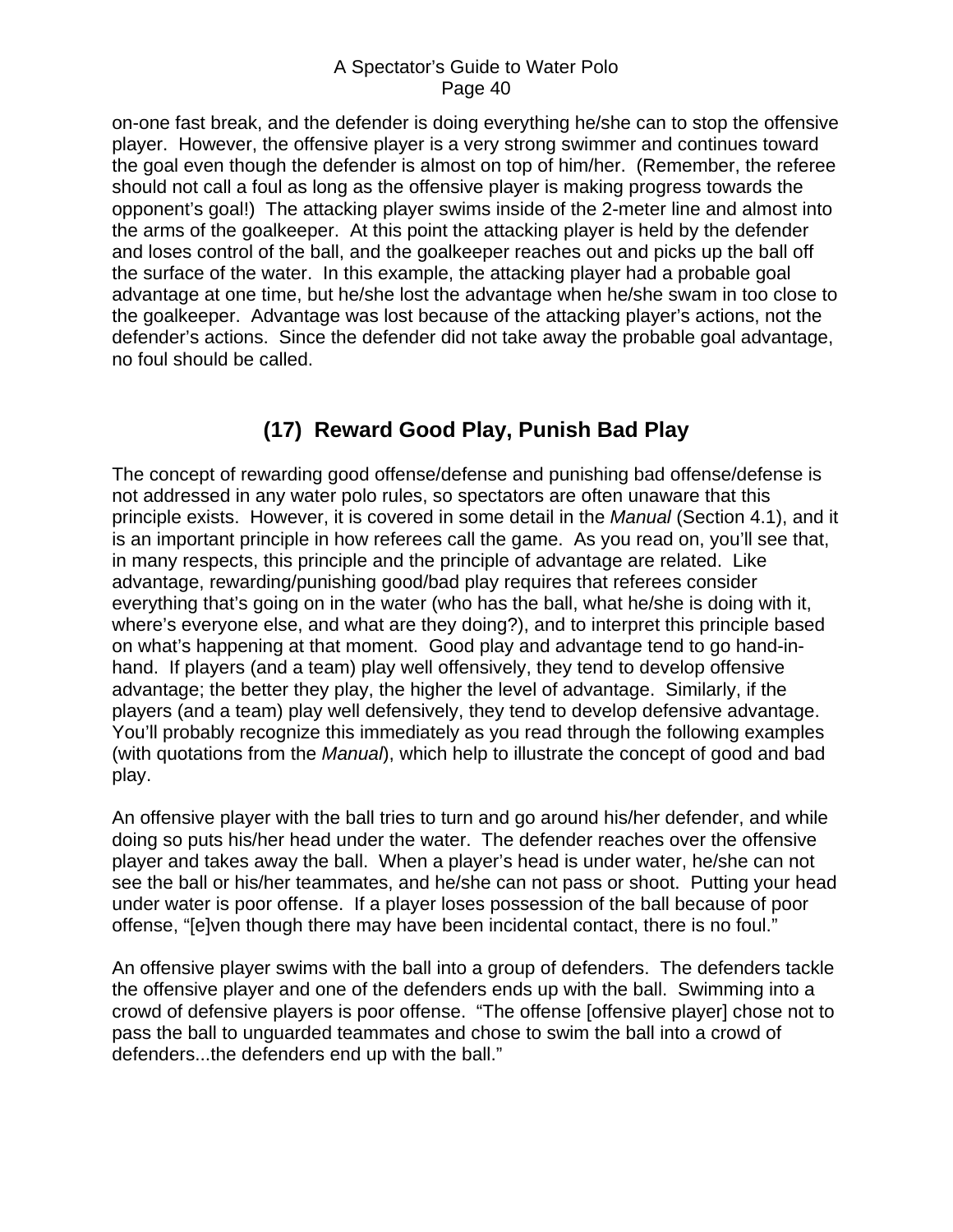<span id="page-40-0"></span>The ball is passed into the set position as two defenders are crashing in on the set. If the offensive set and crashers have an equal opportunity to get the ball and there is incidental contact between the offensive set and his/her defenders, no foul is called. This example demonstrates simultaneously poor offense (the offensive team should not have passed the ball to the set when defensive players were crashing the set) and good defense (the defenders crashing the set in anticipation of a pass). The defensive team deserves to get the ball.

An offensive player with the ball is pinned by a defender against the sideline (or edge of the pool), and no other offensive players are close by. This is poor offense and good defense, and good defense is rewarded by giving the defending player "every opportunity to steal the ball." However, the situation can change very quickly. If another offensive player swims into position to receive a pass from the pinned player, this is good offense, and an ordinary foul might be called when one was not called before.

# **(18) Play the Ball and Not the Player**

"Play the Ball and Not the Player" is another principle that guides referees in which fouls should or should not be called. Like the principles of advantage and good/bad play discussed in the previous sections, you will not find "Play the Ball and Not the Player" in the rule book. This principle is, however, discussed in the *Manual* (Section 2.4.11), and much of the following was paraphrased or quoted from the *Manual*.

The object of water polo is simple; the offensive team tries to put the ball into the opponent's goal, while the defensive team tries to prevent this. As the offensive and defensive teams strive to develop or increase their levels of offensive and defensive advantage, there will be contact among the players.

However, the attacking players "may not advance the ball by moving the opposing player out of the way or by going through or over a defender. Likewise, a defender may not prevent [an attacking player] from advancing the ball by moving [the player] out of the way or preventing the attacking player from going around the defender." In other words, "Players are obligated to direct their efforts toward the ball and not their opponents," so coaches and players tend to think in terms of "playing the ball and not the player." If a player impedes, holds, pushes, pulls, or sinks an opponent who is not holding the ball, the player is "playing the player" rather than the ball. This is a direct violation of the rules, and the "rules are designed to allow the referee to restore a player's level of advantage when the opposing team takes it away." The referee does this by calling the appropriate foul on the offending player.

It's important to remember that this principle applies only to players who are not holding the ball. If a player impedes, holds, pushes, pulls, or sinks an opposing player who is holding the ball, it is not a foul. While I was writing this section, I asked another referee for his thoughts on this principle, and he responded, in part, that: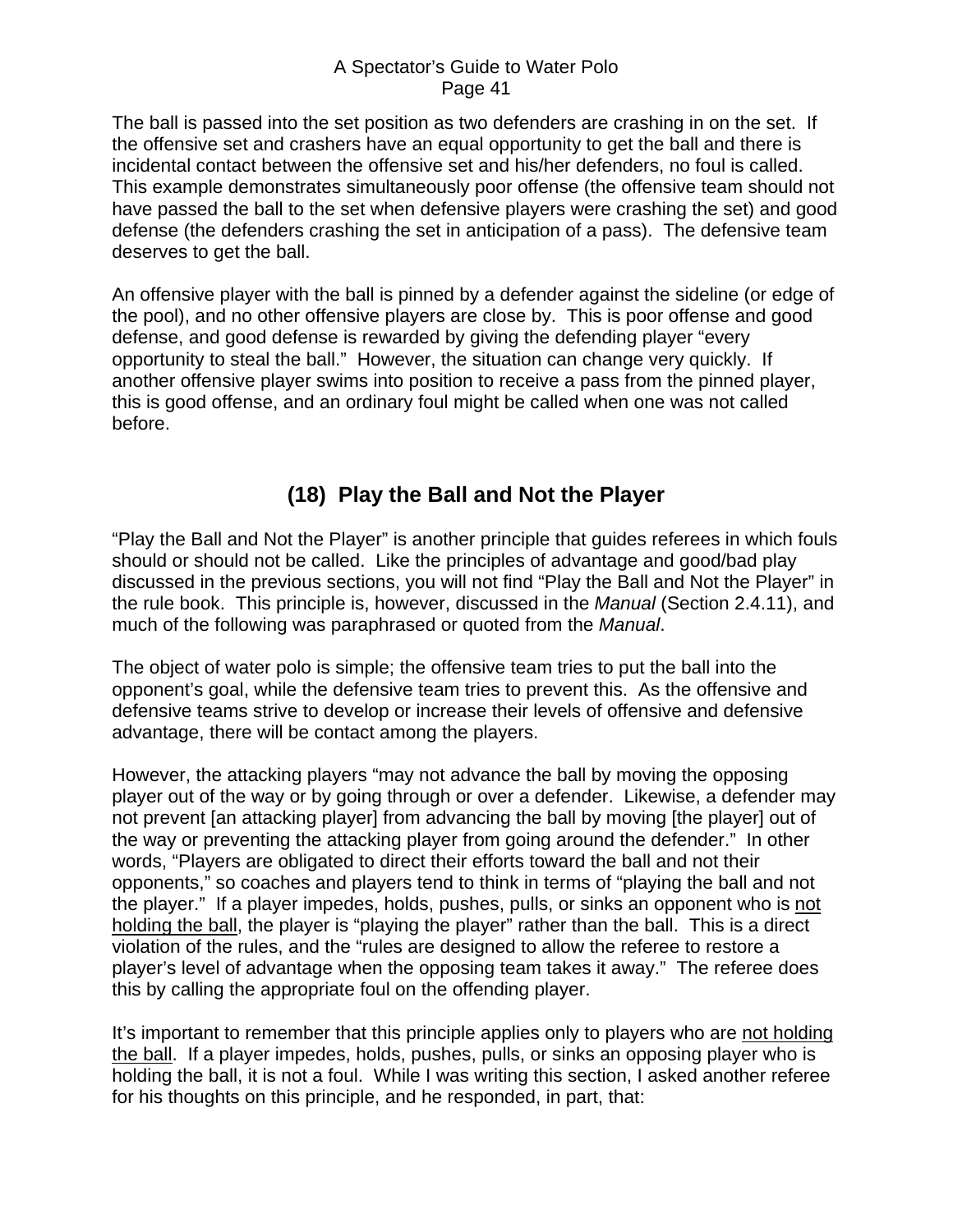<span id="page-41-0"></span>The job of the player defending the player in possession of the ball (emphasis added) is to [do] whatever he can - within the rules - to prevent that player from executing his team's offensive strategy. Since the rules permit (and to some degree encourage) physical contact in this situation, such contact (including holding, sinking, and pulling back) is well within the limits of what should be allowed. Of course, as you say, once such contact exceeds our limits of physical play - and each official has his/her own such limits - then it becomes appropriate (and mandatory) to eject [exclude] the defensive player. However, such an ejection would not be for holding, sinking, or pulling back -- or even for "playing the person" - but for kicking/striking, violence, or brutality, depending on the severity of the offense.

# **(19) The Referees' Perspective**

As noted in a previous section of this *Guide* (Section 16), players, coaches, spectators, and referees tend to view the game of water polo from very different perspectives. In particular, referees view the game in its entirety; they must watch both teams and all of the individual players to determine which team or player has advantage. Since there are only two referees to watch 14 individual players, and the referees are on the pool deck and the players are in the water, this is not a simple task!

However, as in virtually all other sports, there is a division of labor between the two water polo referees, and this allows each referee to concentrate on specific players or areas of the pool (field of play). Depending on the circumstances of the game, some fouls are more likely to occur than others, so the referees can concentrate on those players who are more likely to commit fouls or those sections of the pool where fouls are more likely to occur.

At a recent collegiate club tournament, several spectators asked some questions about what referees look for (i.e., what's the "referees' perspective?"). Since there was a game in progress, I pointed out some of the things that referees look for when calling a game. After the last game of the tournament, these same spectators told me how much more they had enjoyed the last few games since they now (1) had some understanding of what the referees were looking for during a game, (2) could anticipate what fouls might be called, and (3) understood better why the referees do not call some obvious fouls. Since these spectators found this information helpful, I thought that others might also find it helpful.

When reading this section of the *Guide*, remember the following caveats:

• Although this section is titled "Referees' Perspective," it is actually only one referee's perspective, mine. Readers should not assume that other referees will or will not agree with what is written here or that these comments reflect the position of any water polo sanctioning organization.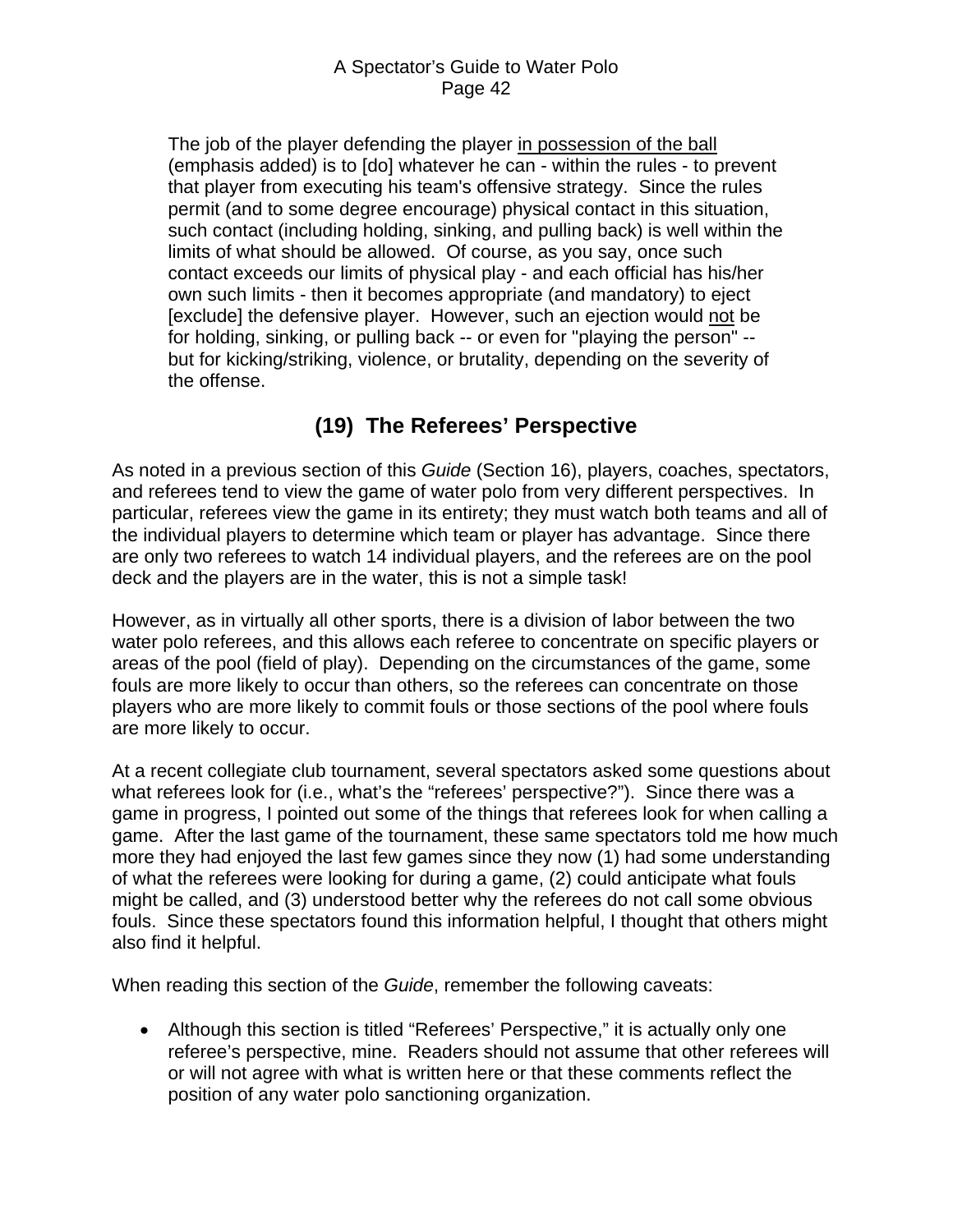- <span id="page-42-0"></span>• This section is a very simplified discussion as applied to limited situations. As the positions of the players and ball change (as they do almost constantly), so does the way in which the game is called.
- A game of water polo is not officiated by two individual referees, but by two referees working as a team. Just as individual referees interpret game situations differently, each team of referees also works together differently.
- The physical layout of the pool and environmental conditions are important variables that must be considered. The position of the referees along the edge of the pool and what they look for (or see) can depend on the shape of the pool and the size of the field of play, the amount of lighting (or sunlight), location of the benches, and other factors that might limit a referee's mobility or vision.

### **(19.a) What Does Each Referee Watch at the Offensive End of the Pool?**

Figure 2 shows the relative positions of the players and referees as they might appear in a typical offensive set. Note that the numbers 1 through 6 refer to the players' **positions** in the field of play, **not the players' cap numbers**. Thus, the #6 red circle represents the approximate location of the offensive and defensive sets. The attack referee is indicated by the "A" (red circle on the right), and the perimeter referee is indicated by the "P" (green circle on the left).

The primary responsibility of the perimeter referee (P) is to watch the players and call fouls in the area shown in light gray. This includes the players at the #1, #2, #3, and #4

positions (all the green circles), as well as players moving through the designated area (e.g., drivers and sloughers).

The perimeter referee usually stands on (or close to) the 5-meter line, since he/she must know if a foul is committed inside or outside of the 5-meter line. (If a foul is committed outside of the 5-meter line, the resulting free throw may be an immediate shot on goal. If a foul is committed inside of the 5-meter line, two players

must touch the ball before a



**Figure 2.** The relative positions of players and referees in a typical offensive set. Note that the numbers in this Figure refer to the players' positions in the field of play, not the players' cap numbers.

goal can be scored.) As a general rule, the perimeter referee should be no closer to the goal than the outer-most pair of players (e.g., position #3 in Figure 2). Thus, if all of the players (and the ball) move inside of the 5-meter line, the perimeter referee might move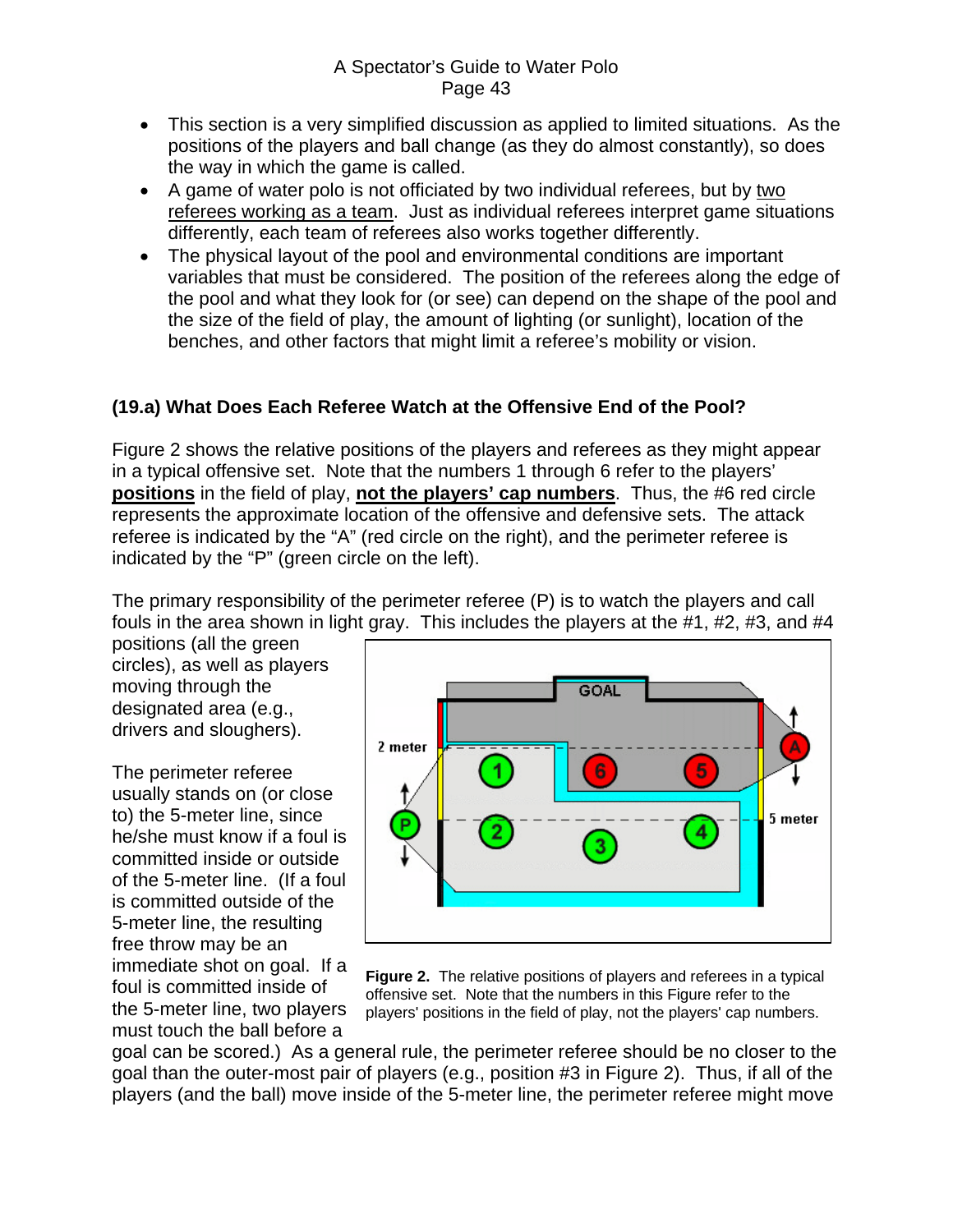<span id="page-43-0"></span>toward the goal. Conversely, if the outer-most players move outside of the 5-meter line, the perimeter referee might also move outside of the 5-meter line.

The primary responsibility of the attack referee (A) is to watch (and call fouls in) the area shown in dark gray. This includes the goalkeeper (not shown in Figure 2) and players at the #5 and #6 (set) positions, as well as players moving through the designated area (e.g., drivers).

The attack referee usually stands on (or close to) the 2-meter line, since he/she must be able to observe (1) when the ball passes completely across the goal line (i.e., a goal is scored or the ball goes out of bounds), (2) when players move inside of the 2-meter line (potential 2-meter violations), and (3) if the ball is tipped (and by whom) before exiting the field of play over the end line. Depending on the locations of the players and ball, the attack referee might move toward or away from the goal line to get a better view of the action.

Readers should note that the areas shown in Figure 2 are the primary areas of responsibility, but they are not the only areas of responsibility. Contrary to the opinion expressed by some coaches that the referees are not permitted to call fouls outside of their primary areas of responsibility, "each referee shall have the power to declare fouls in any part of the field of play" (Appendix A[5]). When a referee calls a foul outside of his/her primary area of responsibility, it is referred to as "poaching." Despite the negative connotation of this term, poaching probably occurs in every game. Depending on the physical and environmental conditions and the circumstances of the game, one referee might have a better view of one or more of the players in the other referee's primary area of responsibility. For example, the attack referee might have a better view of the players at the #1 or #4 position and/or the perimeter referee might have a better view of the players at the #6 position. In either case, poaching (calling a foul outside of one's primary area of responsibility) might be appropriate.

## **(19.b) Calling the Offensive/Defensive Set Position**

Of all the positions in the field of play, none is more difficult to call than the set position. For most teams, the offensive set runs the offense, so the offensive strategy of most teams dictates that the offensive set and his/her defender (the defensive set) will be in a continual battle for possessional and/or positional advantage. Thus, the level of physical play between the offensive and defensive sets is higher than for other positions, and referees must interpret carefully the physical level of play and the principles of advantage when calling fouls at the set position. Although it is beyond the scope of this *Guide* to discuss in detail the philosophy of calling the set position (readers who are interested can refer to Section 4.3 of the *Manual*), I thought that readers might find a few comments helpful in understanding the "referees' perspective." As you read the following paragraphs or as you watch a game and apply what you have read, remember that this is a very generalized discussion, which might or might not apply to a specific situation that you see, and that it is up to the referee(s) to interpret players' actions and call fouls relative to the rules of the game and the principles of advantage.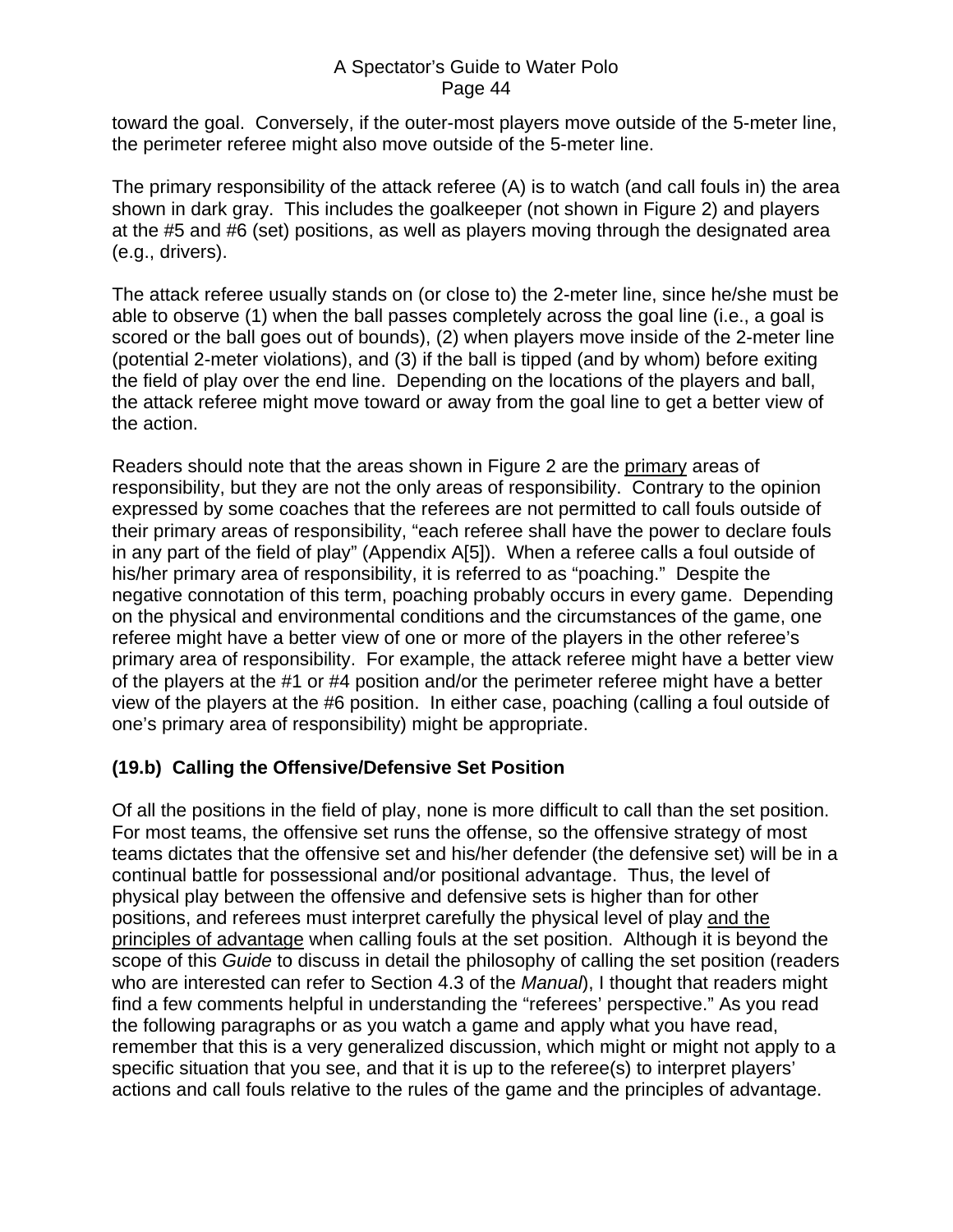As the offensive and defensive teams set up at one end of the field of play (assuming the ball is on the perimeter), the offensive and defensive sets will try to get into positions that best suit their respective strategies. The offensive set will try to gain a positional advantage so that once the ball is passed in he/she can score (or move into scoring position). The defensive set, on the other hand, will try to gain a positional advantage so that he/she can intercept the ball when it's passed in and/or keep the offensive set out of scoring position. As the two set players strive for position, "incidental contact between the [two players] will occur" and "this should be ignored [by the referees]" (Section 4.3.2 of the *Manual*). So, what constitutes "incidental contact" and how much "incidental contact" is permitted? There is no simple answer to this question! The players are generally permitted to push and shove one another as long as the pushing and shoving does not give one player an advantage over the other. If one player gains an advantage by impeding, holding, sinking, or hand-checking the other player, or by pushing or shoving the other player out of the way, the appropriate foul should be called.

As the teams set up (or when the two set players have called a temporary truce), the ball is passed into the "hole." If the defensive set holds, sinks, or pulls back the offensive set before he/she has possession of the ball, the defensive set should be excluded. Remember that a player is considered to be "in possession" of the ball if (1) he/she is holding the ball in his/her hand or (2) he/she has his/her hand on top of the ball. Thus, if a "wet pass" is thrown to the set, the set is considered to be in possession as soon as he/she touches the ball, which is floating on top of the water. Under these circumstances, "the [defensive set] is obligated to demonstrate that no foul is being committed" (Section 4.3.1 of the *Manual*). In other words, the defensive set is "guilty unless proven innocent." If the referee even suspects that the defensive set is holding, sinking, or pulling on the offensive set before he/she has possession of the ball, and the defensive set is unable to show otherwise, an exclusion foul should be called. Most commonly, the attack referee will look to see if the defensive set's hands/arms are visible and, if visible, that the defensive set is not fouling the offensive set. If the defensive set's hands/arms are not visible and the offensive set looks like he/she is being fouled, an exclusion foul will probably be called.

If the defensive set's hands/arms are visible, then the attack referee will look at the placement of the defensive set's hands/arms. Often, the defensive set will place his/her arms/elbows on (or over) the offensive set's shoulders and push down (or squeeze his/her elbows together). Squeezing the elbows together under these circumstances is "holding," and pushing down with the elbows is "sinking," both of which are exclusion fouls. Players or coaches will sometimes complain when this call is made, especially if the defensive set had his/her hands in the air. Contrary to what players or coaches might think, one player can sink or hold another without ever touching the other player with his/her hands.

While defending the set position, the defensive set might put his/her hand on the offensive set's shoulder. If the defensive set tries to move around the offensive set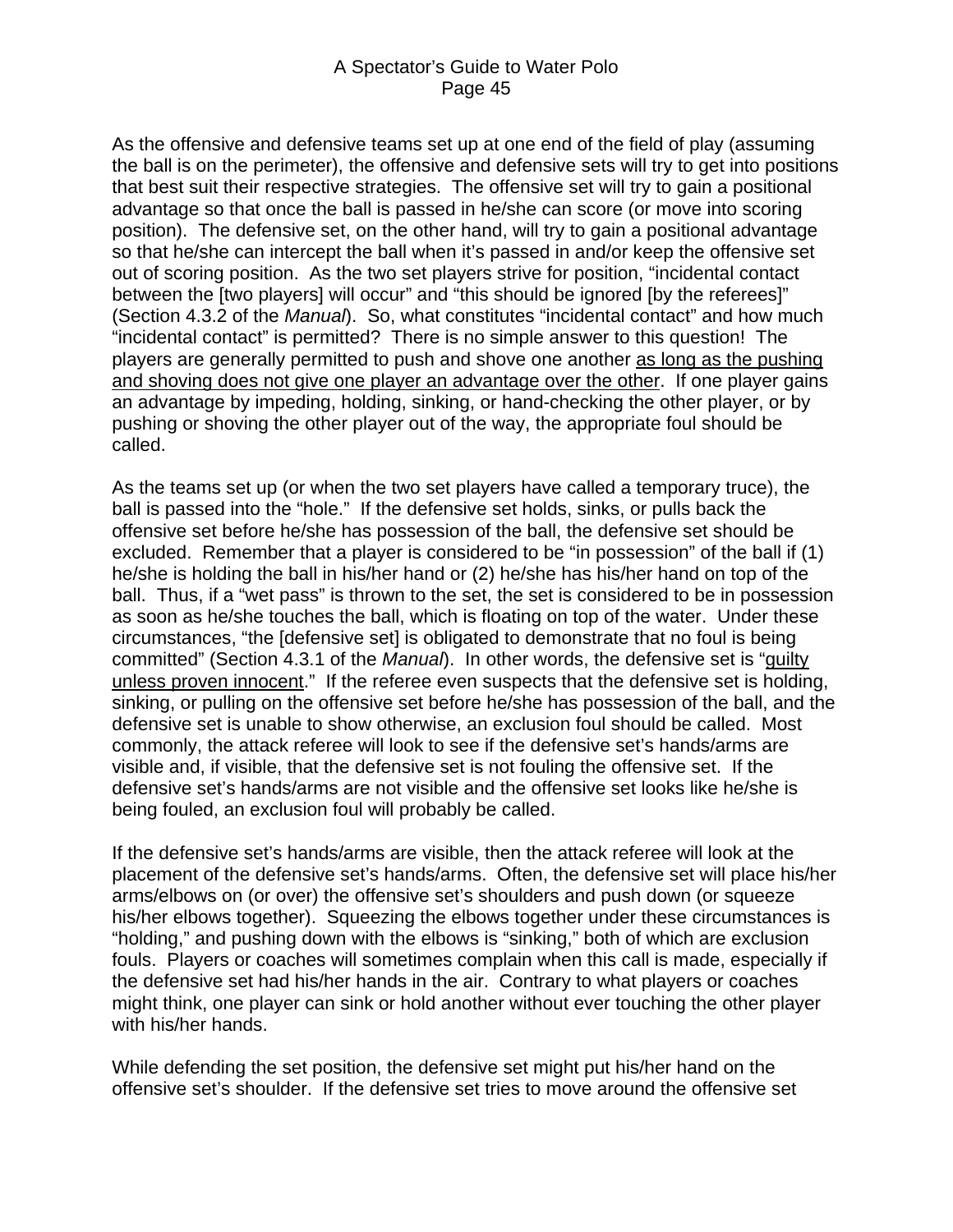(e.g., when the ball is passed in) and in doing so pulls or pushes down on the offensive set's shoulder, it's an exclusion foul. If the defensive set rises out of the water (e.g., while trying to tip the ball as it is passed in) and in doing so pushes down on the offensive set's shoulder, it's an exclusion foul.

The attack referee will also watch the offensive set to make sure that he/she does not gain an advantage illegally. Some things that the offensive set might try (and for which the referee should watch) include:

- If the offensive set raises his/her arms to block the movement of the defensive set, this is impeding and an ordinary foul. For example, if the defender is behind and tries to swim around the offensive set, and the offensive set raises his/her arms preventing the movement of the defender, this is impeding and an ordinary foul.
- If the offensive set grabs hold of the defensive set's arm, it's an ordinary foul and a turnover. This might occur when the defensive set is behind the offensive set, and the defender reaches over the offensive player's shoulder. Note that this is different from the circumstance in which the offensive set simply pushes the defensive set's arm out of the way (a "no call").
- If the offensive set uses his/her head to drive back the defensive set, this is impeding and an ordinary foul. In such a case, the offensive set tilts his/her head backwards and then uses his/her head to push against the defensive set (see Figure 9 in the NISCA Rules). This is different from the circumstance in which the offensive set first backs into the defensive set and then forcibly drives his/her head backwards into the defensive set's face or head. The latter infraction (a head butt) is at least an offensive exclusion foul (it's considered "violent" play, Rule 21.9), but may also be interpreted as brutality.
- If the offensive set holds or sinks the defensive set, it's an ordinary foul and a turnover. For example, the offensive set can reach under water, grab hold of the defender's suit, and hold or sink him/her.

For most teams, the offensive set runs the offense. Thus, an important part of the offensive team's strategy is to get the ball to the offensive set (i.e., "set the hole"). Assuming that the offensive team has been successful and the offensive set has possession of the ball, the offensive set now has two options: shoot at the opponent's goal or pass the ball to another player (who might then take a shot). Considering the important role the offensive set plays in the overall offensive strategy, the referees (in particular, the attack referee) must keep in mind two principles when calling fouls: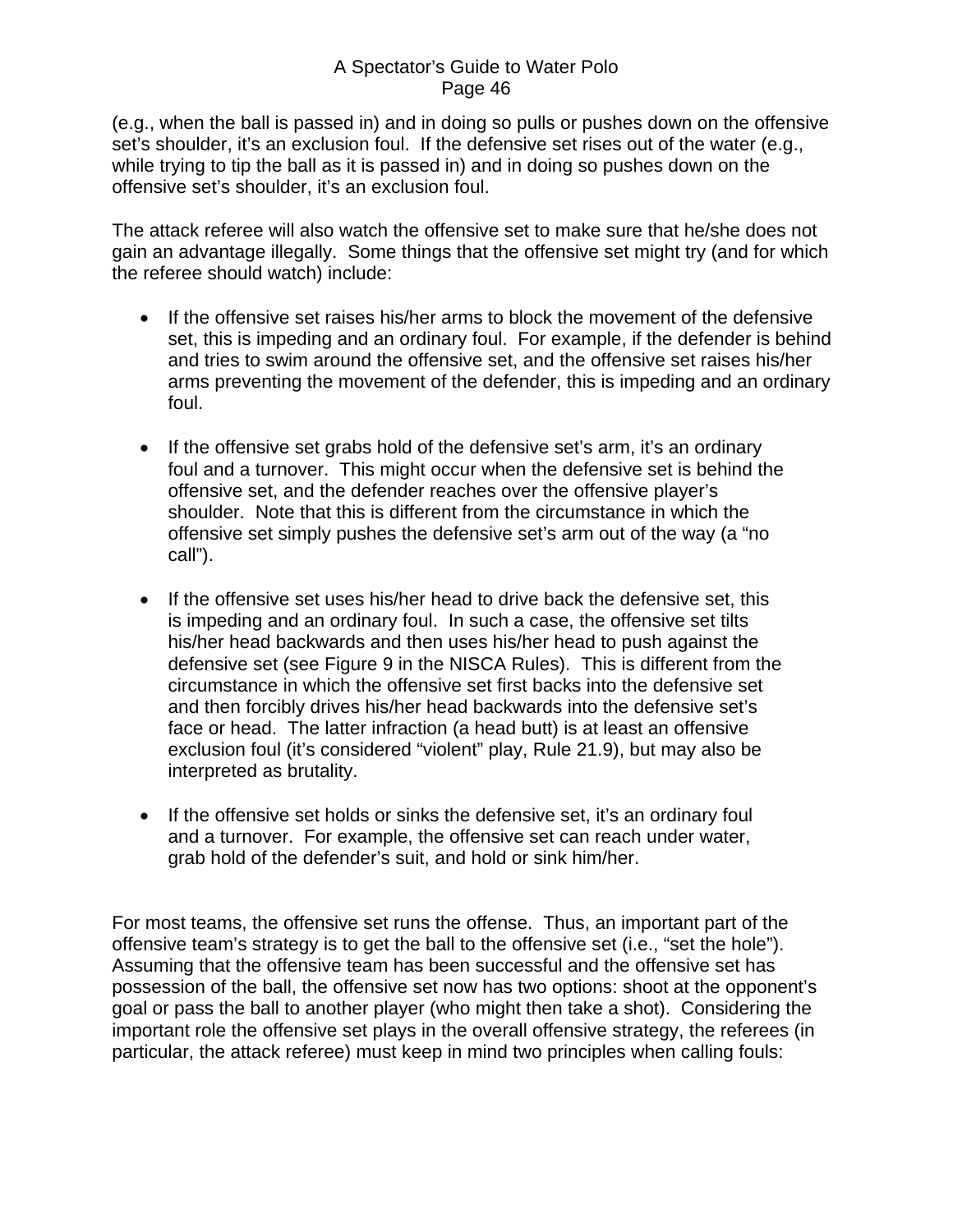- <span id="page-46-0"></span>• Unless absolutely necessary, do not call a foul that takes away either of the offensive set's options (pass or shoot), especially if such a foul is an advantage to the defensive team.
- If at all possible, allow the offensive team to score a natural goal.

If the attack referee calls an ordinary or exclusion foul on the defensive set, then the offensive set will have only one option, and that's to pass the ball to another player. Thus, in many instances, the attack referee will delay momentarily in calling a foul or not call an obvious foul because calling the foul is an advantage to the defensive team and a disadvantage to the offensive team.

The following is an example of how the above might be applied to a game situation. The offensive set has possession of the ball and is tackled by the defensive set. (As long as the offensive set retains possession of the ball, no foul should be called.) Now, let's assume that the offensive set loses possession of the ball, and that he/she is fouled (impeded) by the defensive set. If the impeding foul is called, the offensive set will no longer have the option of shooting at the opponent's goal (the foul is an advantage to the defensive team). Thus, if the offensive set can regain possession of the ball even though he/she was fouled, the foul should not be called. On the other hand, if the offensive set can not regain possession of the ball because of the foul, the foul should be called.

### **(19.c) The Transition**

When the ball changes possession, there's a period of "transition" during which the teams switch ends of the pool. Transition is the period where the offensive and defensive teams try to set up their respective strategies, and the team that does this most effectively will most likely gain the advantage. Just as the jobs of players switch during transition (offense to defense and *vice versa*), so do the jobs of the referees (perimeter referee to attack referee and *vice versa*). Thus, as discussed in the following paragraphs, there's a lot going on during transition and many opportunities for fouls.

Figure 3 shows the locations of players and referees as they might appear at the beginning of a hypothetical transition. The former attack referee in Figure 2 is now the perimeter referee (P), and the former perimeter referee in Figure 2 is now the attack referee (A). The players on each team are designated by colored circles (blue [B] is the home team and white [W] is the visiting team). The cap numbers of three players on each team (2B, 2W, 3B, 3W, 4B, and 4W) as well as the offensive team's goalkeeper (1W) are indicated.

Since the types of fouls that referees will watch for (or call) depend of the location of the ball in the field of play, two scenarios are shown. The first scenario (Figure 3) shows the ball in the back court (in possession of 4W), as it might appear just as the transition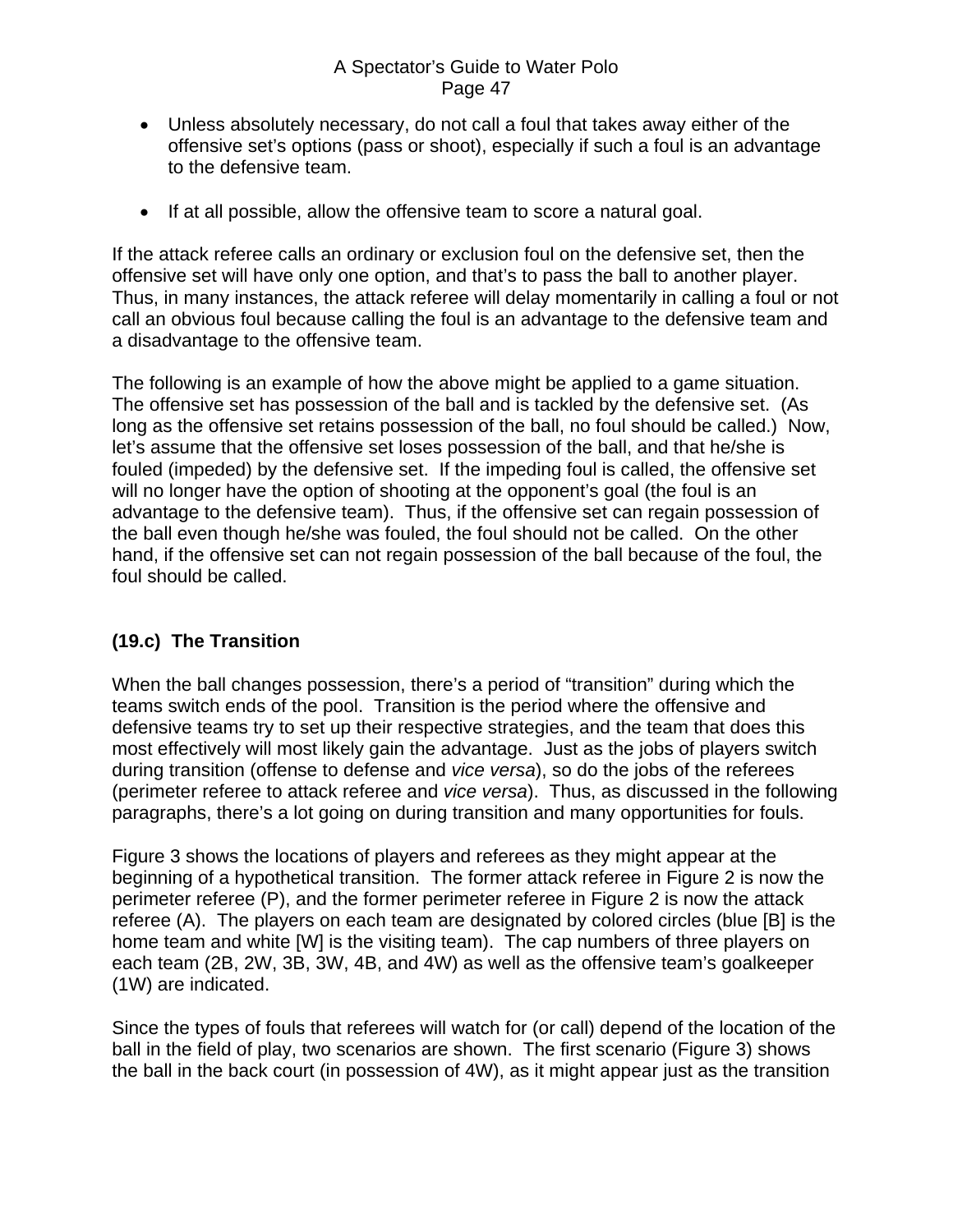is starting. The second scenario (Figure 4) shows the ball in possession of the lead offensive player (2W), as it might appear as the counterattack develops.

As pointed out earlier in this *Guide*, referees must consider the principle of advantage when calling (or not calling) fouls. Thus, before discussing what the referees look for, it's probably a good idea to review briefly the principle of advantage. NISCA Rule 7.3 states:

The referees shall refrain from declaring a foul if, in their opinion, such declaration would be an advantage to the offending player's team. The referees shall not declare an ordinary foul when there is still a possibility to play the ball. The referees shall apply this principle to the fullest extent. They should not, for example, declare an ordinary foul in favor of a player who is in possession of the ball and making progress towards the opponents' goal, because this is considered to give an advantage to the offender's team.

Referees call fouls to restore advantage to the offended team. Ordinary, exclusion, and penalty fouls are called to restore possessional, positional, and probable goal advantage, respectively.

Now, let's review the events that lead to the scenario shown in Figure 3. Blue is on offense, the ball is passed into 4B at the set position, 4B tries to shoot, 4W (the set defender) or 1W (the goalkeeper) blocks the shot, and 4W takes possession of the ball. As soon as 4W takes possession of the ball, the white team transitions to offense (and the blue team to defense), and two offensive players (2W and 3W) and two defensive players (2B and 3B) break towards the blue team's goal. Figure 3 shows the relative locations of the players and referees during this early stage of transition.

During early transition, the primary responsibility of the attack (former perimeter) referee is to watch the first few players (or pairs of players)



**Figure 3.** The relative locations of players and referees as they might appear during early transition. Note that the offensive (white) team is moving from top to bottom.

swimming down the pool (i.e., the green area in Figure 3). As the players swim down the pool, the attack referee also walks down the pool (often backwards), usually staying ahead of these first few players. This way, the attack referee can watch all players as the counterattack develops. The attack referee will watch closely for any fouls that take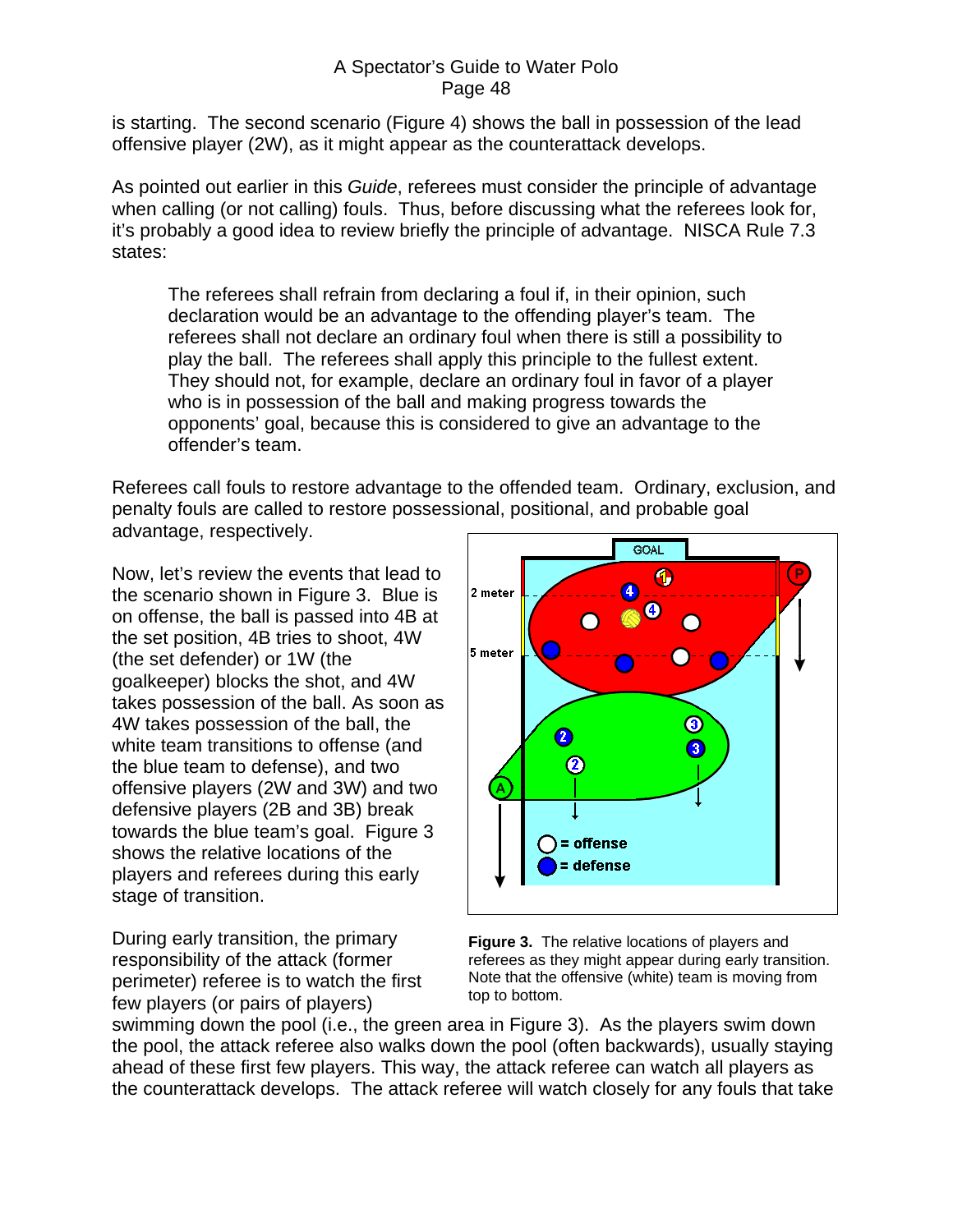away positional advantage of the offensive or defensive players. As shown in Figure 3, the offensive player 2W has a positional advantage over his/her defender (2B), and the defensive player 3B has a positional advantage over the offensive player 3W. Thus, if 2B (a defender) holds, sinks, or pulls back 2W, 2B should be excluded. Similarly, if 3W (an offensive player) impedes 3B (e.g., by swimming over the player), an ordinary offensive foul should be called.

During the early transition, the perimeter (former attack) referee watches the players in the back court (i.e., the red area), particularly the players who were the offensive and defensive sets (4B and 4W, respectively, in Figure 3). Because of the nature of play at the set position, these two players often have "issues" with each other, so the perimeter referee watches these players carefully so that they don't try to settle these issues as they untangle. In particular, the perimeter referee makes sure that the players do not impede (an ordinary foul), hand check, hold, sink, pull back (exclusion fouls), or hit or kick (violence or brutality fouls) each other as they untangle and start to swim up the field of play. A common tactic used by some players in this situation is the "gross and go," where the defender (4B in Figure 3) will hold (and even sink) the offensive player (4W) and pull himself/herself forward. Under these circumstances, 4B should be

excluded for such behavior. Note that if an ordinary or exclusion foul is called in the back court while the ball is in the back court (as in Figure 3), the white team retains possession of the ball at the location of the foul, and the ball can still be passed to the lead swimmer on the counterattack (2W). Thus, calling a foul in the back court under these circumstances does not decrease the offensive (white) team's level of advantage.

As transition progresses and the counterattack develops, it is likely that the ball will be passed to the lead offensive swimmer (i.e., Figure 4, where 2W is swimming with the ball). The primary responsibilities of the attack and perimeter referees do not change as the counterattack develops, but the types of fouls that each referee might call do change.



**Figure 4.** The relative locations of players and referees as they might appear as the counterattack develops. Note the location of the ball immediately in front of 2W, and that the positions of 3B and 3W are reversed compared to Figure 3.

Once the lead swimmer gets the ball, he/she has three options. 2W can continue to swim toward the goal and increase his/her level of positional advantage; 2W can pass the ball to another player (e.g., 3W); 2W can shoot the ball. In keeping with the basic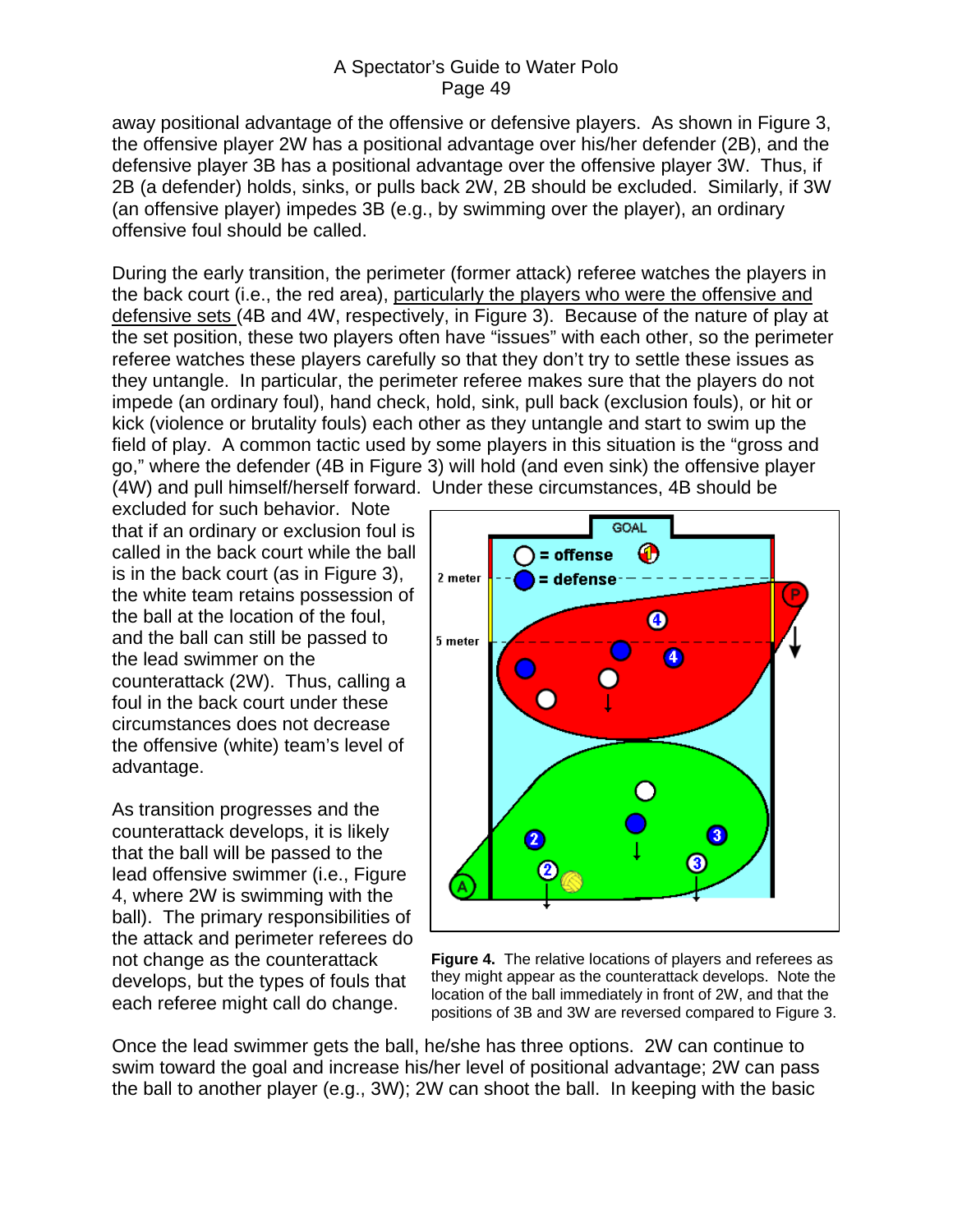#### principles of advantage, neither the attack nor the perimeter referee should call any fouls that decrease the offensive team's level of advantage.

In the case of the perimeter referee, he/she should not call any foul on the defensive team in the back court (the red area) unless it is for disrespect, misconduct, violence, or brutality. If the perimeter referee calls an ordinary or exclusion foul in the back court, the ball must be returned to the location of the foul; this would be an advantage to the offending (defensive) team and a disadvantage to the offended team. Occasionally, a defensive player in the back court will commit an obvious foul in an attempt to draw a whistle and disrupt a fast break (e.g., a defender might grab an offensive player by the suit and sink him/her). In keeping with the principle of advantage, the perimeter referee must ignore such an obvious foul, even though the defender's actions might bring spectators to their feet.

Similarly, the attack referee should give the offensive team every opportunity to score a natural goal. This means that even if the defender (2B) grabs, holds, or swims on top of (impedes) the offensive player (2W), no foul should be called **as long as 2W maintains positional advantage and continues to make progress towards the goal**. As noted above, the offensive player (2W) has three options; swim, pass, or shoot. If the attack referee calls a foul under these circumstances, 2W would no longer have the option of shooting at the opponent's goal, and 2W would have to pass the ball to another player before a shot could be taken. That is, the foul would be an advantage to the defensive team and violate the principle of advantage.

On the other hand, if the defender is fouling the offensive player to such an extent that the attack referee might call a foul, the attack referee should consider delaying his/her call until the offensive player swims inside of the 5-meter line. By doing so, the offensive player can raise his/her level of advantage to a probable goal advantage, at which point the referee will have the option of calling a penalty foul and awarding a penalty throw to the offensive team.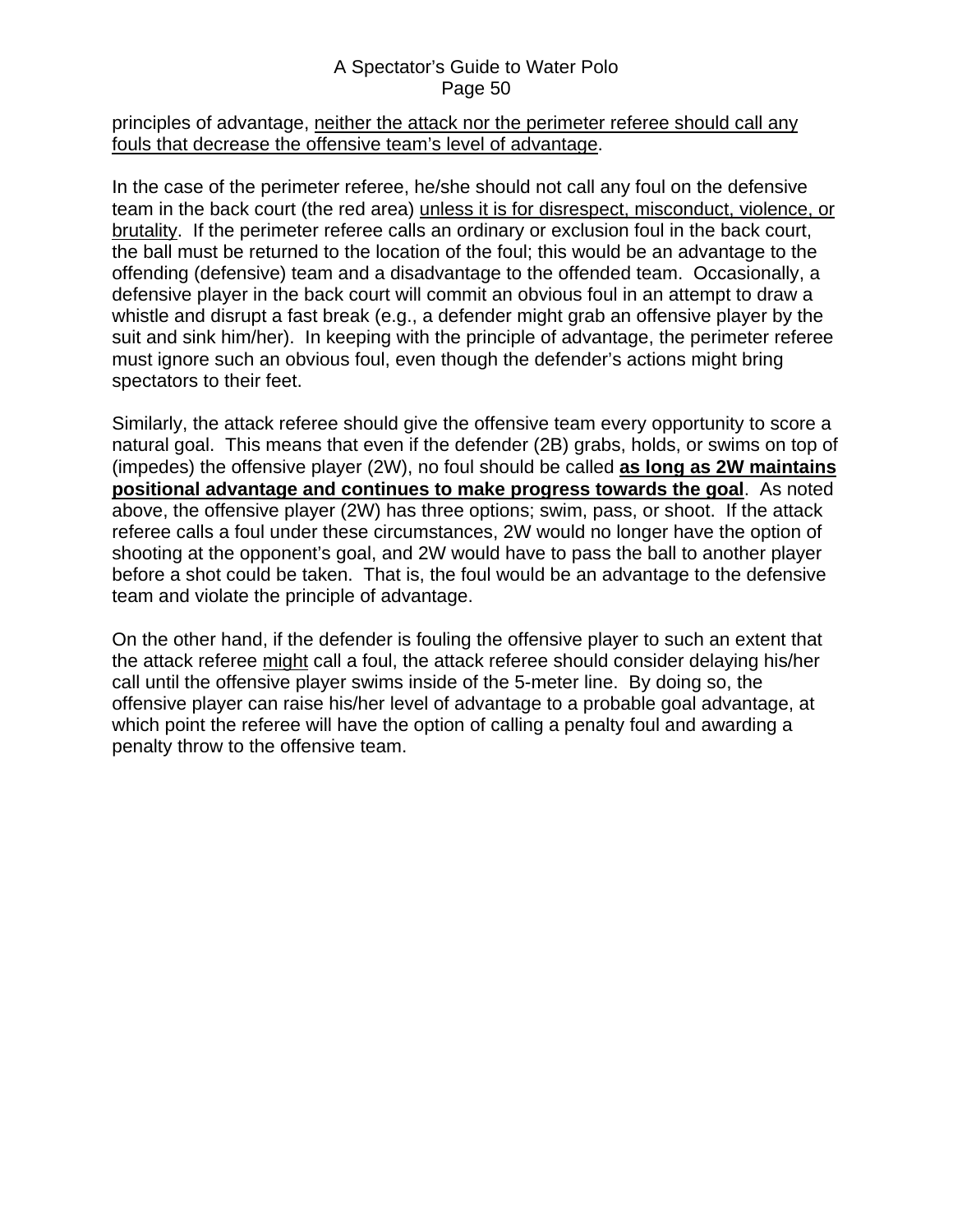# **Appendix 1. Fouls and Referees' Signals**

<span id="page-50-0"></span>The following information summarizes many of the fouls that might occur during a water polo game. This appendix includes information about the three basic types of fouls (ordinary, exclusion, and penalty fouls) and the various combinations of these fouls (e.g., a game exclusion foul and a penalty throw). The information for each foul or combination of fouls includes (1) the referee's signal, (2) the penalty, (3) a list of some of the actions that result in the foul being called, and (4) a citation for the appropriate NISCA Rule.

# **(A) Ordinary Fouls**

**Referee's Signal:** The referee blows the whistle once if the foul is against the defensive team or twice (to indicate a change in possession) if the foul is against the offensive team. The referee raises one arm and points in the direction of the attack (i.e., the direction in which the offensive team will be swimming). If necessary, the referee will also point to the location in the field of play from which the free throw is to be taken.

**Penalty:** The offended team is awarded a free throw (20.1). If the foul is committed by the defensive team, the offensive team is awarded a free throw. If the foul is committed by the offensive team, the defensive team is awarded the ball and the free throw.

## **Actions leading to an ordinary foul:**

- To sprint for the ball before the referee's signal is given (20.2).
- To assist a player at any time during the game (20.3).
- To hold on to or push off the goal posts, side of the pool, or any pool fixture (except at the start) (20.4).
- To stand, walk, or push off the bottom of the pool (except the goalkeeper within the 5-yard/meter area) (20.5).
- To put the ball under the water when tackled (20.6).
- To strike the ball with a clenched fist (except the goalkeeper within the 5 yard/meter area) (20.7).
- To play or touch the ball with two hands at the same time (except the goalkeeper within the 5-yard/meter area) (20.8).
- To impede the movement of a player who is not holding the ball (20.9).
- To push or push off from an opponent who is not holding the ball (20.10).
- To be inside of the opponent's 2-yard/meter line except when behind the line of the ball (20.12).
- To take a penalty throw other than as described in the Rules (20.13).
- To delay unduly when taking a free throw, corner throw, or goal throw (20.14).
- For the goalkeeper to go or touch the ball beyond the half distance line (20.15).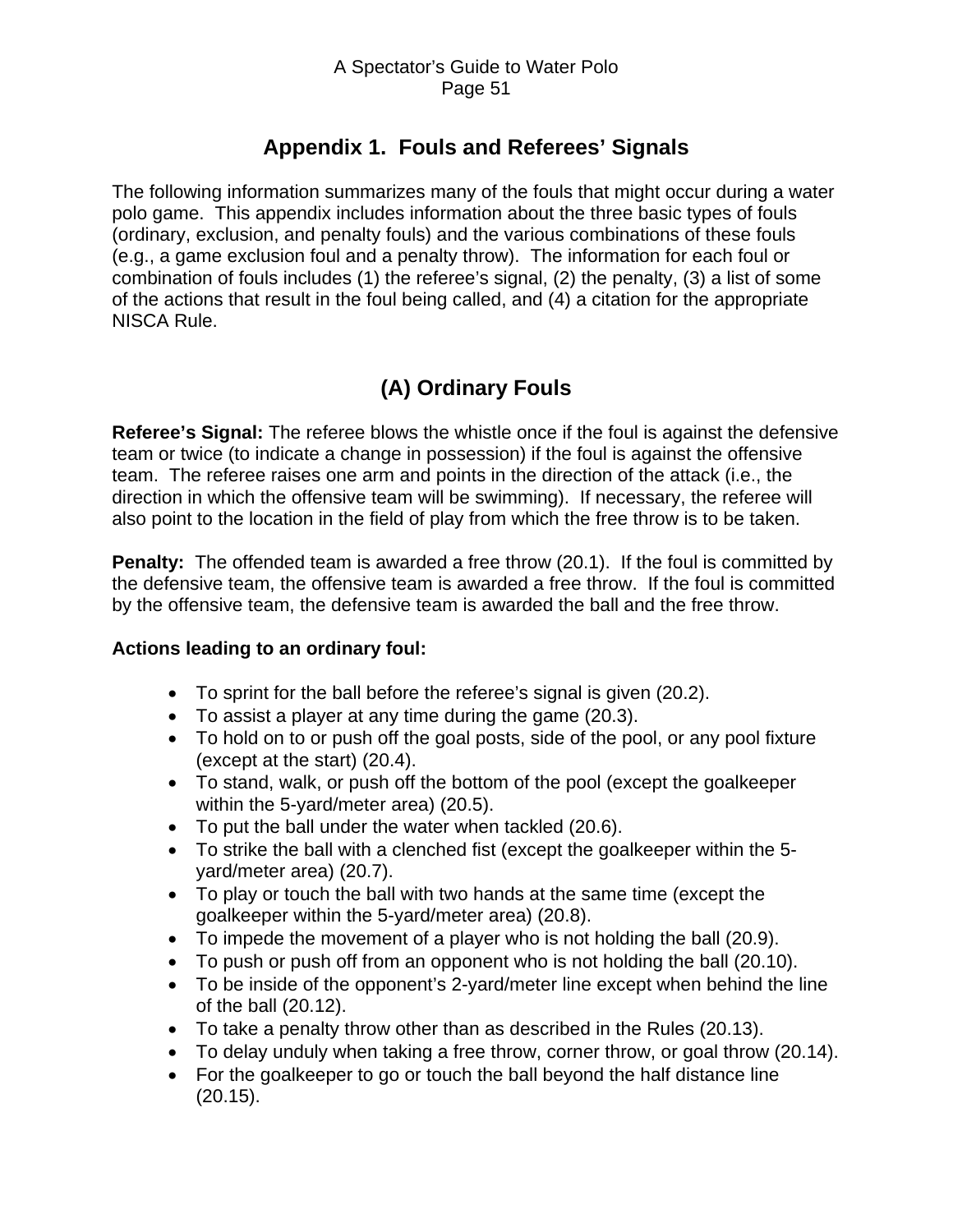- <span id="page-51-0"></span>• To send the ball out of the field of play (20.16).
- For a team to retain possession of the ball for more than 35 seconds without shooting at the opponent's goal (20.17).
- To waste time (20.18).
- To fail to be ready at the start of a period (20.19).

# **(B) Exclusion Fouls**

**Referee's Signal:** The referee blows the whistle four or five times in rapid succession (e.g., tweeeet, tweet, tweet, tweeeet). The referee raises one arm and points in the direction of the attack. Simultaneously, the referee raises the other arm, points to the excluded player, and sweeps his/her arm towards the re-entry area. The referee also signals the cap number of the excluded player (using hand signals) so that it is visible to the players in the field of play and the officials table. If necessary, the referee will also point to the location in the field of play from which the free throw is to be taken.

**Penalty:** The excluded player must swim to his/her team's re-entry area without interfering with play, and the player must remain there (1) until 20 seconds of actual playing time elapses, (2) until a goal is scored, or (3) until his/her team is awarded possession of the ball. The offended team is awarded a free throw (20.1, 20.2, and 20.3).

### **Actions leading to an exclusion foul:**

- To interfere with the taking of a free throw, goal throw, or corner throw (21.5).
- For a defender to play or block or attempt to play or block a shot when the defender is outside of the 5-meter line (21.6).
- To splash intentionally in the face of an opponent. This applies to both offensive and defensive players (21.7).
- To hold, sink, or pull back an opponent who is not holding the ball (21.8).
- To kick or strike an opponent intentionally, or to make disproportionate movements with that intent (21.9).
- To refuse obedience to or show disrespect for a referee or official (21.10). At the referee's discretion, a player may be excluded for a minor act of disrespect.[32](#page-51-1) (See, also, "Game Exclusion Foul with Delayed Substitution.")
- For an excluded player to re-enter or a substitute to enter the game improperly when that player's team is on offense (21.15).
- For a defending goalkeeper to fail to take up the correct position on the goal line at the taking of a penalty throw having been ordered once to do so by the referee (21.17).

<span id="page-51-1"></span><sup>&</sup>lt;sup>32</sup> Applicable to NISCA and NCAA rules, but not USAWP rules.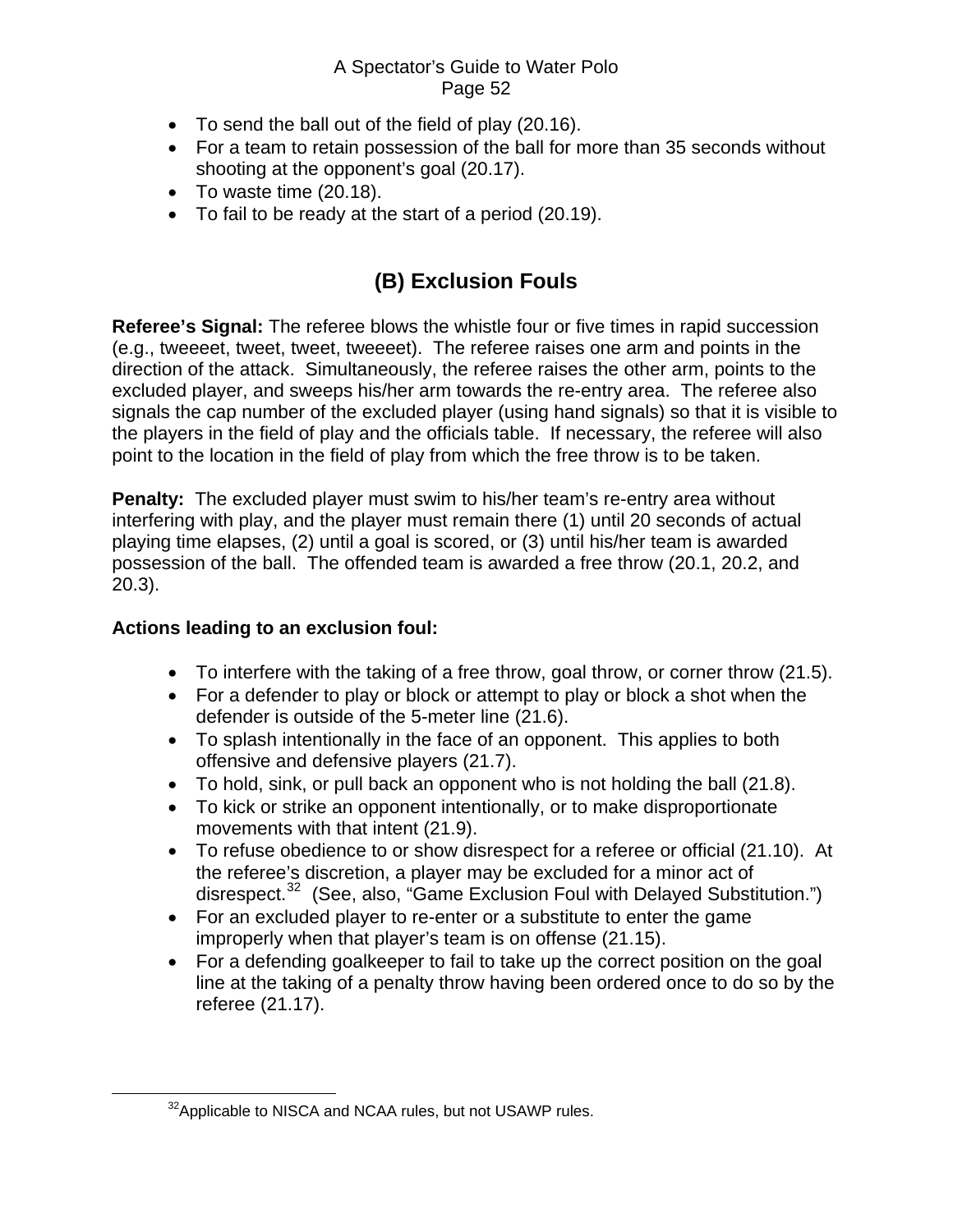# **(C) Penalty Fouls**

<span id="page-52-0"></span>**Referee's Signal:** The referee blows the whistle twice (e.g., tweet, tweeeet) and, simultaneously, raises one arm over his/her head with five fingers of the hand extended. The referee also signals the cap number of the offending player so that the signal is visible to the players in the field of play and the officials table.

**Penalty:** The offended team is awarded a penalty throw (a 5-meter shot) (22.1).

### **Actions leading to a penalty foul:**

- For a defending player to commit a foul within the 5-yard/meter area but for which a goal would probably have resulted. In addition to other offenses preventing a probable goal, it is also an offense within the meaning of this Rule:
	- 1. For any defending player to pull down or displace the goal.
	- 2. For a defending field player to play the ball with two hands or a clenched fist.
	- 3. For any defending player (i.e., a field player or the goalkeeper) to take the ball under the water when tackled.
	- 4. For a defending player to intentionally play or attempt to play the ball or block or attempt to block a shot or pass with two hands when that defending player is inside of the 5-meter line.
- For the goalkeeper to push off the wall when blocking a shot (22.2).
- Fouls such as holding, pulling back, impeding, etc., that would normally be ordinary or exclusion fouls may become penalty fouls if committed within the 5 yard/meter area by a defending player if a probable goal would otherwise have been scored (22.2).
- For a defending player within the 5-yard/meter area to kick or strike an opponent (22.3). (See, also, "Game Exclusion Foul with No Substitution and a Penalty Throw.")
- For an excluded player to interfere intentionally with play, including affecting the alignment of the goal; the offending player is also charged with another personal foul. If the excluded player does not begin to leave the field of play "almost immediately," the referee may interpret this as intentional interference (21.20, 22.4).
- For an excluded player to re-enter or a substitute to enter the field of play improperly prior to or at the expiration of an exclusion period when that player's team is on defense (21.15).
- For a player with three personal fouls to enter or re-enter the game while the ball is in play (22.8).
- For a player who has been excluded to commit an immediate act of "minor disrespect." The player is charged with two personal fouls, one for the original exclusion and one for the penalty foul (21.20).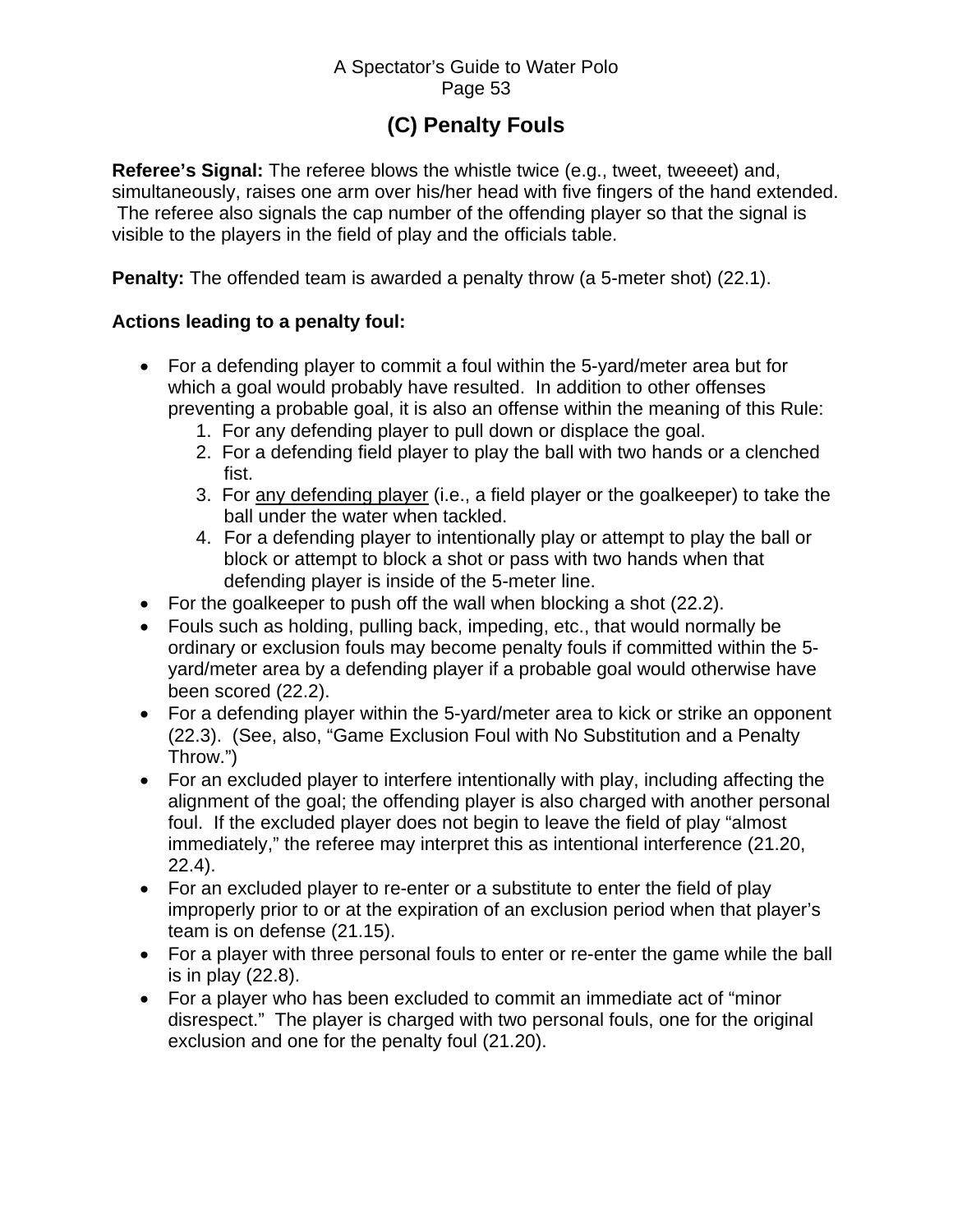# **(D) Game Exclusion Foul with Delayed Substitution**

<span id="page-53-0"></span>**Referee's Signal:** The referee blows the whistle four or five times in rapid succession (e.g., tweeeet, tweet, tweet, tweeeet). The referee signals an exclusion foul as noted above and then rotates his/her hands (one around the other) in such a manner that these actions are visible to the players in the field of play and the officials table. The referee also signals the cap number of the excluded player (using hand signals) so that it is visible to the players in the field of play and the officials table. If necessary, the referee will also point to the location in the field of play from which the free throw is to be taken.

**Penalty:** The excluded player must swim to his/her team's re-entry area without interfering with play and then exit the field of play. The excluded player is not permitted to play for the remainder of the game (including any overtime periods), but the player must remain seated on his/her team's bench and wear his/her cap. The offended team is awarded a free throw. A substitute for the excluded player may enter the field of play from the re-entry area (1) after 20 seconds of actual playing time elapses, (2) after a goal is scored, or (3) when his/her team is awarded possession of the ball. Note that the excluded player may leave the field of play through the re-entry area before the substitute enters the re-entry area. $33$ 

### **Actions leading to a game exclusion foul with delayed substitution:**

- Misconduct, including obscene or disparaging gestures directed toward any individual, foul language, violent or persistent fouling, or "taunting" an opponent (21.10).
- To refuse obedience to or show disrespect for a referee or official (21.10). While referees may exclude a player for a minor act of disrespect (see "Exclusion Fouls") $34$ , more serious acts of disrespect (or a second minor act of disrespect) result in a game exclusion with delayed substitution.
- To interfere with the taking of a penalty throw. If the penalty throw is missed as a result of the interference, the penalty throw is retaken (21.16).

# **(E) Game Exclusion Foul with Delayed Substitution and a Penalty Foul**

**Referee's Signal:** The referee signals, in sequence, an exclusion foul, a game exclusion foul, and a penalty foul, as described in above paragraphs. The referee also

<span id="page-53-2"></span><span id="page-53-1"></span> $33$ If a player is excluded from the remainder of the game for any reason (including receiving a  $3<sup>rd</sup>$ personal foul), and he/she exits the pool any place other than the re-entry area, a substitute for that player is not permitted to re-enter the game until a goal is scored, a timeout is called, or the next period begins. See Section 9 of this *Guide*, which discusses illegal exits from the pool.

<sup>&</sup>lt;sup>34</sup>Applicable to NISCA and NCAA rules, but not USAWP rules.